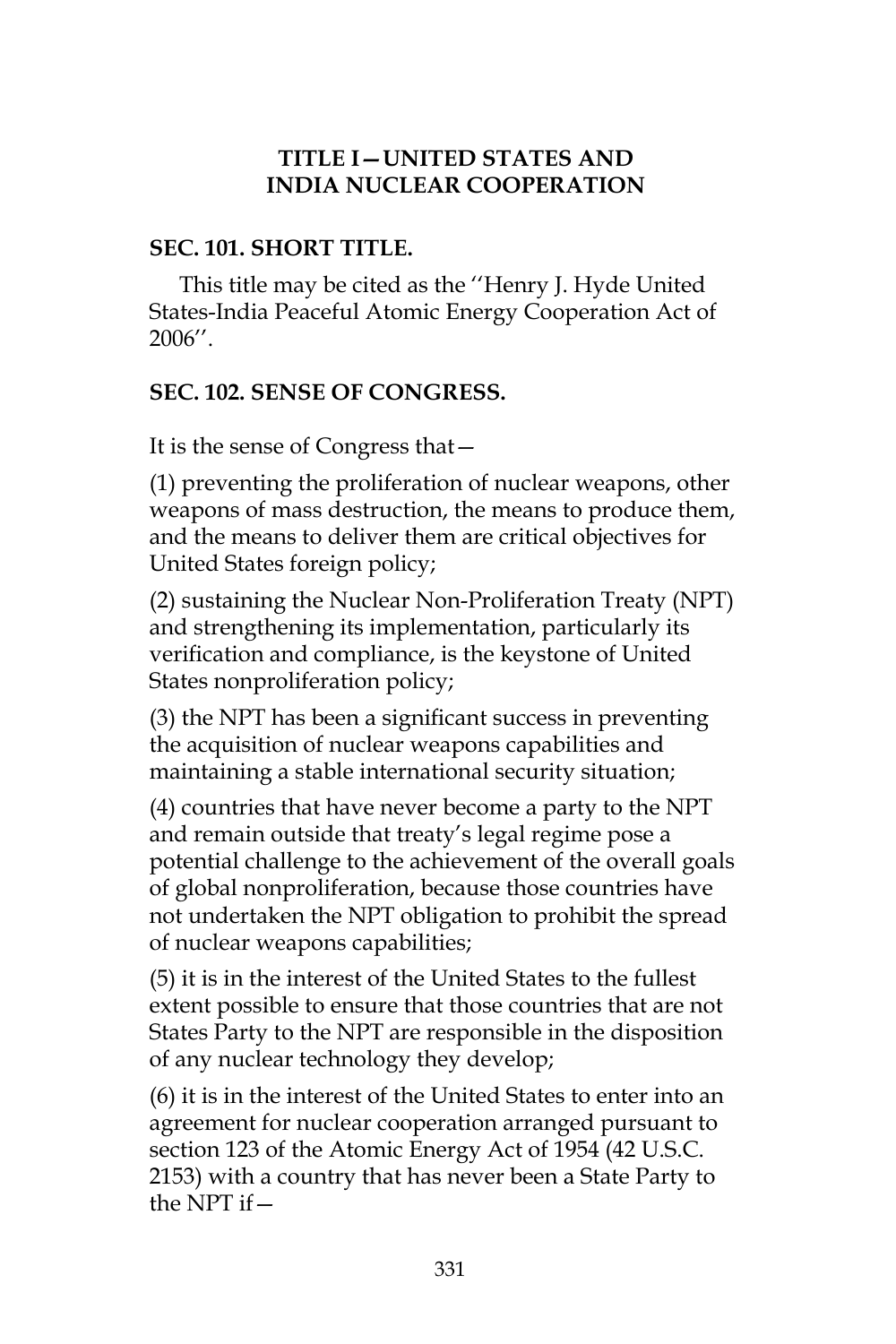(A) the country has demonstrated responsible behavior with respect to the nonproliferation of technology related to nuclear weapons and the means to deliver them;

(B) the country has a functioning and uninterrupted democratic system of government, has a foreign policy that is congruent to that of the United States, and is working with the United States on key foreign policy initiatives related to nonproliferation;

(C) such cooperation induces the country to promulgate and implement substantially improved protections against the proliferation of technology related to nuclear weapons and the means to deliver them, and to refrain from actions that would further the development of its nuclear weapons program; and

(D) such cooperation will induce the country to give greater political and material support to the achievement of United States global and regional nonproliferation objectives, especially with respect to dissuading, isolating, and, if necessary, sanctioning and containing states that sponsor terrorism and terrorist groups that are seeking to acquire a nuclear weapons capability or other weapons of mass destruction capability and the means to deliver such weapons;

(7) the United States should continue its policy of engagement, collaboration, and exchanges with and between India and Pakistan;

(8) strong bilateral relations with India are in the national interest of the United States;

(9) the United States and India share common democratic values and the potential for increasing and sustained economic engagement;

(10) commerce in civil nuclear energy with India by the United States and other countries has the potential to benefit the people of all countries;

(11) such commerce also represents a significant change in United States policy regarding commerce with countries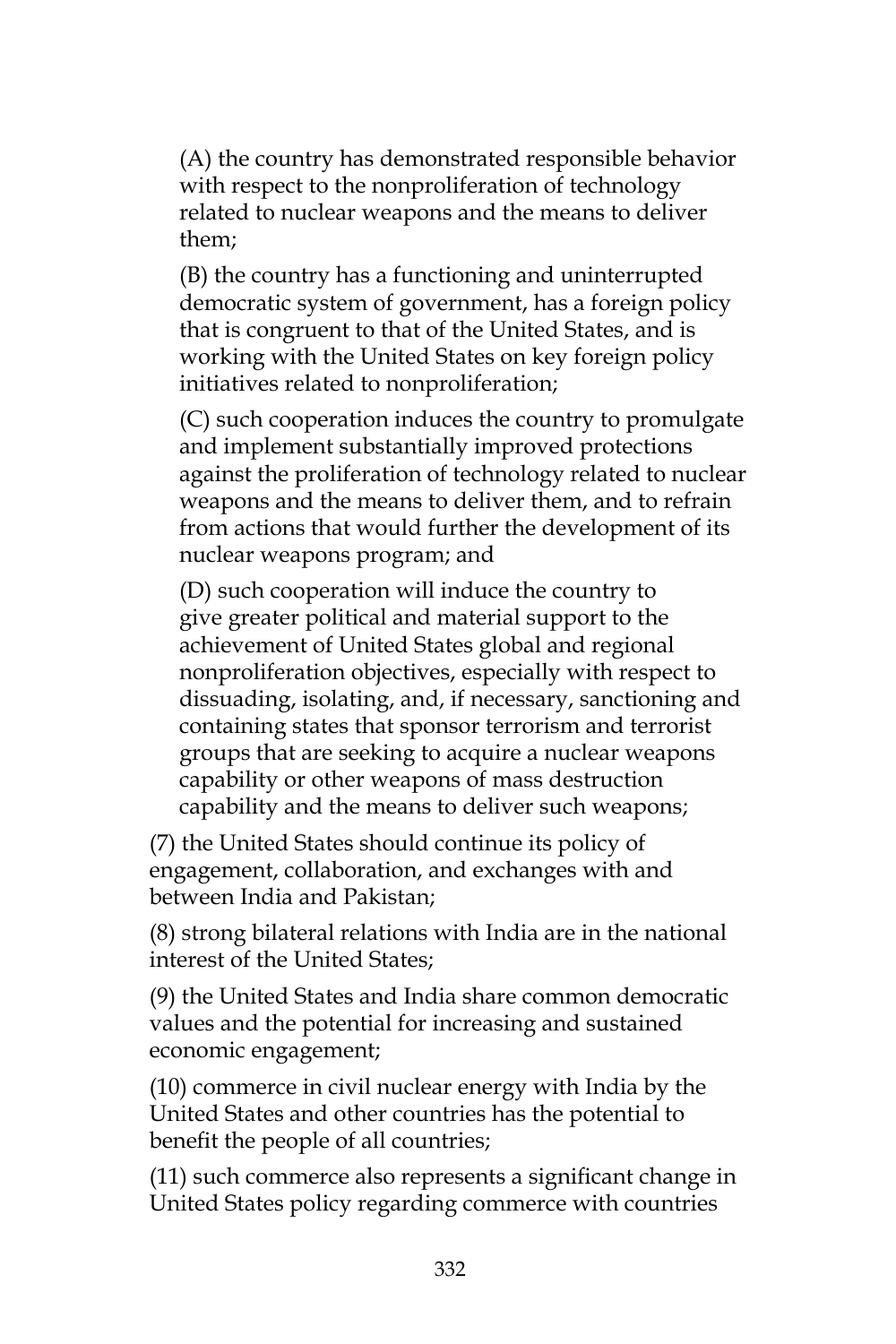that are not States Party to the NPT, which remains the foundation of the international nonproliferation regime;

(12) any commerce in civil nuclear energy with India by the United States and other countries must be achieved in a manner that minimizes the risk of nuclear proliferation or regional arms races and maximizes India's adherence to international nonproliferation regimes, including, in particular, the guidelines of the Nuclear Suppliers Group (NSG); and

(13) the United States should not seek to facilitate or encourage the continuation of nuclear exports to India by any other party if such exports are terminated under United States law.

#### **SEC. 103. STATEMENTS OF POLICY.**

(a) IN GENERAL.—The following shall be the policies of the United States:

(1) Oppose the development of a capability to produce nuclear weapons by any non-nuclear weapon state, within or outside of the NPT.

(2) Encourage States Party to the NPT to interpret the right to ''develop research, production and use of nuclear energy for peaceful purposes'', as set forth in Article IV of the NPT, as being a right that applies only to the extent that it is consistent with the object and purpose of the NPT to prevent the spread of nuclear weapons and nuclear weapons capabilities, including by refraining from all nuclear cooperation with any State Party that the International Atomic Energy Agency (IAEA) determines is not in full compliance with its NPT obligations, including its safeguards obligations.

(3) Act in a manner fully consistent with the Guidelines for Nuclear Transfers and the Guidelines for Transfers of Nuclear-Related Dual-Use Equipment, Materials, Software and Related Technology developed by the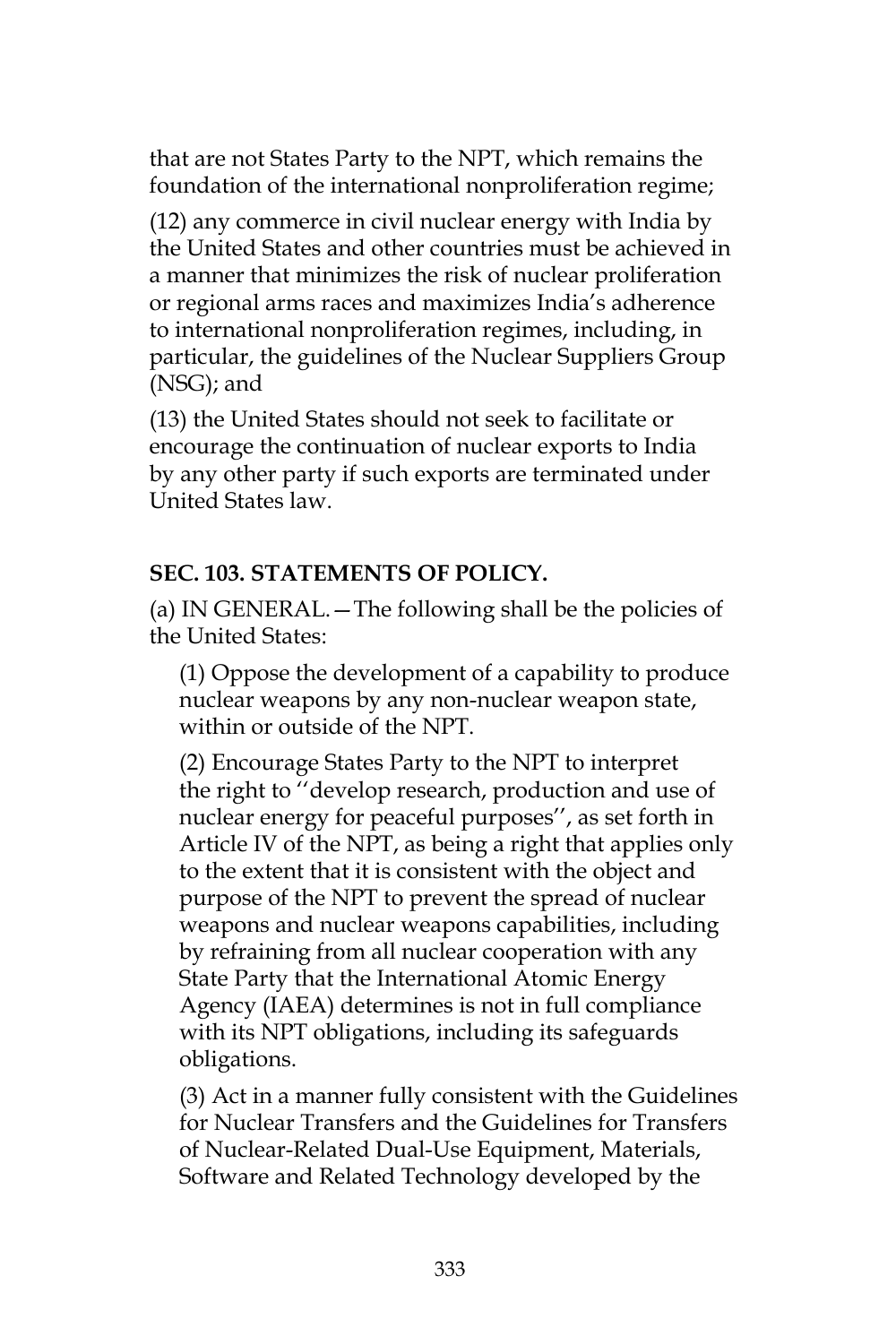NSG, and decisions related to the those guidelines, and the rules and practices regarding NSG decisionmaking.

(4) Strengthen the NSG guidelines and decisions concerning consultation by members regarding violations of supplier and recipient understandings by instituting the practice of a timely and coordinated response by NSG members to all such violations, including termination of nuclear transfers to an involved recipient, that discourages individual NSG members from continuing cooperation with such recipient until such time as a consensus regarding a coordinated response has been achieved.

(5) Given the special sensitivity of equipment and technologies related to the enrichment of uranium, the reprocessing of spent nuclear fuel, and the production of heavy water, work with members of the NSG, individually and collectively, to further restrict the transfers of such equipment and technologies, including to India.

(6) Seek to prevent the transfer to a country of nuclear equipment, materials, or technology from other participating governments in the NSG or from any other source if nuclear transfers to that country are suspended or terminated pursuant to this title, the Atomic Energy Act of 1954 (42 U.S.C. 2011 et seq.), or any other United States law.

(b) WITH RESPECT TO SOUTH ASIA.—The following shall be the policies of the United States with respect to South Asia:

(1) Achieve, at the earliest possible date, a moratorium on the production of fissile material for nuclear explosive purposes by India, Pakistan, and the People's Republic of China.

(2) Achieve, at the earliest possible date, the conclusion and implementation of a treaty banning the production of fissile material for nuclear weapons to which both the United States and India become parties.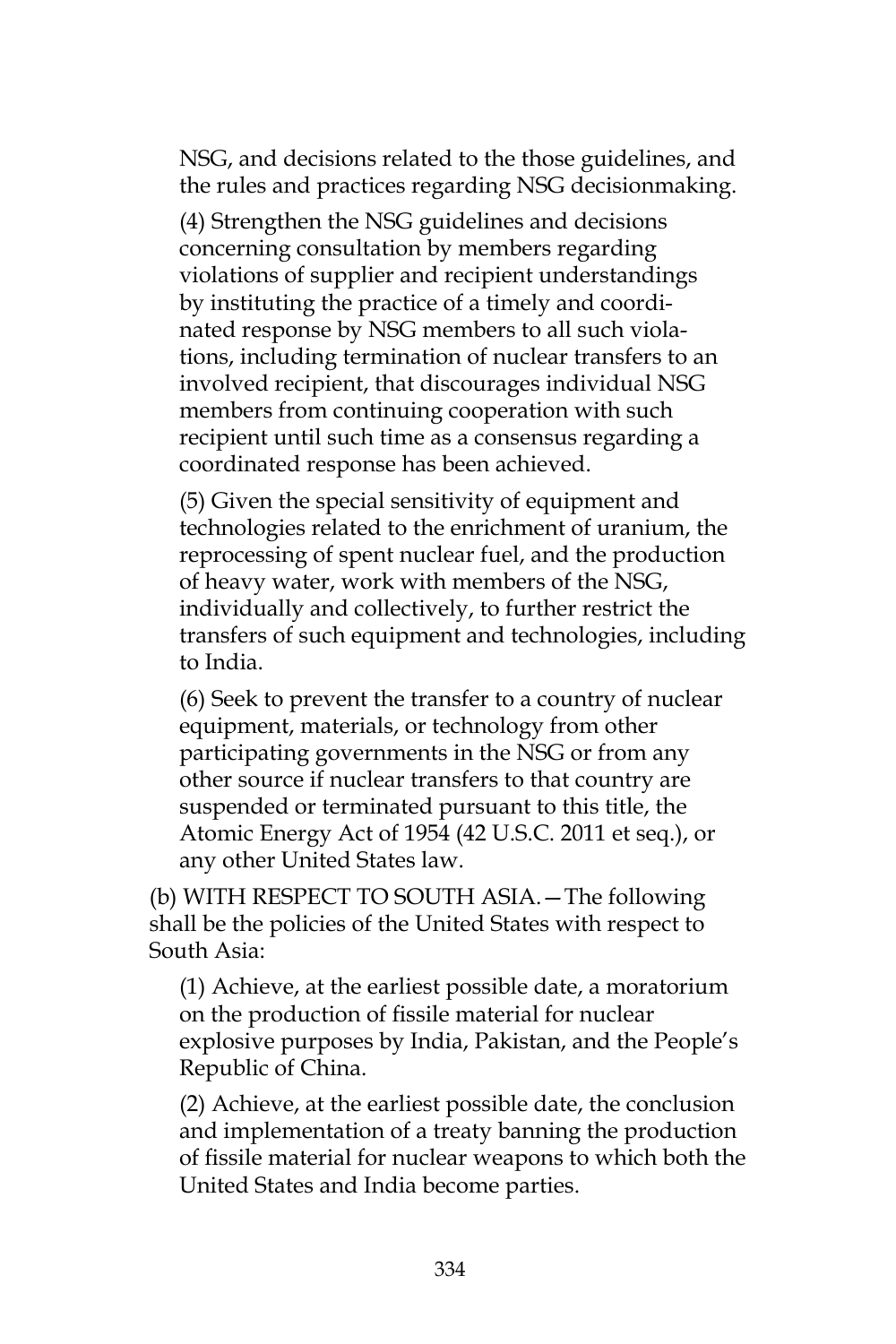(3) Secure India's—

(A) full participation in the Proliferation Security Initiative;

(B) formal commitment to the Statement of Interdiction Principles of such Initiative;

(C) public announcement of its decision to conform its export control laws, regulations, and policies with the Australia Group and with the Guidelines, Procedures, Criteria, and Control Lists of the Wassenaar Arrangement;

(D) demonstration of satisfactory progress toward implementing the decision described in subparagraph (C); and

(E) ratification of or accession to the Convention on Supplementary Compensation for Nuclear Damage, done at Vienna on September 12, 1997.

(4) Secure India's full and active participation in United States efforts to dissuade, isolate, and, if necessary, sanction and contain Iran for its efforts to acquire weapons of mass destruction, including a nuclear weapons capability and the capability to enrich uranium or reprocess nuclear fuel, and the means to deliver weapons of mass destruction.

(5) Seek to halt the increase of nuclear weapon arsenals in South Asia and to promote their reduction and eventual elimination.

(6) Ensure that spent fuel generated in India's civilian nuclear power reactors is not transferred to the United States except pursuant to the Congressional review procedures required under section 131 f. of the Atomic Energy Act of 1954 (42 U.S.C. 2160 (f)).

(7) Pending implementation of the multilateral moratorium described in paragraph (1) or the treaty described in paragraph (2), encourage India not to increase its production of fissile material at unsafeguarded nuclear facilities.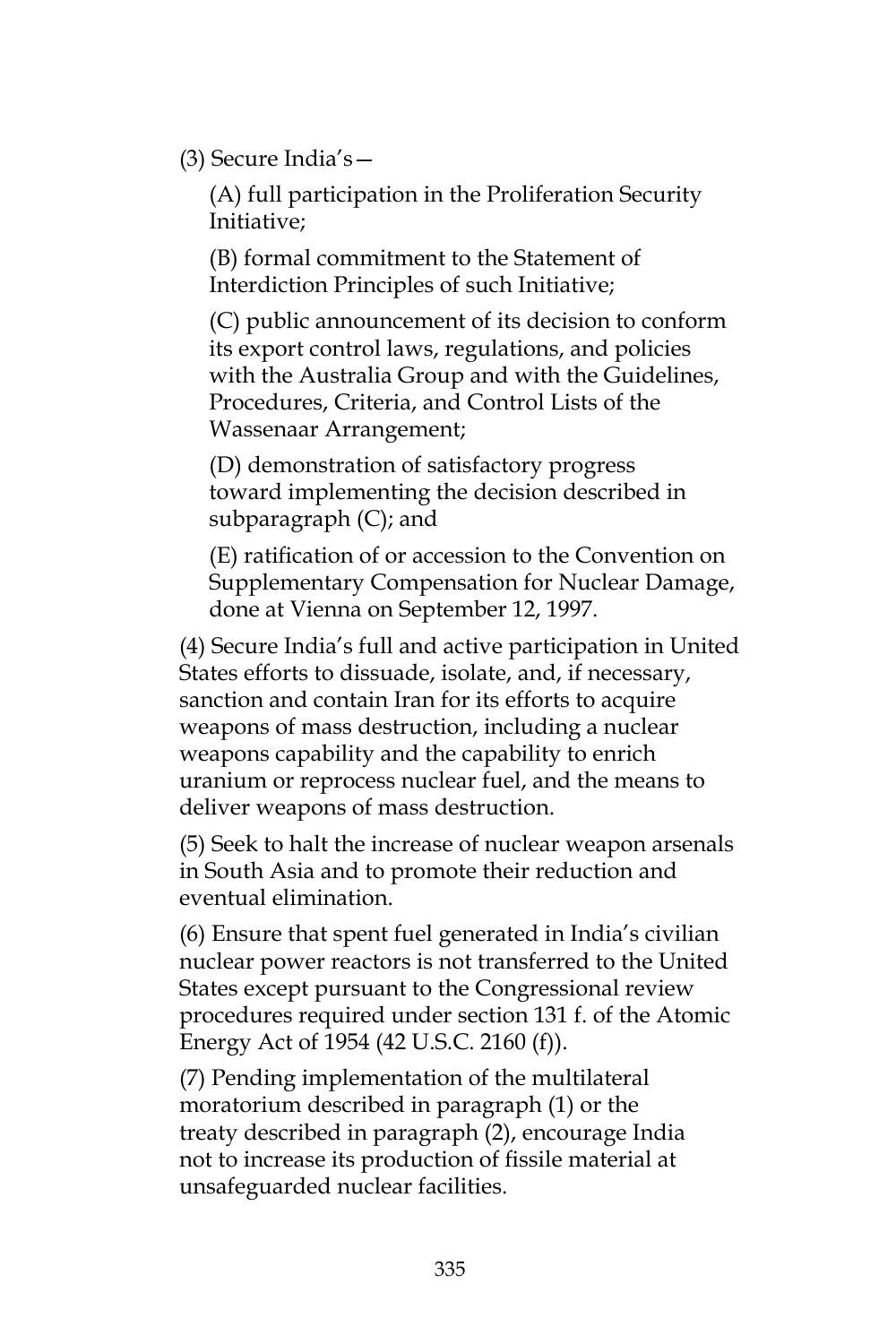(8) Ensure that any safeguards agreement or Additional Protocol to which India is a party with the IAEA can reliably safeguard any export or reexport to India of any nuclear materials and equipment.

(9) Ensure that the text and implementation of any agreement for cooperation with India arranged pursuant to section 123 of the Atomic Energy Act of 1954 (42 U.S.C. 2153) meet the requirements set forth in subsections a.(1) and a.(3) through a.(9) of such section.

(10) Any nuclear power reactor fuel reserve provided to the Government of India for use in safeguarded civilian nuclear facilities should be commensurate with reasonable reactor operating requirements.

### **SEC. 104. WAIVER AUTHORITY AND CONGRESSIONAL APPROVAL.**

(a) IN GENERAL.—If the President makes the determination described in subsection (b), the President may—

(1) exempt a proposed agreement for cooperation with India arranged pursuant to section 123 of the Atomic Energy Act of 1954 (42 U.S.C. 2153) from the requirement of subsection a.(2) of such section;

(2) waive the application of section 128 of the Atomic Energy Act of 1954 (42 U.S.C. 2157) with respect to exports to India; and

(3) waive with respect to India the application of  $-$ 

 $(A)$  section 129 a. $(1)(D)$  of the Atomic Energy Act of 1954 (42 U.S.C. 2158(a)(1)(D)); and

(B) section 129 of such Act (42 U.S.C. 2158) regarding any actions that occurred before July 18, 2005.

(b) DETERMINATION BY THE PRESIDENT.—The determination referred to in subsection (a) is a determination by the President that the following actions have occurred:

(1) India has provided the United States and the IAEA with a credible plan to separate civil and military nuclear facilities, materials, and programs, and has filed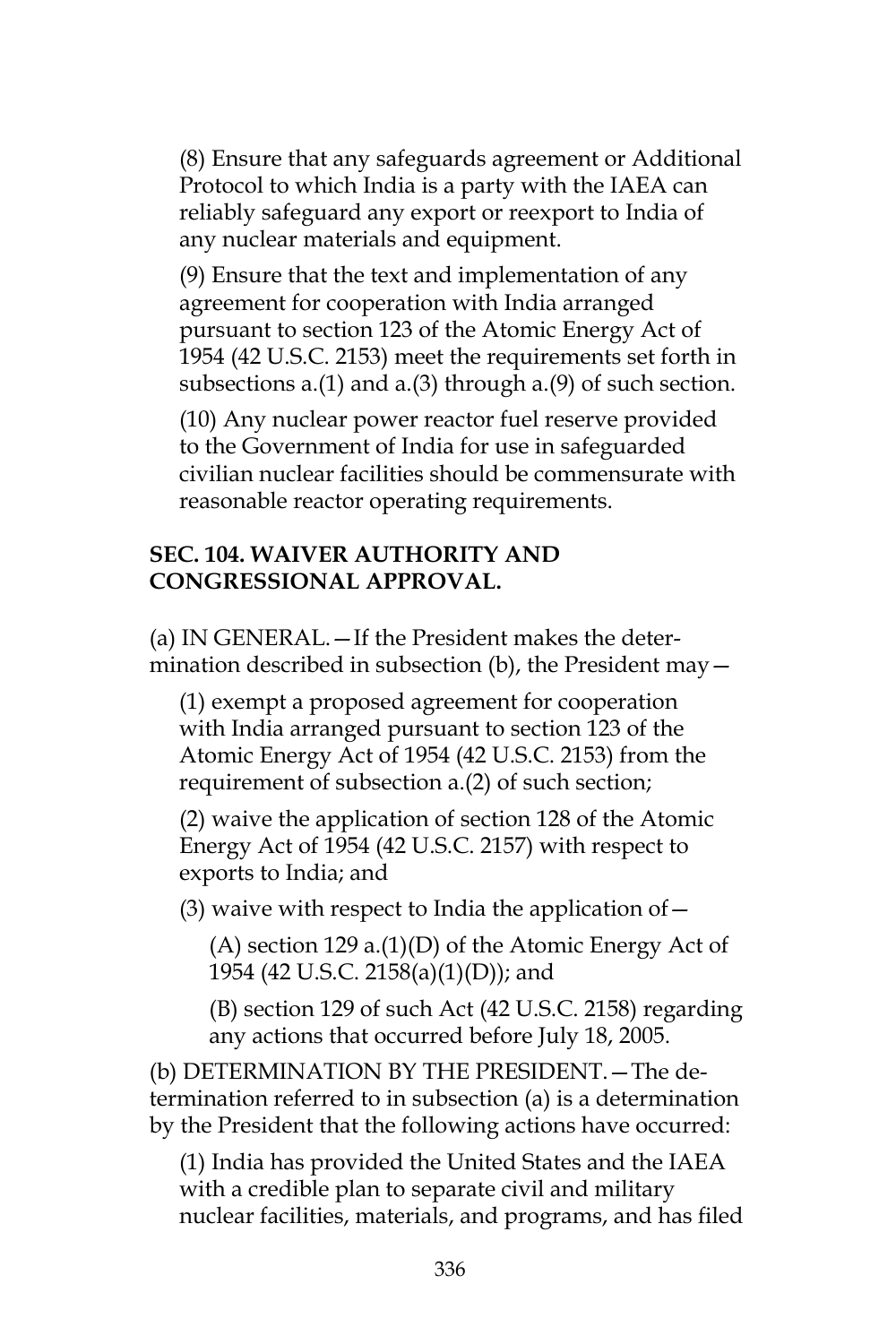a declaration regarding its civil facilities and materials with the IAEA.

(2) India and the IAEA have concluded all legal steps required prior to signature by the parties of an agreement requiring the application of IAEA safeguards in perpetuity in accordance with IAEA standards, principles, and practices (including IAEA Board of Governors Document GOV/1621 (1973)) to India's civil nuclear facilities, materials, and programs as declared in the plan described in paragraph (1), including materials used in or produced through the use of India's civil nuclear facilities.

(3) India and the IAEA are making substantial progress toward concluding an Additional Protocol consistent with IAEA principles, practices, and policies that would apply to India's civil nuclear program.

(4) India is working actively with the United States for the early conclusion of a multilateral treaty on the cessation of the production of fissile materials for use in nuclear weapons or other nuclear explosive devices.

(5) India is working with and supporting United States and international efforts to prevent the spread of enrichment and reprocessing technology to any state that does not already possess full-scale, functioning enrichment or reprocessing plants.

(6) India is taking the necessary steps to secure nuclear and other sensitive materials and technology, including through—

(A) the enactment and effective enforcement of comprehensive export control legislation and regulations;

(B) harmonization of its export control laws, regulations, policies, and practices with the guidelines and practices of the Missile Technology Control Regime (MTCR) and the NSG; and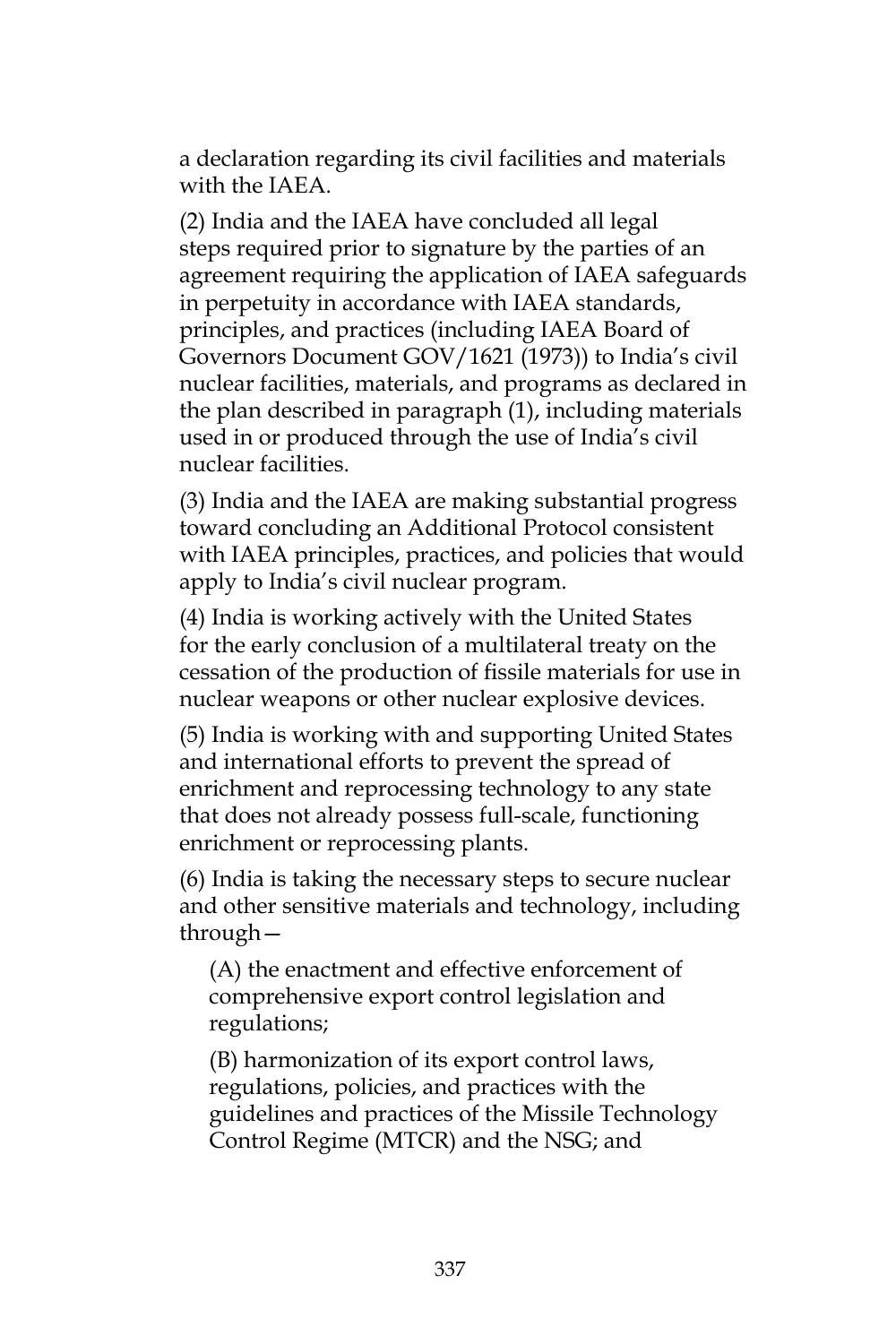(C) adherence to the MTCR and the NSG in accordance with the procedures of those regimes for unilateral adherence.

(7) The NSG has decided by consensus to permit supply to India of nuclear items covered by the guidelines of the NSG.

(c) SUBMISSION TO CONGRESS.—

(1) IN GENERAL.—The President shall submit to the appropriate congressional committees the determination made pursuant to subsection (b), together with a report detailing the basis for the determination.

(2) INFORMATION TO BE INCLUDED.—To the fullest extent available to the United States, the report referred to in paragraph (1) shall include the following information:

(A) A summary of the plan provided by India to the United States and the IAEA to separate India's civil and military nuclear facilities, materials, and programs, and the declaration made by India to the IAEA identifying India's civil facilities to be placed under IAEA safeguards, including an analysis of the credibility of such plan and declaration, together with copies of the plan and declaration.

(B) A summary of the agreement that has been entered into between India and the IAEA requiring the application of safeguards in accordance with IAEA practices to India's civil nuclear facilities as declared in the plan described in subparagraph (A), together with a copy of the agreement, and a description of the progress toward its full implementation.

(C) A summary of the progress made toward conclusion and implementation of an Additional Protocol between India and the IAEA, including a description of the scope of such Additional Protocol.

(D) A description of the steps that India is taking to work with the United States for the conclusion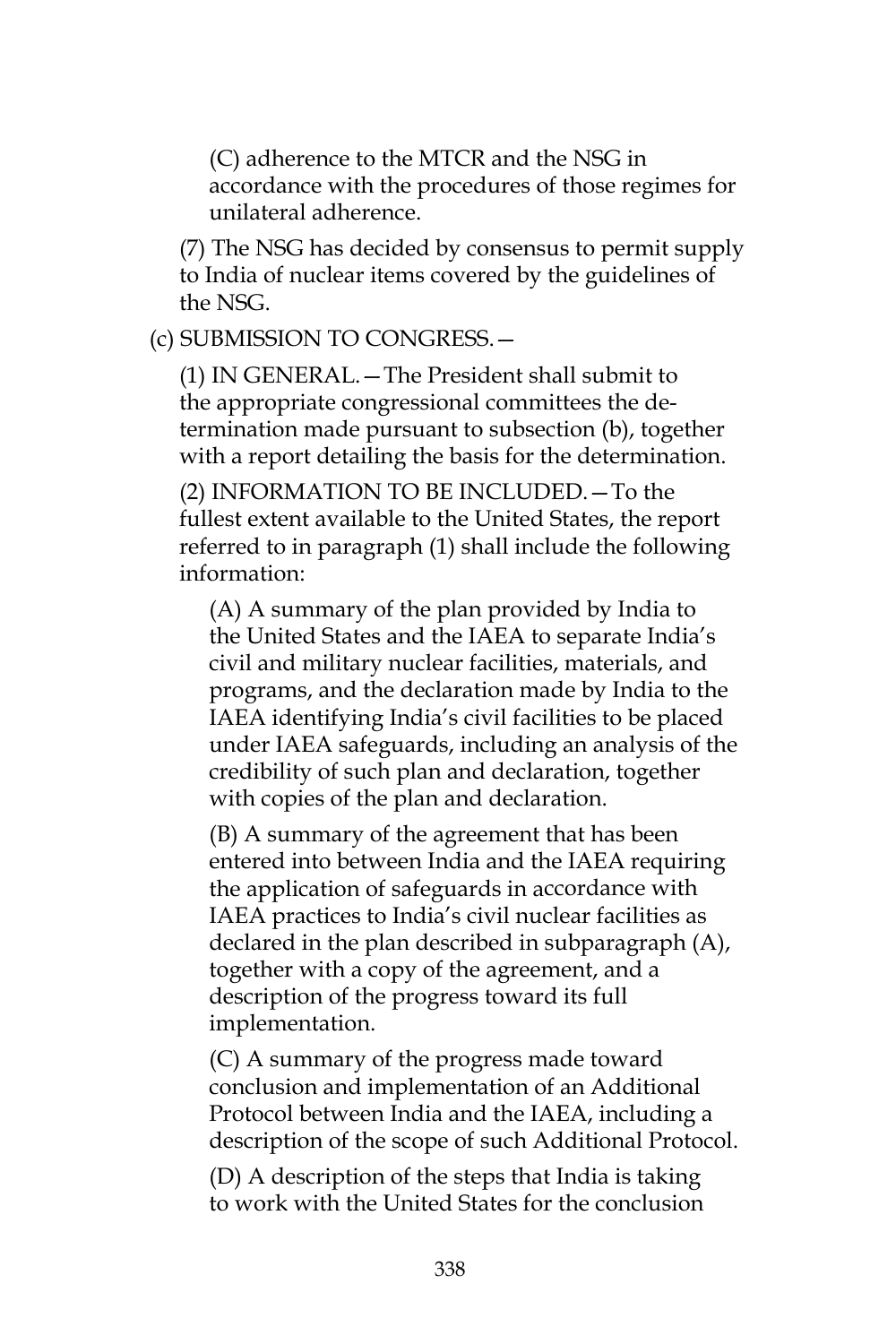of a multilateral treaty banning the production of fissile material for nuclear weapons, including a description of the steps that the United States has taken and will take to encourage India to identify and declare a date by which India would be willing to stop production of fissile material for nuclear weapons unilaterally or pursuant to a multilateral moratorium or treaty.

(E) A description of the steps India is taking to prevent the spread of nuclear-related technology, including enrichment and reprocessing technology or materials that can be used to acquire a nuclear weapons capability, as well as the support that India is providing to the United States to further United States objectives to restrict the spread of such technology.

(F) A description of the steps that India is taking to secure materials and technology applicable for the development, acquisition, or manufacture of weapons of mass destruction and the means to deliver such weapons through the application of comprehensive export control legislation and regulations, and through harmonization with and adherence to MTCR, NSG, Australia Group, and Wassenaar Arrangement guidelines, compliance with United Nations Security Council Resolution 1540, and participation in the Proliferation Security Initiative.

(G) A description and assessment of the specific measures that India has taken to fully and actively participate in United States and international efforts to dissuade, isolate, and, if necessary, sanction and contain Iran for its efforts to acquire weapons of mass destruction, including a nuclear weapons capability and the capability to enrich uranium or reprocess nuclear fuel and the means to deliver weapons of mass destruction.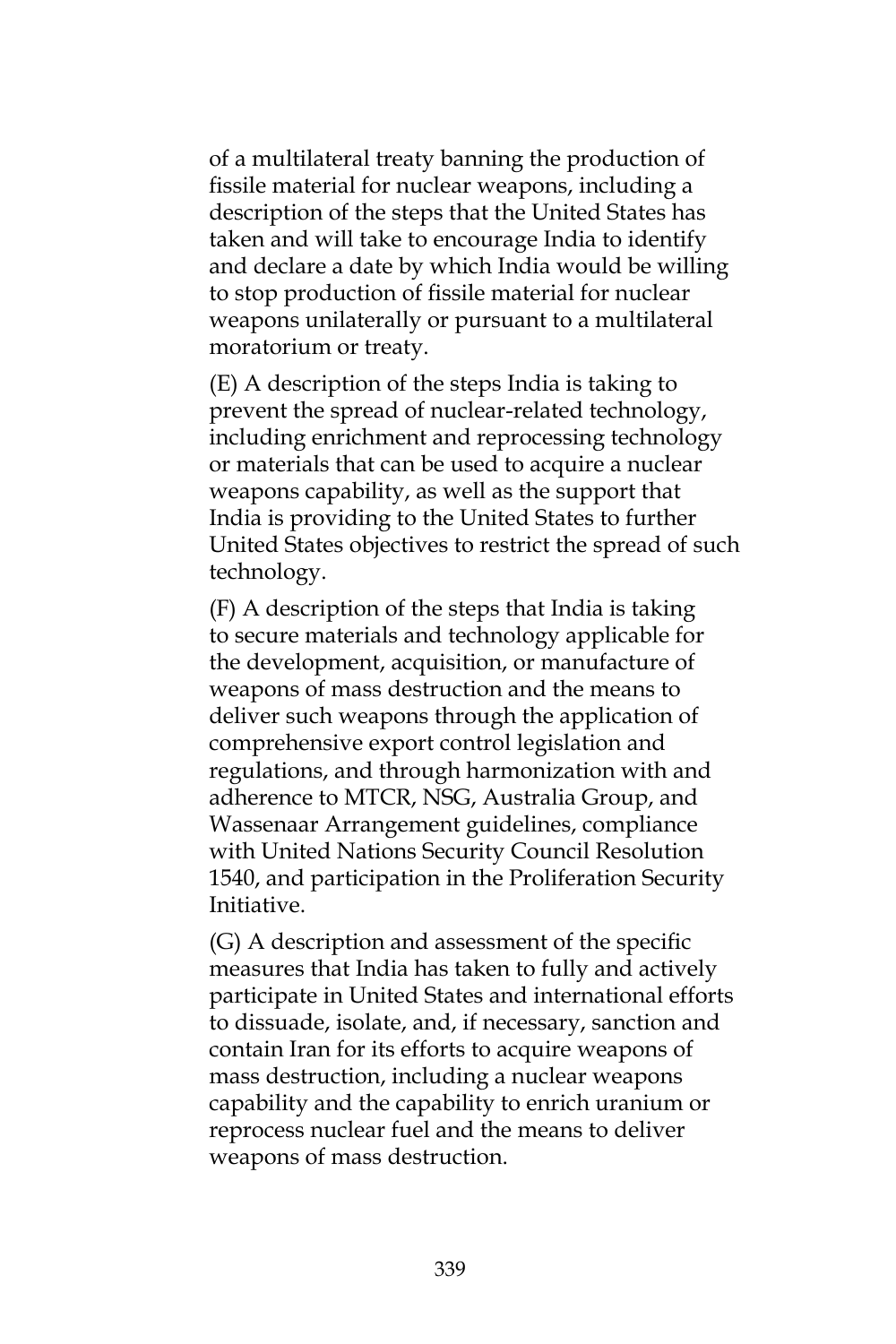(H) A description of the decision of the NSG relating to nuclear cooperation with India, including whether nuclear cooperation by the United States under an agreement for cooperation arranged pursuant to section 123 of the Atomic Energy Act of 1954 (42 U.S.C. 2153) is consistent with the decision, practices, and policies of the NSG.

(I) A description of the scope of peaceful cooperation envisioned by the United States and India that will be implemented under the agreement for nuclear cooperation, including whether such cooperation will include the provision of enrichment and reprocessing technology.

(J) A description of the steps taken to ensure that proposed United States civil nuclear cooperation with India will not in any way assist India's nuclear weapons program.

(d) RESTRICTIONS ON NUCLEAR TRANSFERS.—

(1) IN GENERAL.—Pursuant to the obligations of the United States under Article I of the NPT, nothing in this title constitutes authority to carry out any civil nuclear cooperation between the United States and a country that is not a nuclear-weapon State Party to the NPT that would in any way assist, encourage, or induce that country to manufacture or otherwise acquire nuclear weapons or nuclear explosive devices.

(2) NSG TRANSFER GUIDELINES.—Notwithstanding the entry into force of an agreement for cooperation with India arranged pursuant to section 123 of the Atomic Energy Act of 1954 (42 U.S.C. 2153) and pursuant to this title, no item subject to such agreement or subject to the transfer guidelines of the NSG, or to NSG decisions related thereto, may be transferred to India if such transfer would be inconsistent with the transfer guidelines of the NSG in effect on the date of the transfer.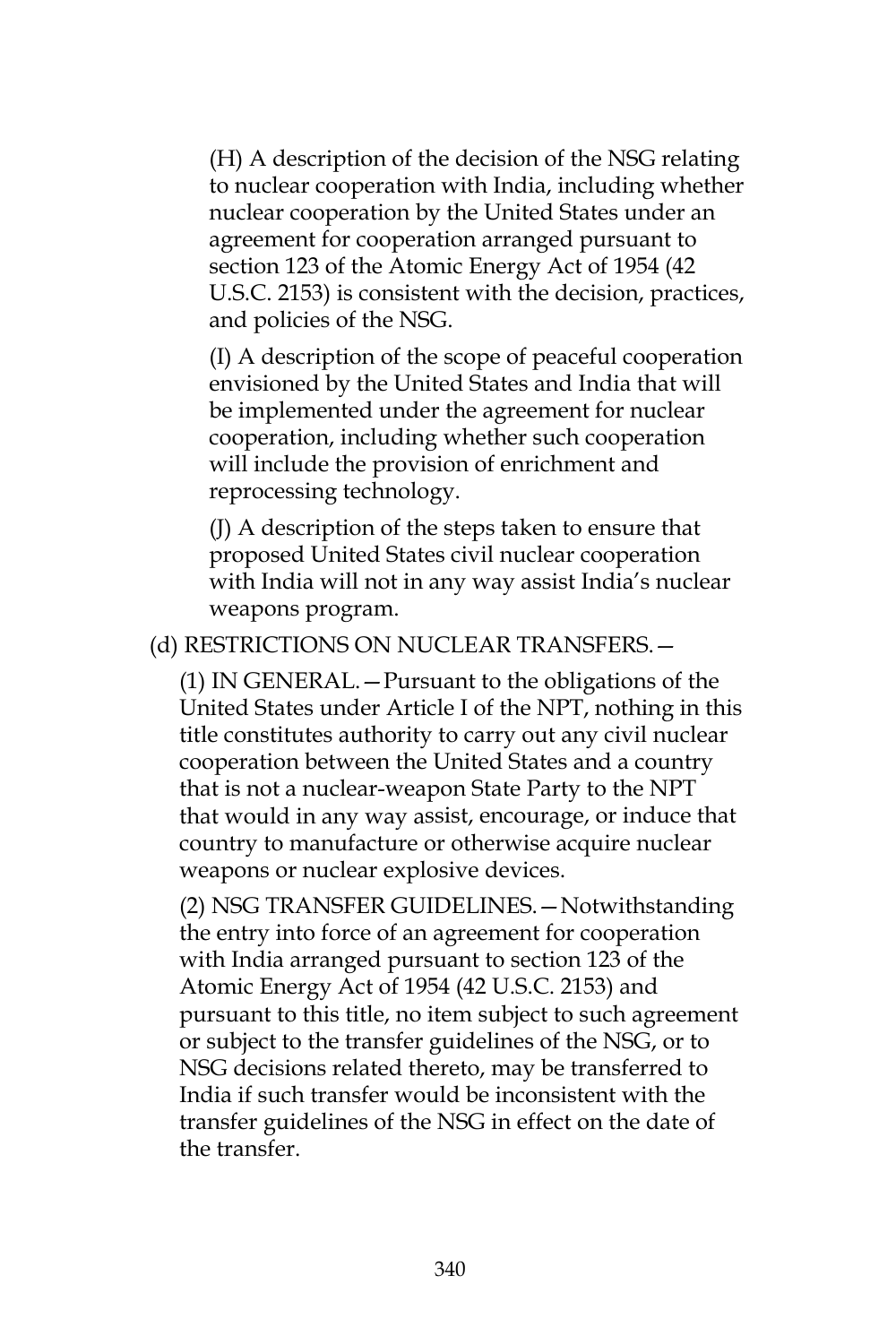(3) TERMINATION OF NUCLEAR TRANSFERS TO INDIA.—

(A) IN GENERAL.—Notwithstanding the entry into force of an agreement for cooperation with India arranged pursuant to section 123 of the Atomic Energy Act of 1954 (42 U.S.C. 2153) and pursuant to this title, and except as provided under subparagraph (B), exports of nuclear and nuclear-related material, equipment, or technology to India shall be terminated if there is any materially significant transfer by an Indian person of—

(i) nuclear or nuclear-related material, equipment, or technology that is not consistent with NSG guidelines or decisions, or

(ii) ballistic missiles or missile-related equipment or technology that is not consistent with MTCR guidelines, unless the President determines that cessation of such exports would be seriously prejudicial to the achievement of United States nonproliferation objectives or otherwise jeopardize the common defense and security.

(B) EXCEPTION.—The President may choose not to terminate exports of nuclear and nuclear-related material, equipment, and technology to India under subparagraph  $(A)$  if  $-$ 

(i) the transfer covered under such subparagraph was made without the knowledge of the Government of India;

(ii) at the time of the transfer, either the Government of India did not own, control, or direct the Indian person that made the transfer or the Indian person that made the transfer is a natural person who acted without the knowledge of any entity described in subparagraph (B) or (C) of section 110(5); and

(iii) the President certifies to the appropriate congressional committees that the Government of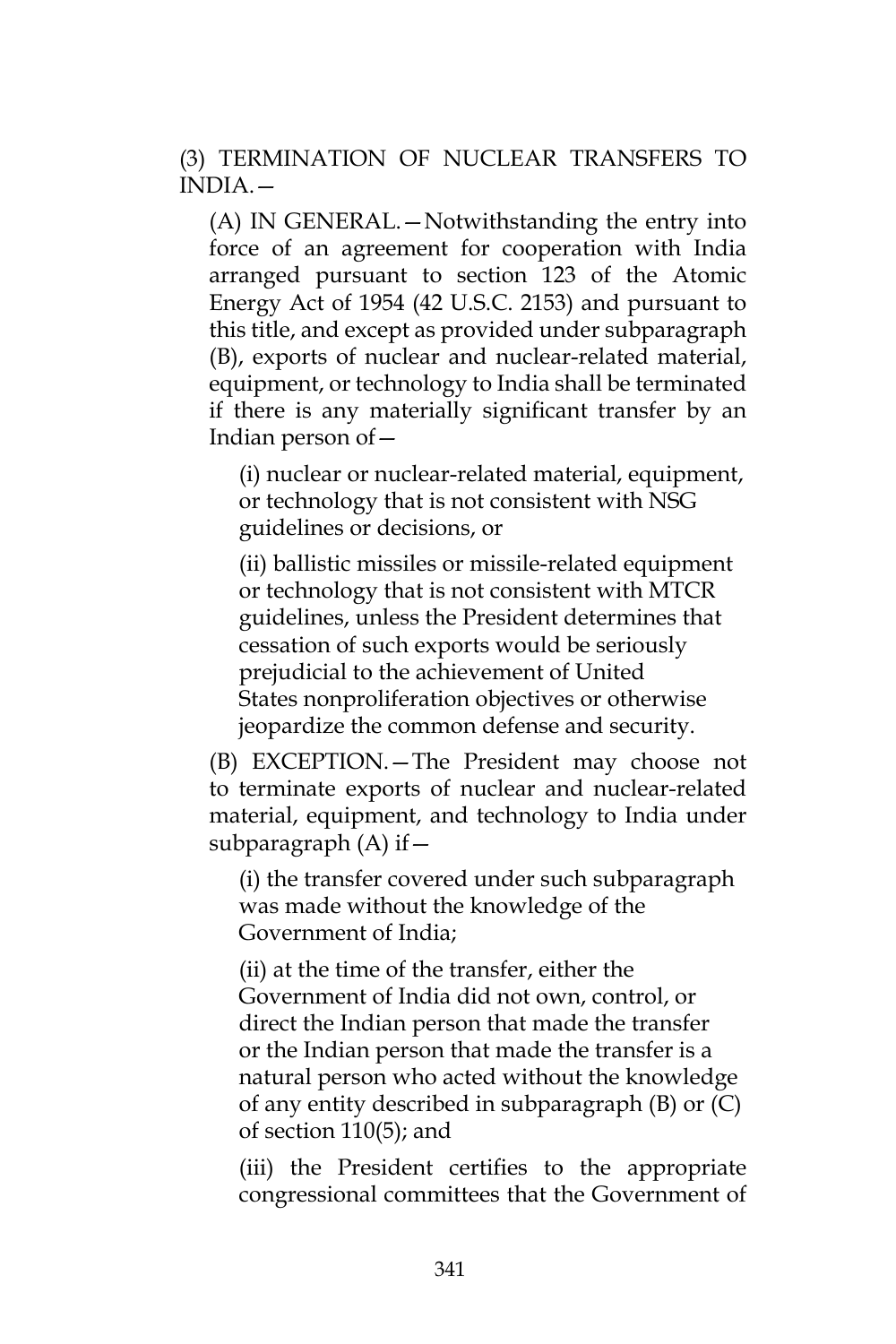India has taken or is taking appropriate judicial or other enforcement actions against the Indian person with respect to such transfer.

(4) EXPORTS, REEXPORTS, TRANSFERS, AND RETRANSFERS TO INDIA RELATED TO ENRICHMENT, REPROCESSING, AND HEAVY WATER PRODUCTION.—

(A) IN GENERAL.—

(i) NUCLEAR REGULATORY COMMISSION.— The Nuclear Regulatory Commission may only issue licenses for the export or reexport to India of any equipment, components, or materials related to the enrichment of uranium, the reprocessing of spent nuclear fuel, or the production of heavy water if the requirements of subparagraph (B) are met.

(ii) SECRETARY OF ENERGY.—The Secretary of Energy may only issue authorizations for the transfer or retransfer to India of any equipment, materials, or technology related to the enrichment of uranium, the reprocessing of spent nuclear fuel, or the production of heavy water (including under the terms of a subsequent arrangement under section 131 of the Atomic Energy Act of 1954 (42 U.S.C. 2160)) if the requirements of subparagraph (B) are met.

(B) REQUIREMENTS FOR APPROVALS.— Exports, reexports, transfers, and retransfers referred to in subparagraph (A) may only be approved if—

(i) the end user—

(I) is a multinational facility participating in an IAEA-approved program to provide alternatives to national fuel cycle capabilities; or

(II) is a facility participating in, and the export, reexport, transfer, or retransfer is associated with, a bilateral or multinational program to develop a proliferation-resistant fuel cycle;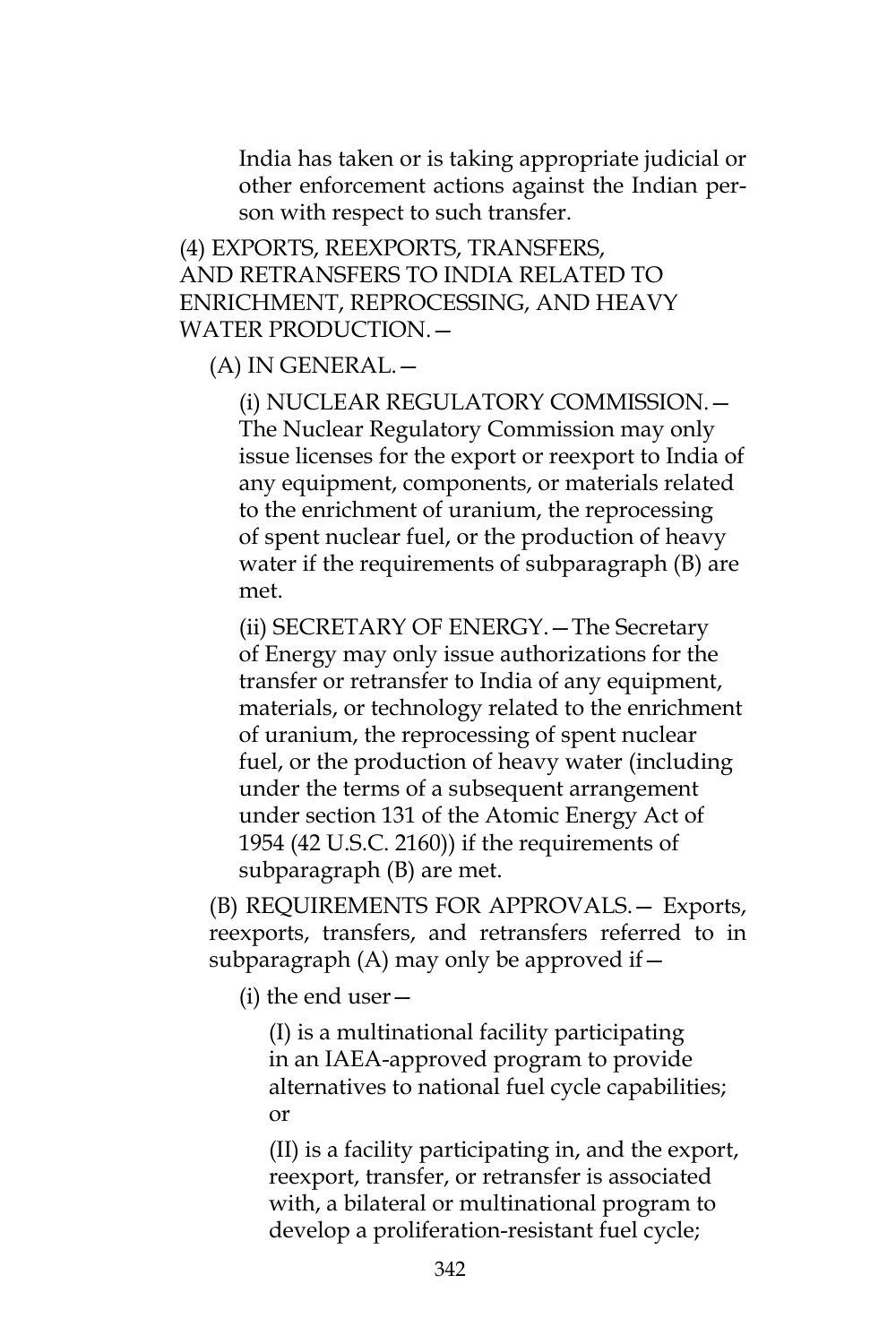(ii) appropriate measures are in place at any facility referred to in clause (i) to ensure that no sensitive nuclear technology, as defined in section 4(5) of the Nuclear Nonproliferation Act of 1978 (22 U.S.C. 3203(5)), will be diverted to any person, site, facility, location, or program not under IAEA safeguards; and

(iii) the President determines that the export, reexport, transfer, or retransfer will not assist in the manufacture or acquisition of nuclear explosive devices or the production of fissile material for military purposes.

(5) NUCLEAR EXPORT ACCOUNTABILITY PROGRAM.—

(A) IN GENERAL.—The President shall ensure that all appropriate measures are taken to maintain accountability with respect to nuclear materials, equipment, and technology sold, leased, exported, or reexported to India so as to ensure—

(i) full implementation of the protections required under section 123 a.(1) of the Atomic Energy Act of 1954 (42 U.S.C. 2153 (a)(1)); and

(ii) United States compliance with Article I of the NPT.

(B) MEASURES.—The measures taken pursuant to subparagraph (A) shall include the following:

(i) Obtaining and implementing assurances and conditions pursuant to the export licensing authorities of the Nuclear Regulatory Commission and the Department of Commerce and the authorizing authorities of the Department of Energy, including, as appropriate, conditions regarding enduse monitoring.

(ii) A detailed system of reporting and accounting for technology transfers, including any retransfers in India, authorized by the Department of Energy pursuant to section 57 b. of the Atomic Energy Act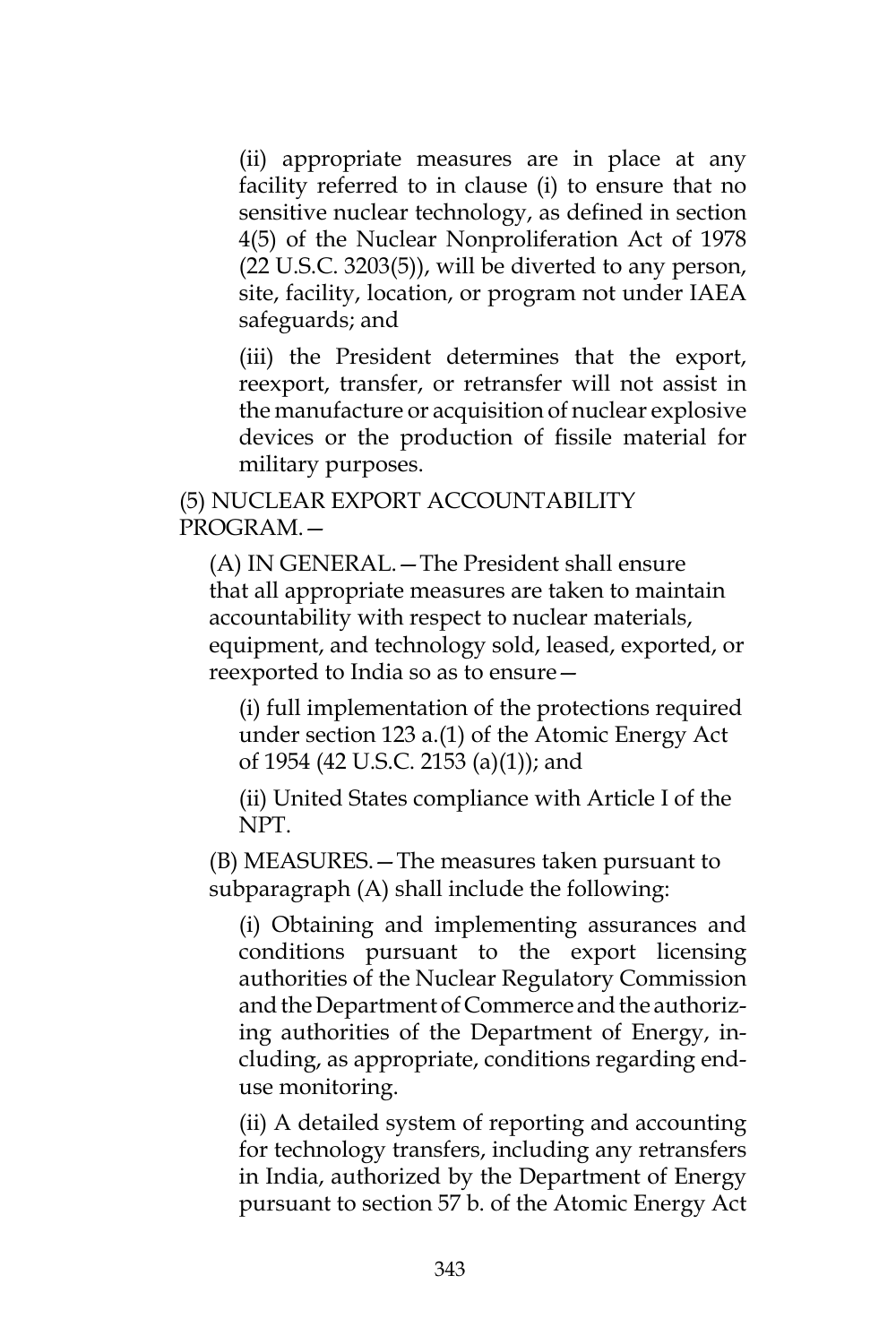of 1954 (42 U.S.C. 2077(b)). Such system shall be capable of providing assurances that—

(I) the identified recipients of the nuclear technology are authorized to receive the nuclear technology;

(II) the nuclear technology identified for transfer will be used only for peaceful safeguarded nuclear activities and will not be used for any military or nuclear explosive purpose; and

(III) the nuclear technology identified for transfer will not be retransferred without the prior consent of the United States, and facilities, equipment, or materials derived through the use of transferred technology will not be transferred without the prior consent of the United States.

(iii) In the event the IAEA is unable to implement safeguards as required by an agreement for cooperation arranged pursuant to section 123 of the Atomic Energy Act of 1954 (42 U.S.C. 2153), appropriate assurance that arrangements will be put in place expeditiously that are consistent with the requirements of section 123 a.(1) of such Act  $(42 \text{ U.S.C. } 2153(a)(1))$  regarding the maintenance of safeguards as set forth in the agreement regardless of whether the agreement is terminated or suspended for any reason.

(C) IMPLEMENTATION.—The measures described in subparagraph (B) shall be implemented to provide reasonable assurances that the recipient is complying with the relevant requirements, terms, and conditions of any licenses issued by the United States regarding such exports, including those relating to the use, retransfer, safe handling, secure transit, and storage of such exports.

(e) JOINT RESOLUTION OF APPROVAL REQUIREMENT.— Section 123 d. of the Atomic Energy Act of 1954 (42 U.S.C.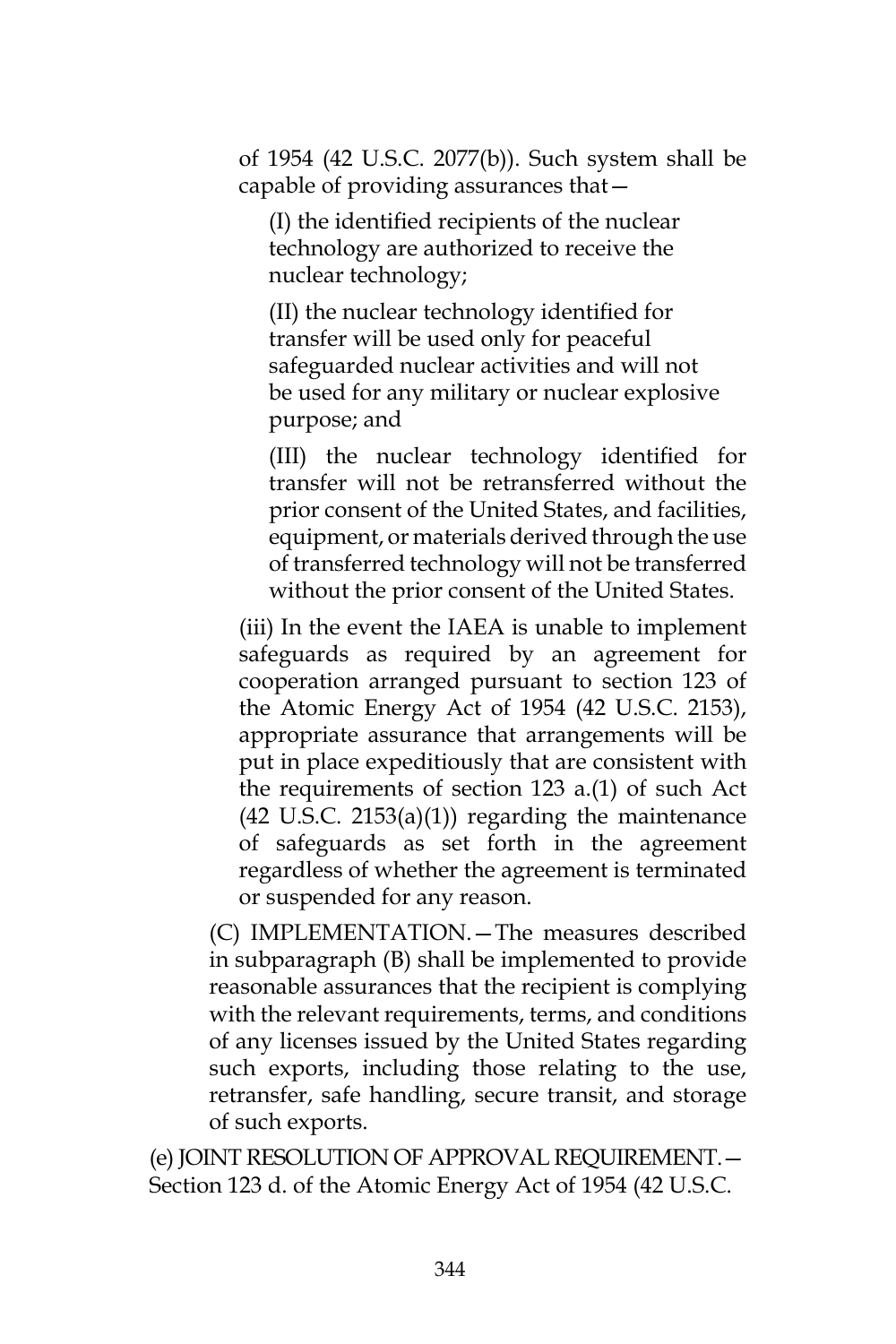2153(d)) is amended in the second proviso by inserting after ''that subsection'' the following: '', or an agreement exempted pursuant to section 104(a)(1) of the Henry J. Hyde United States-India Peaceful Atomic Energy Cooperation Act of 2006,''.

(f) SUNSET.—The authority provided under subsection (a)(1) to exempt an agreement shall terminate upon the enactment of a joint resolution under section 123 d. of the Atomic Energy Act of 1954 (42 U.S.C. 2153(d)) approving such an agreement.

(g) REPORTING TO CONGRESS.—

(1) INFORMATION ON NUCLEAR ACTIVITIES OF INDIA.—The President shall keep the appropriate congressional committees fully and currently informed of the facts and implications of any significant nuclear activities of India, including—

(A) any material noncompliance on the part of the Government of India with—

(i) the nonproliferation commitments undertaken in the Joint Statement of July 18, 2005, between the President of the United States and the Prime Minister of India;

(ii) the separation plan presented in the national parliament of India on March 7, 2006, and in greater detail on May 11, 2006;

(iii) a safeguards agreement between the Government of India and the IAEA;

(iv) an Additional Protocol between the Government of India and the IAEA;

(v) an agreement for cooperation between the Government of India and the United States Government arranged pursuant to section 123 of the Atomic Energy Act of 1954 (42 U.S.C. 2153) or any subsequent arrangement under section 131 of such Act (42 U.S.C. 2160);

(vi) the terms and conditions of any approved licenses regarding the export or reexport of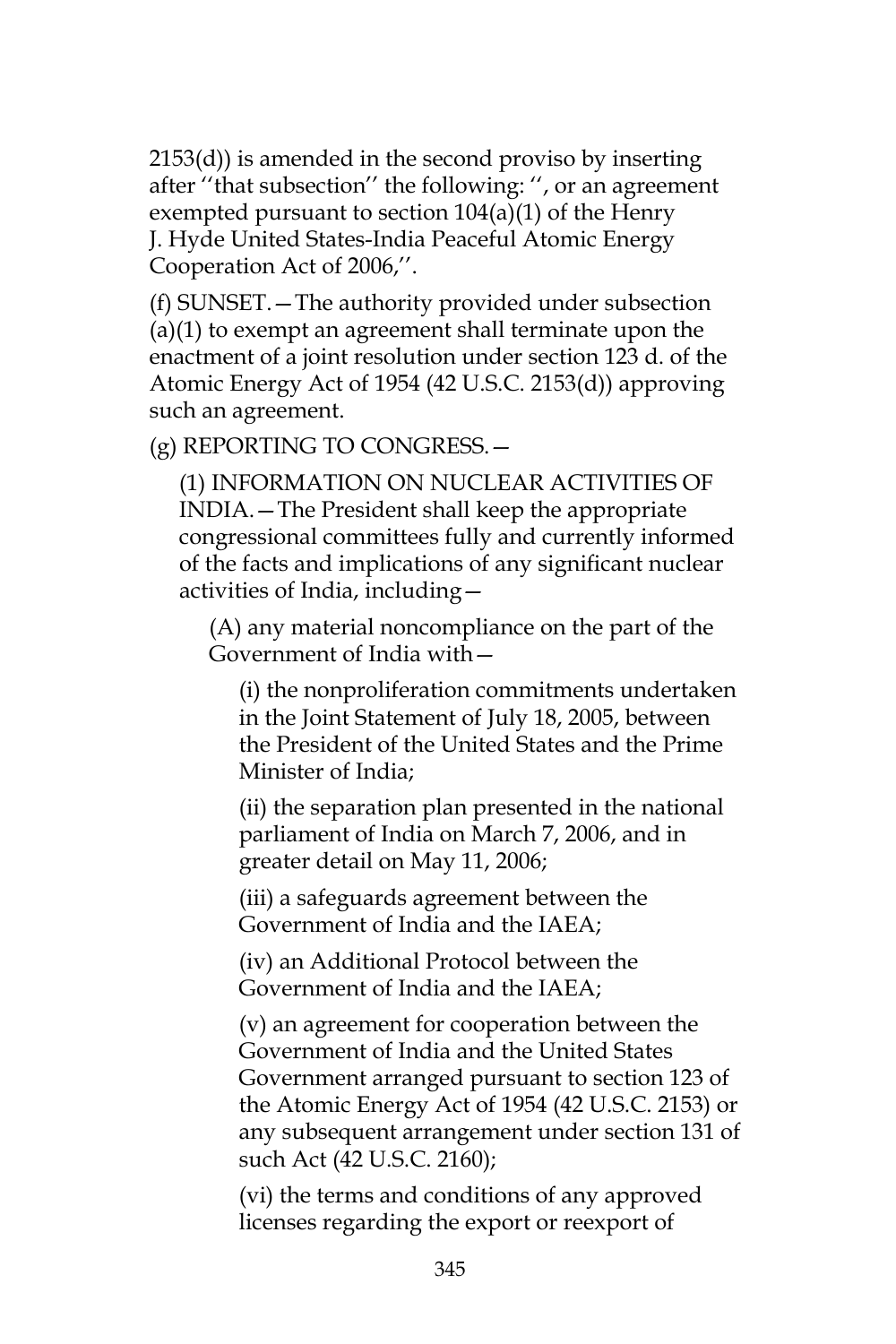nuclear material or dual-use material, equipment, or technology; and

(vii) United States laws and regulations regarding such licenses;

(B) the construction of a nuclear facility in India after the date of the enactment of this title;

(C) significant changes in the production by India of nuclear weapons or in the types or amounts of fissile material produced; and

(D) changes in the purpose or operational status of any unsafeguarded nuclear fuel cycle activities in India.

(2) IMPLEMENTATION AND COMPLIANCE RE-PORT.—Not later than 180 days after the date on which an agreement for cooperation with India arranged pursuant to section 123 of the Atomic Energy Act of 1954 (42 U.S.C. 2153) enters into force, and annually thereafter, the President shall submit to the appropriate congressional committees a report including—

(A) a description of any additional nuclear facilities and nuclear materials that the Government of India has placed or intends to place under IAEA safeguards;

 $(B)$  a comprehensive listing of  $-$ 

(i) all licenses that have been approved by the Nuclear Regulatory Commission and the Secretary of Energy for exports and reexports to India under parts 110 and 810 of title 10, Code of Federal Regulations;

(ii) any licenses approved by the Department of Commerce for the export or reexport to India of commodities, related technology, and software which are controlled for nuclear nonproliferation reasons on the Nuclear Referral List of the Commerce Control List maintained under part 774 of title 15, Code of Federal Regulation, or any successor regulation;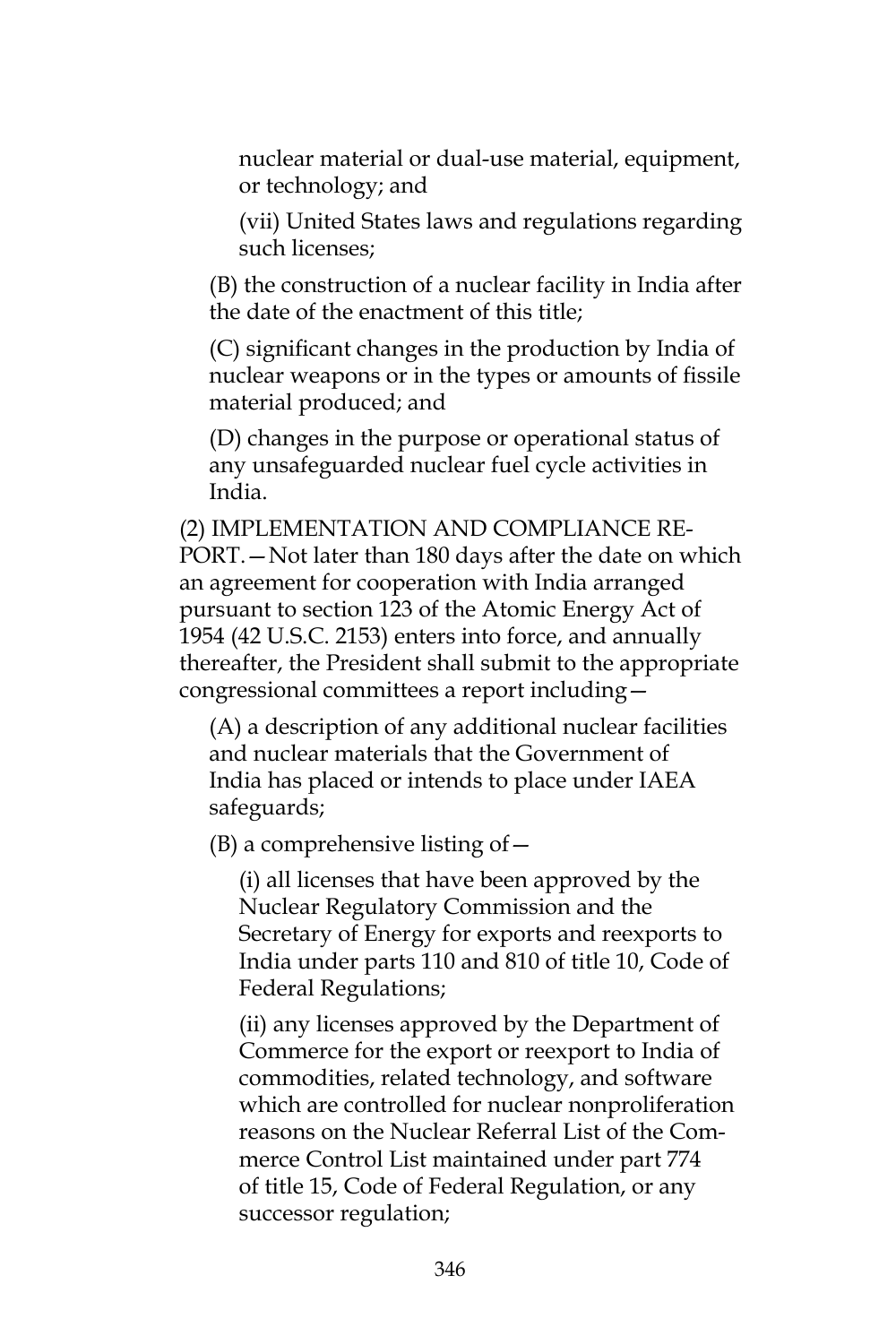(iii) any other United States authorizations for the export or reexport to India of nuclear materials and equipment; and

(iv) with respect to each such license or other form of authorization described in clauses (i), (ii), and (iii)—

(I) the number or other identifying information of each license or authorization;

(II) the name or names of the authorized end user or end users;

(III) the name of the site, facility, or location in India to which the export or reexport was made;

(IV) the terms and conditions included on such licenses and authorizations;

(V) any post-shipment verification procedures that will be applied to such exports or reexports; and

(VI) the term of validity of each such license or authorization;

(C) a description of any significant nuclear commerce between India and other countries, including any such trade that—

(i) is not consistent with applicable guidelines or decisions of the NSG; or

(ii) would not meet the standards applied to exports or reexports of such material, equipment, or technology of United States origin;

(D) either—

(i) an assessment that India is in full compliance with the commitments and obligations contained in the agreements and other documents referenced in clauses (i) through (vi) of paragraph  $(1)(A)$ ; or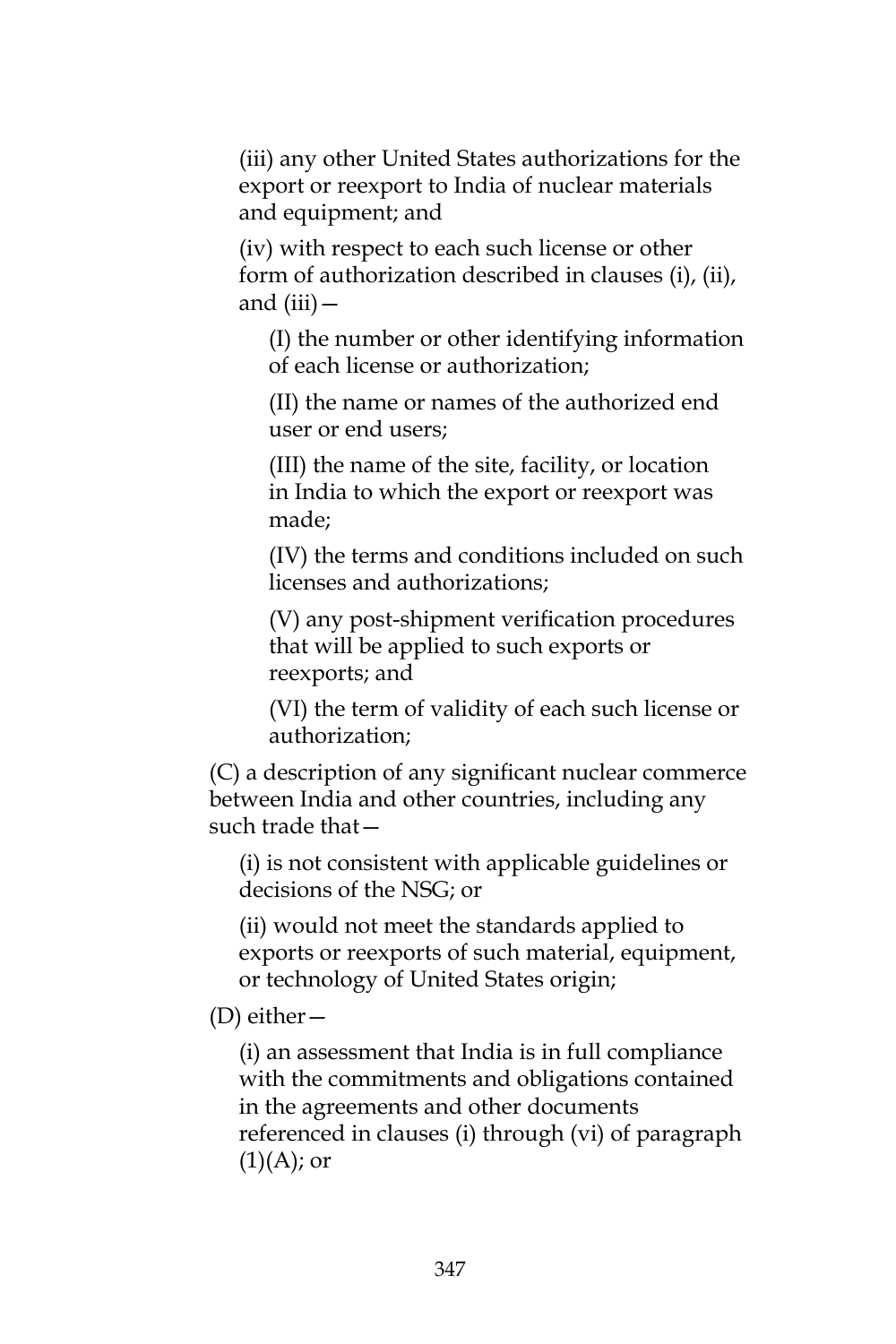(ii) an identification and analysis of all compliance issues arising with regard to 27 the adherence by India to its commitments and obligations, including—

(I) the measures the United States Government has taken to remedy or otherwise respond to such compliance issues;

(II) the responses of the Government of India to such measures;

(III) the measures the United States Government plans to take to this end in the coming year; and

(IV) an assessment of the implications of any continued noncompliance, including whether nuclear commerce with India remains in the national security interest of the United States;

(E)(i) an assessment of whether India is fully and actively participating in United States and international efforts to dissuade, isolate, and, if necessary, sanction and contain Iran for its efforts to acquire weapons of mass destruction, including a nuclear weapons capability (including the capability to enrich uranium or reprocess nuclear fuel), and the means to deliver weapons of mass destruction, including a description of the specific measures that India has taken in this regard; and

(ii) if India is not assessed to be fully and actively participating in such efforts, a description of—

(I) the measures the United States Government has taken to secure India's full and active participation in such efforts;

(II) the responses of the Government of India to such measures; and

(III) the measures the United States Government plans to take in the coming year to secure India's full and active participation;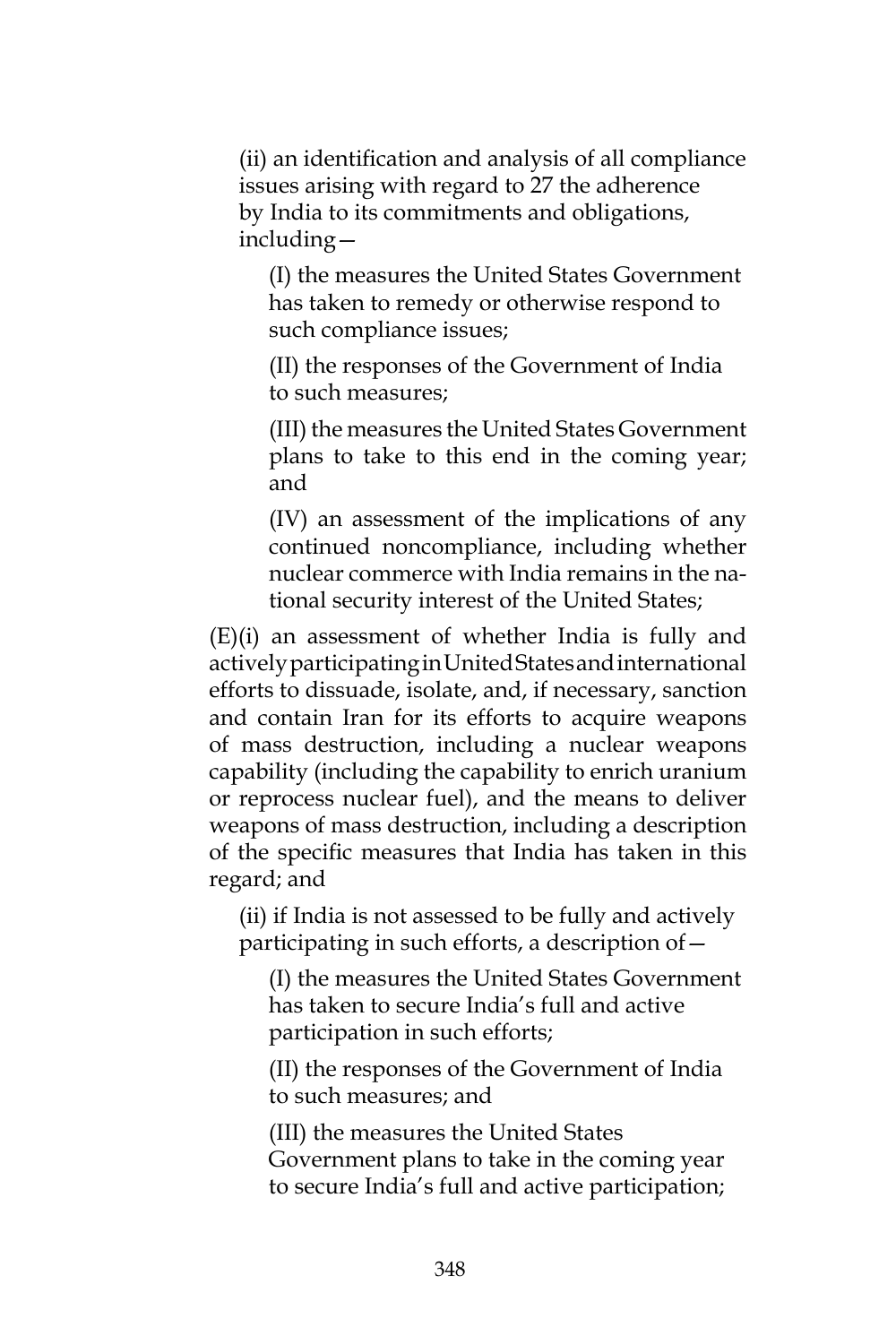(F) an analysis of whether United States civil nuclear cooperation with India is in any way assisting India's nuclear weapons program, including through—

(i) the use of any United States equipment, technology, or nuclear material by India in an unsafeguarded nuclear facility or nuclearweapons related complex;

(ii) the replication and subsequent use of any United States technology by India 31 in an unsafeguarded nuclear facility or unsafeguarded nuclear weapons-related complex, or for any activity related to the research, development, testing, or manufacture of nuclear explosive devices; and

(iii) the provision of nuclear fuel in such a manner as to facilitate the increased production by India of highly enriched uranium or plutonium in unsafeguarded nuclear facilities;

 $(G)$  a detailed description of  $-$ 

(i) United States efforts to promote national or regional progress by India and Pakistan in disclosing, securing, limiting, and reducing their fissile material stockpiles, including stockpiles for military purposes, pending creation of a worldwide fissile material cut-off regime, including the institution of a Fissile Material Cut-off Treaty;

(ii) the responses of India and Pakistan to such efforts; and

(iii) assistance that the United States is providing, or would be able to provide, to India and Pakistan to promote the objectives in clause (i), consistent with its obligations under international law and existing agreements;

(H) an estimate of  $-$ 

(i) the amount of uranium mined and milled in India during the previous year;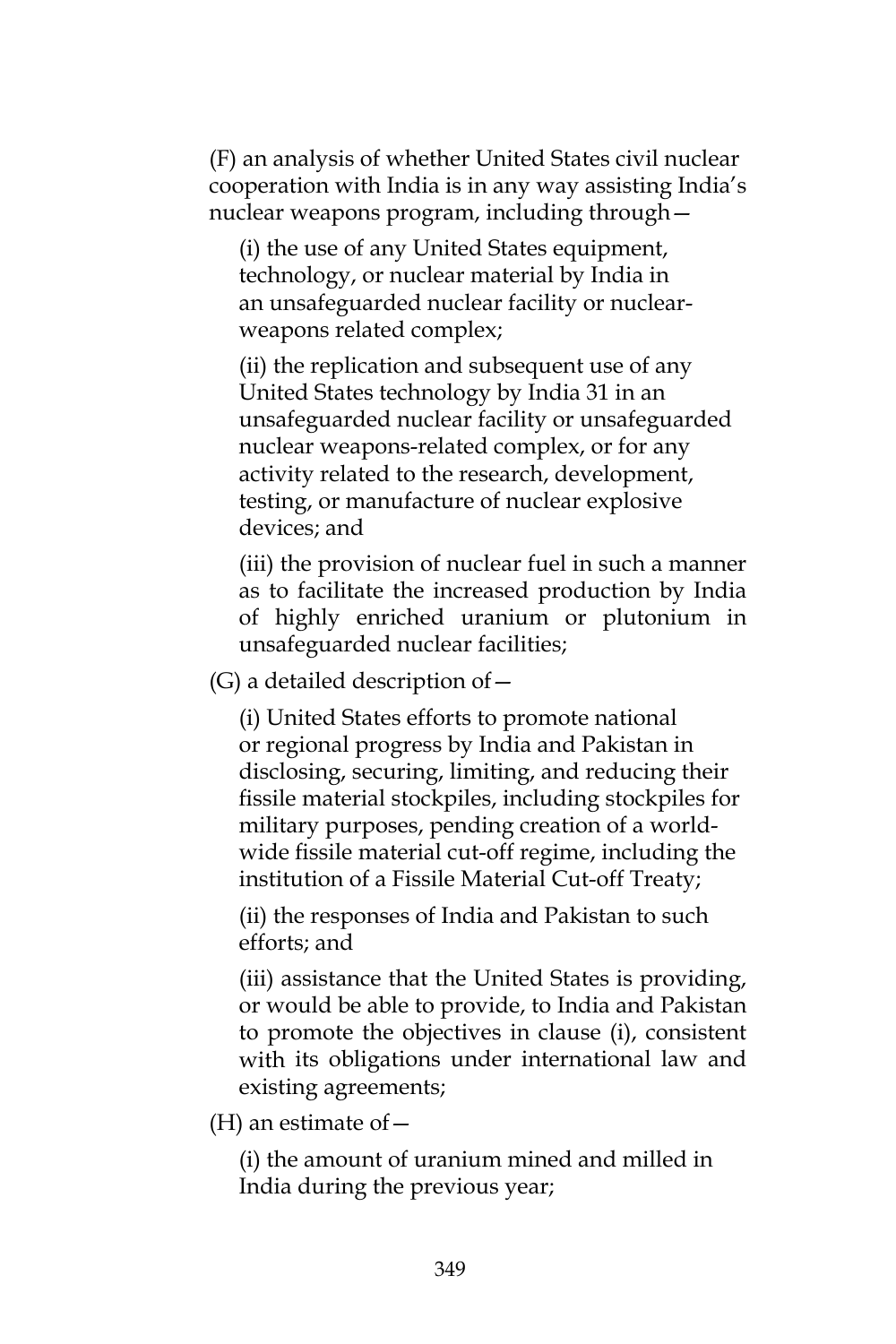(ii) the amount of such uranium that has likely been used or allocated for the production of nuclear explosive devices; and

(iii) the rate of production in India of—

(I) fissile material for nuclear explosive devices; and

(II) nuclear explosive devices;

(I) an estimate of the amount of electricity India's nuclear reactors produced for civil purposes during the previous year and the proportion of such production that can be attributed to India's declared civil reactors;

(J) an analysis as to whether imported uranium has affected the rate of production in India of nuclear explosive devices;

(K) a detailed description of efforts and progress made toward the achievement of India's-

(i) full participation in the Proliferation Security Initiative;

(ii) formal commitment to the Statement of Interdiction Principles of such Initiative;

(iii) public announcement of its decision to conform its export control laws, regulations, and policies with the Australia Group and with the Guidelines, Procedures, Criteria, and Controls List of the Wassenaar Arrangement; and

(iv) effective implementation of the decision described in clause (iii); and

(L) the disposal during the previous year of spent nuclear fuel from India's civilian nuclear program, and any plans or activities relating to future disposal of such spent nuclear fuel.

(3) SUBMITTAL WITH OTHER ANNUAL REPORTS.—

(A) REPORT ON PROLIFERATION PREVENTION.— Each annual report submitted under paragraph (2)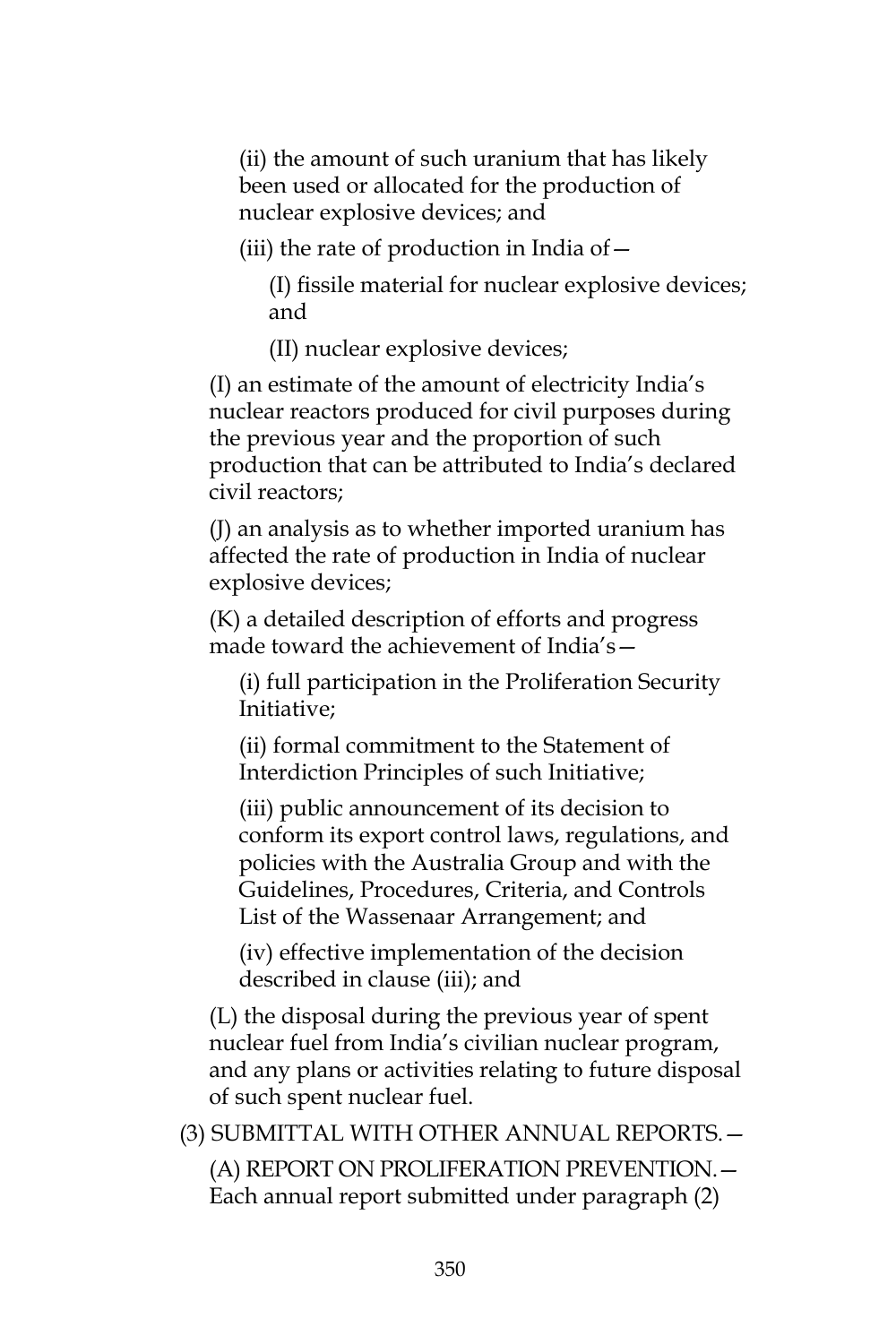after the initial report may be submitted together with the annual report on proliferation prevention required under section 601(a) of the Nuclear Non-Proliferation Act of 1978 (22 U.S.C. 3281(a)).

(B) REPORT ON PROGRESS TOWARD REGIONAL NONPROLIFERATION.—The information required to be submitted under paragraph (2)(F) after the initial report may be submitted together with the annual report on progress toward regional nonproliferation required under section 620F(c) of the Foreign Assistance Act of 1961 (22 U.S.C.  $2376(c)$ ).

(4) FORM.—Each report submitted under this subsection shall be submitted in unclassified form, but may contain a classified annex.

## **SEC. 105. UNITED STATES COMPLIANCE WITH ITS NUCLEAR NONPROLIFERATION TREATY OBLIGATIONS.**

Nothing in this title constitutes authority for any action in violation of an obligation of the United States under the NPT.

## **SEC. 106. INOPERABILITY OF DETERMINATION AND WAIVERS.**

A determination and any waiver under section 104 shall cease to be effective if the President determines that India has detonated a nuclear explosive device after the date of the enactment of this title.

#### **SEC. 107. MTCR ADHERENT STATUS.**

Congress finds that India is not an MTCR adherent for the purposes of section 73 of the Arms Export Control Act (22 U.S.C. 2797b).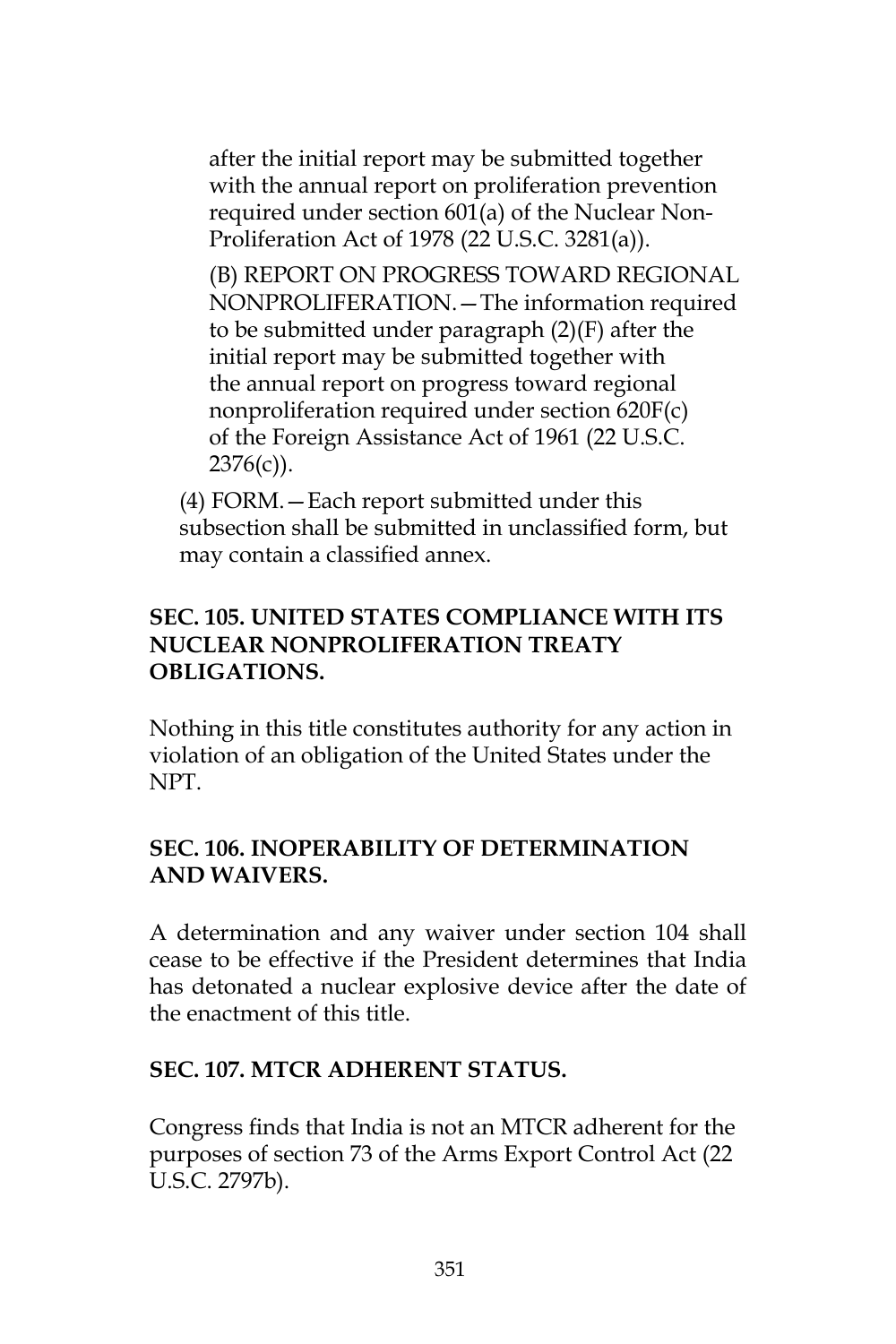#### **SEC. 108. TECHNICAL AMENDMENT.**

Section 1112(c)(4) of the Arms Control and Nonproliferation Act of 1999 (title XI of the Admiral James W. Nance and Meg Donovan Foreign Relations Authorization Act, Fiscal Years 2000 and 2001 (as enacted into law by section  $1000(a)(7)$  of Public Law 106–113 and contained in appendix G of that Act; 113 Stat. 1501A– 486)) is amended—

(1) in subparagraph (B), by striking ''and'' after the semicolon at the end;

(2) by redesignating subparagraph (C) as sub-paragraph (D); and

(3) by inserting after subparagraph (B) the following new subparagraph:

''(C) so much of the reports required under section 104 of the Henry J. Hyde United States-India Peaceful Atomic Energy Cooperation Act of 2006 as relates to verification or compliance matters; and''.

#### **SEC. 109. UNITED STATES-INDIA SCIENTIFIC COOPERATIVE NUCLEAR NONPROLIFERATION PROGRAM.**

(a) ESTABLISHMENT.—The Secretary of Energy, acting through the Administrator of the National Nuclear Security Administration, is authorized to establish a cooperative nuclear nonproliferation program to pursue jointly with scientists from the United States and India a program to further common nuclear nonproliferation goals, including scientific research and development efforts, with an emphasis on nuclear safeguards (in this section referred to as ''the program'').

(b) CONSULTATION.—The program shall be carried out in consultation with the Secretary of State and the Secretary of Defense.

(c) NATIONAL ACADEMIES RECOMMENDATIONS.—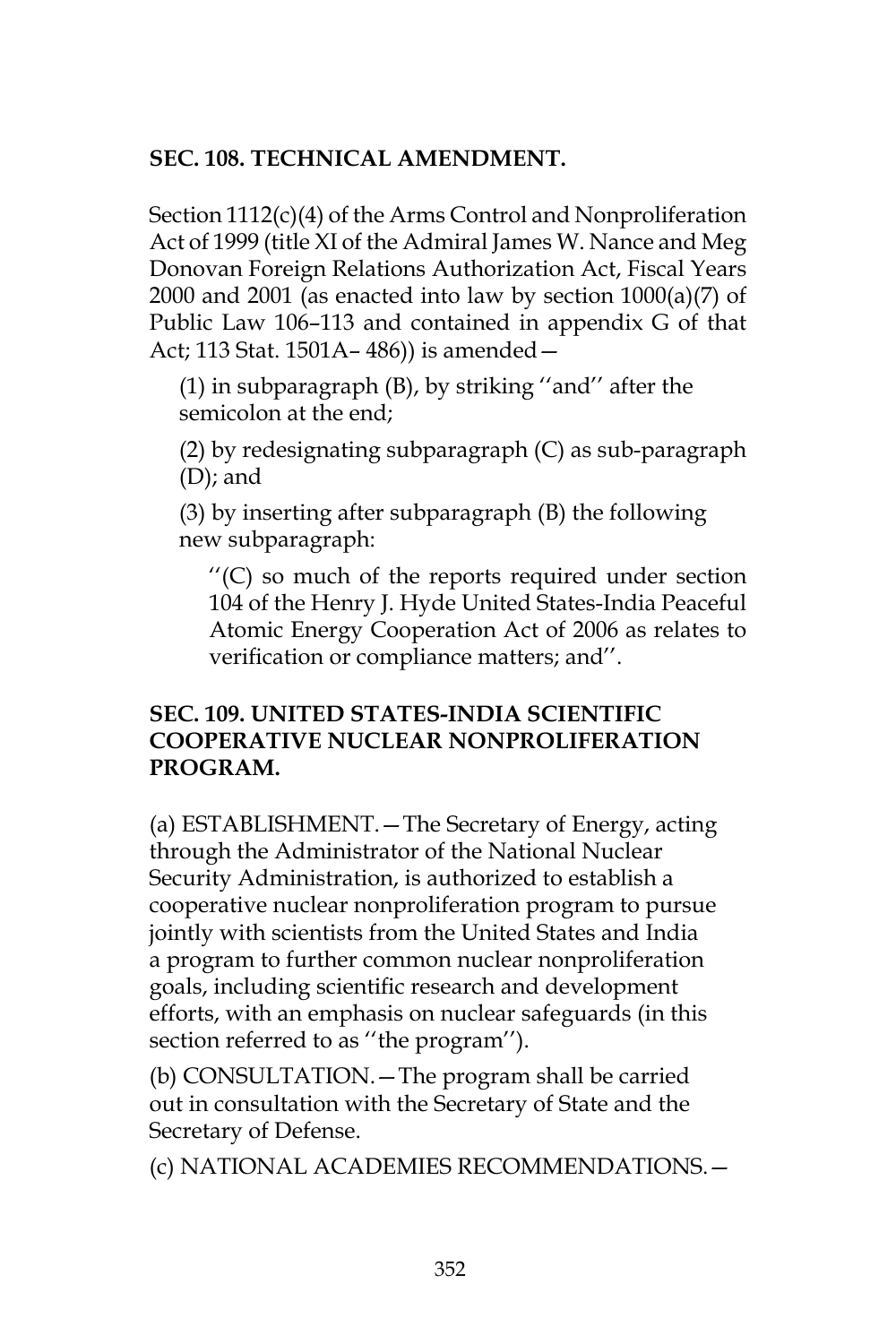(1) IN GENERAL.—The Secretary of Energy shall enter into an agreement with the National Academies to develop recommendations for the implementation of the program.

(2) RECOMMENDATIONS.—The agreement entered into under paragraph (1) shall provide for the preparation by qualified individuals with relevant expertise and knowledge and the communication to the Secretary of Energy each fiscal year of—

(A) recommendations for research and related programs designed to overcome existing

technological barriers to nuclear nonproliferation; and

(B) an assessment of whether activities and programs funded under this section are achieving the goals of the activities and programs.

(3) PUBLIC AVAILABILITY.—The recommendations and assessments prepared under this subsection shall be made publicly available.

(d) CONSISTENCY WITH NUCLEAR NON-PROLIFERA-TION TREATY.—All United States activities related to the program shall be consistent with United States obligations under the Nuclear Non-Proliferation Treaty.

(e) AUTHORIZATION OF APPROPRIATIONS.—There are authorized to be appropriated such sums as may be necessary to carry out this section for each of fiscal years 2007 through 2011.

## **SEC. 110. DEFINITIONS.**

In this title:

(1) The term ''Additional Protocol'' means a protocol additional to a safeguards agreement with the IAEA, as negotiated between a country and the IAEA based on a Model Additional Protocol as set forth in IAEA information circular (INFCIRC) 540.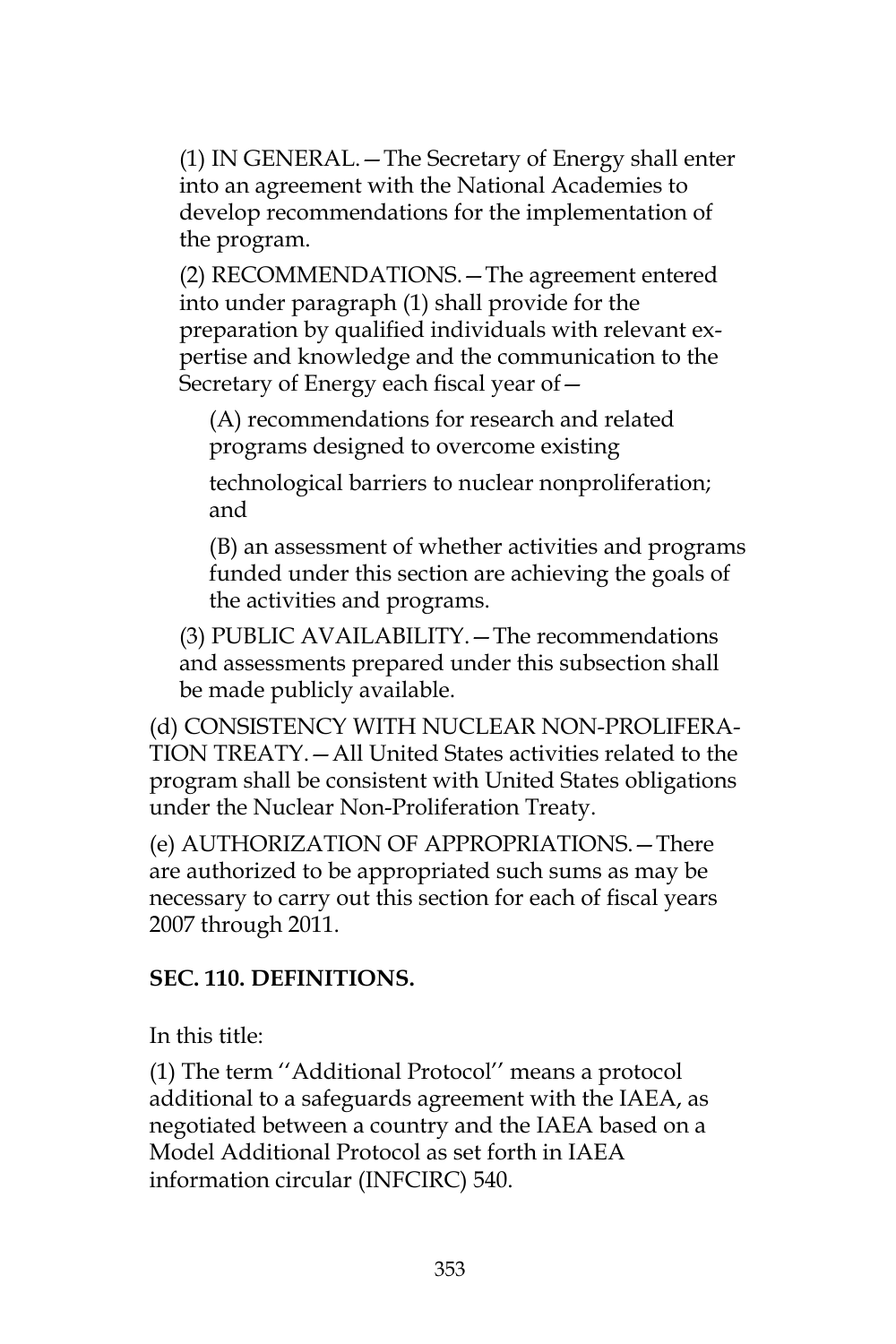(2) The term ''appropriate congressional committees'' means the Committee on Foreign Relations of the Senate and the Committee on International Relations of the House of Representatives.

(3) The term ''dual-use material, equipment, or technology'' means material, equipment, or technology that may be used in nuclear or nonnuclear applications.

(4) The term ''IAEA safeguards'' has the meaning given the term in section 830(3) of the Nuclear Proliferation Prevention Act of 1994 (22 U.S.C. 6305(3)).

(5) The term ''Indian person'' means—

(A) a natural person that is a citizen of India or is subject to the jurisdiction of the Government of India;

(B) a corporation, business association, partnership, society, trust, or any other nongovernmental entity, organization, or group, that is organized under the laws of India or has its principal place of business in India; and

(C) any Indian governmental entity, including any governmental entity operating as a business enterprise.

(6) The terms ''Missile Technology Control Regime'', ''MTCR'', and ''MTCR adherent'' have the meanings given the terms in section 74 of the Arms Export Control Act (22 U.S.C. 2797c).

(7) The term ''nuclear materials and equipment'' means source material, special nuclear material, production and utilization facilities and any components thereof, and any other items or materials that are determined to have significance for nuclear explosive purposes pursuant to subsection 109 b. of the Atomic Energy Act of 1954 (42 U.S.C. 2139(b)).

(8) The terms ''Nuclear Non-Proliferation Treaty'' and ''NPT'' mean the Treaty on the Non-Proliferation of Nuclear Weapons, done at Washington, London, and Moscow July 1, 1968, and entered into force March 5, 1970 (21 UST 483).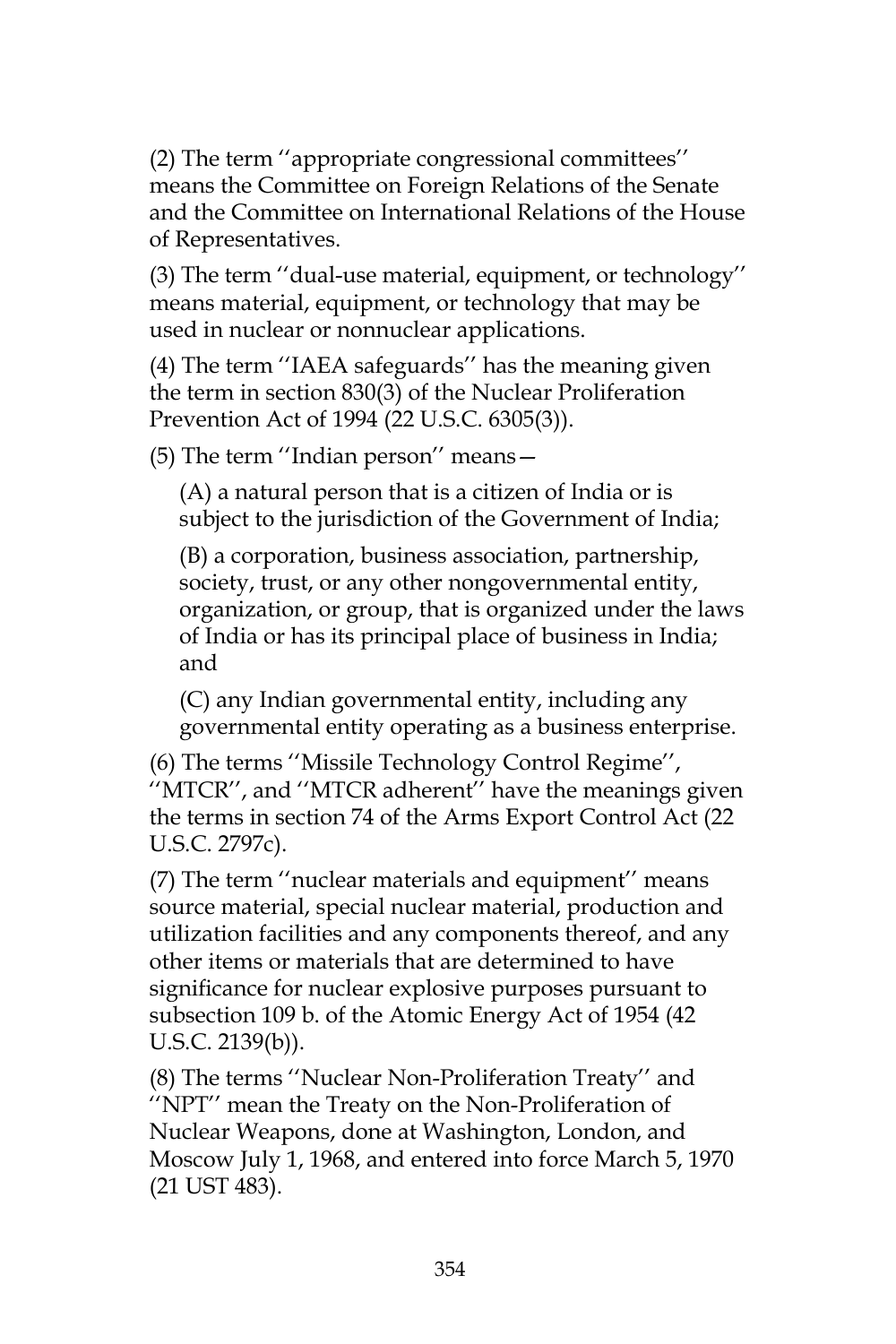(9) The terms ''Nuclear Suppliers Group'' and ''NSG'' refer to a group, which met initially in 1975 and has met at least annually since 1992, of Participating Governments that have promulgated and agreed to adhere to Guidelines for Nuclear Transfers (currently IAEA INFCIRC/254/Rev.8/ Part 1) and Guidelines for Transfers of Nuclear-Related Dual-Use Equipment, Materials, Software, and Related Technology (currently IAEA INFCIRC/254/ Rev.7/Part 2).

(10) The terms ''nuclear weapon'' and ''nuclear explosive device'' mean any device designed to produce an instantaneous release of an amount of nuclear energy from special nuclear material that is greater than the amount of energy that would be released from the detonation of one point of trinitrotoluene (TNT).

(11) The term ''process'' includes the term ''reprocess''.

(12) The terms ''reprocessing'' and ''reprocess'' refer to the separation of irradiated nuclear materials and fission products from spent nuclear fuel.

(13) The term ''sensitive nuclear technology'' means any information, including information incorporated in a production or utilization facility or important component part thereof, that is not available to the public and which is important to the design, construction, fabrication, operation, or maintenance of a uranium enrichment or nuclear fuel reprocessing facility or a facility for the production of heavy water.

(14) The term ''source material'' has the meaning given the term in section 11 z. of the Atomic Energy Act of 1954 (42 U.S.C. 2014(z)).

(15) The term ''special nuclear material'' has the meaning given the term in section 11 aa. of the Atomic Energy Act of 1954 (42 U.S.C. 2014(aa)).

(16) The term ''unsafeguarded nuclear fuel-cycle activity'' means research on, or development, design, manufacture, construction, operation, or maintenance of—

(A) any existing or future reactor, critical facility, conversion plant, fabrication plant, reprocessing plant,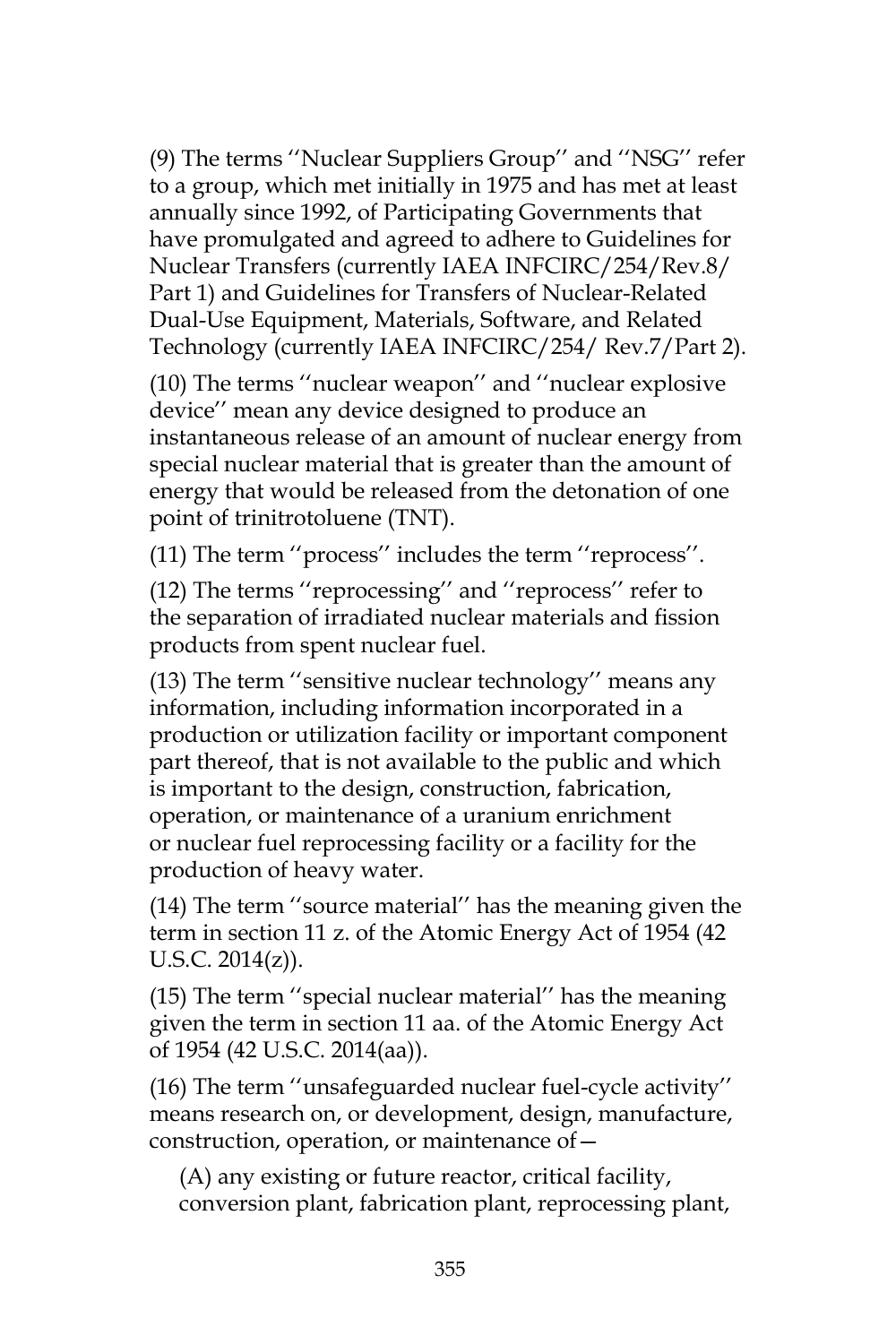plant for the separation of isotopes of source or special fissionable material, or separate storage installation with respect to which there is no obligation to accept IAEA safeguards at the relevant reactor, facility, plant, or installation that contains source or special fissionable material; or

(B) any existing or future heavy water production plant with respect to which there is no obligation to accept IAEA safeguards on any nuclear material produced by or used in connection with any heavy water produced therefrom.

#### **TITLE II—UNITED STATES ADDITIONAL PROTOCOL IMPLEMENTATION**

## **SEC. 201. SHORT TITLE.**

This title may be cited as the ''United States Additional Protocol Implementation Act''.

#### **SEC. 202. FINDINGS.**

Congress makes the following findings:

(1) The proliferation of nuclear weapons and other nuclear explosive devices poses a grave threat to the national security of the United States and its vital national interests.

(2) The Nuclear Non-Proliferation Treaty has proven critical to limiting such proliferation.

(3) For the Nuclear Non-Proliferation Treaty to be effective, each of the non-nuclear-weapon State Parties must conclude a comprehensive safeguards agreement with the IAEA, and such agreements must be honored and enforced.

(4) Recent events emphasize the urgency of strengthening the effectiveness and improving the efficiency of the safeguards system. This can best be accomplished by providing IAEA inspectors with more information about,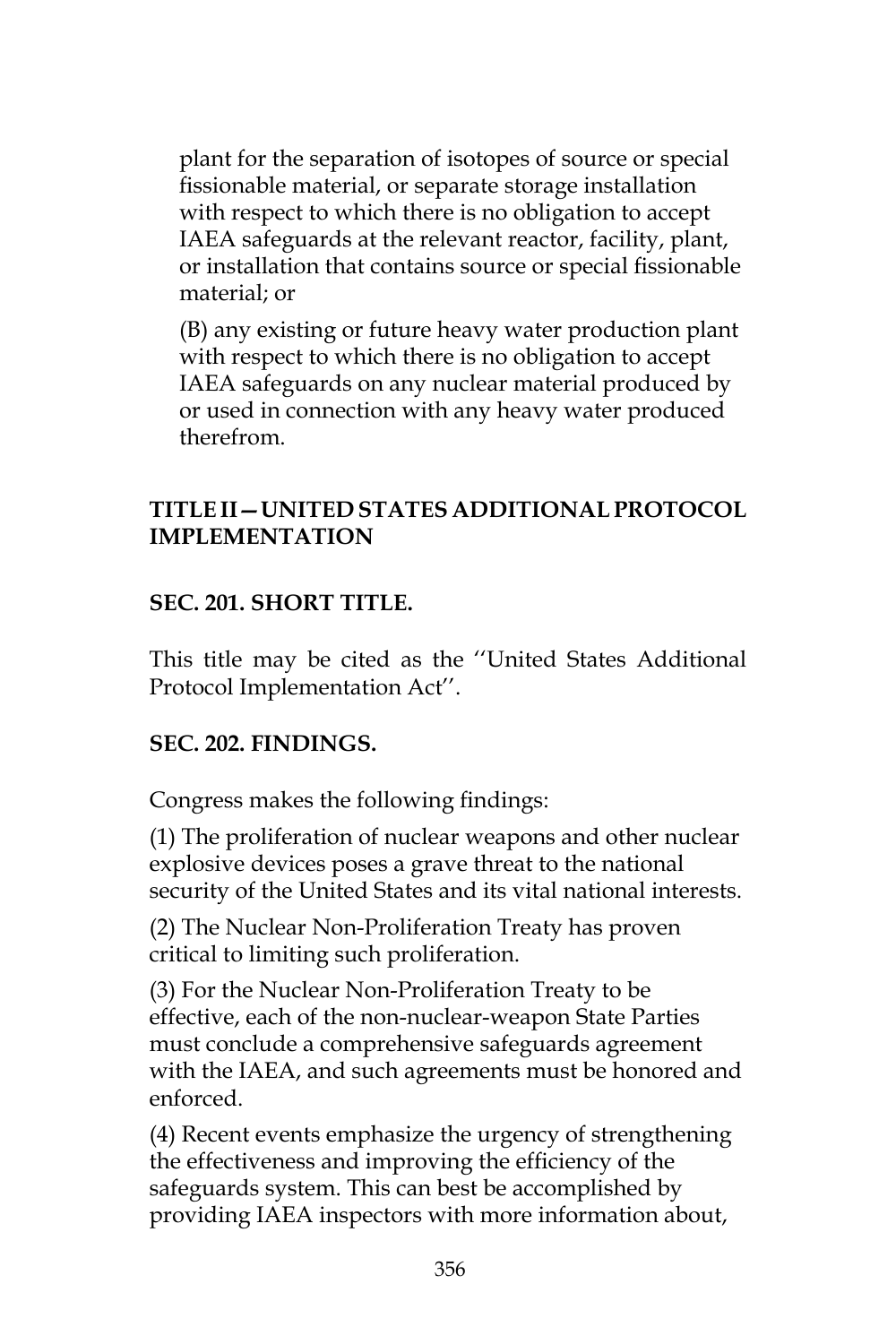and broader access to, nuclear activities within the territory of non-nuclear-weapon State Parties.

(5) The proposed scope of such expanded information and access has been negotiated by the member states of the IAEA in the form of a Model Additional Protocol to its existing safeguards agreements, and universal acceptance of Additional Protocols by non-nuclear weapons states is essential to enhancing the effectiveness of the Nuclear Non-Proliferation Treaty.

(6) On June 12, 1998, the United States, as a nuclearweapon State Party, signed an Additional Protocol that is based on the Model Additional Protocol, but which also contains measures, consistent with its existing safeguards agreements with its members, that protect the right of the United States to exclude the application of IAEA safeguards to locations and activities with direct national security significance or to locations or information associated with such activities.

(7) Implementation of the Additional Protocol in the United States in a manner consistent with United States obligations under the Nuclear Non-Proliferation Treaty may encourage other parties to the Nuclear Non-Proliferation Treaty, especially non-nuclear-weapon State Parties, to conclude Additional Protocols and thereby strengthen the Nuclear Non-Proliferation Treaty safeguards system and help reduce the threat of nuclear proliferation, which is of direct and substantial benefit to the United States.

(8) Implementation of the Additional Protocol by the United States is not required and is completely voluntary given its status as a nuclear-weapon State Party, but the United States has acceded to the Additional Protocol to demonstrate its commitment to the nuclear nonproliferation regime and to make United States civil nuclear activities available to the same IAEA inspections as are applied in the case of non-nuclear-weapon State Parties.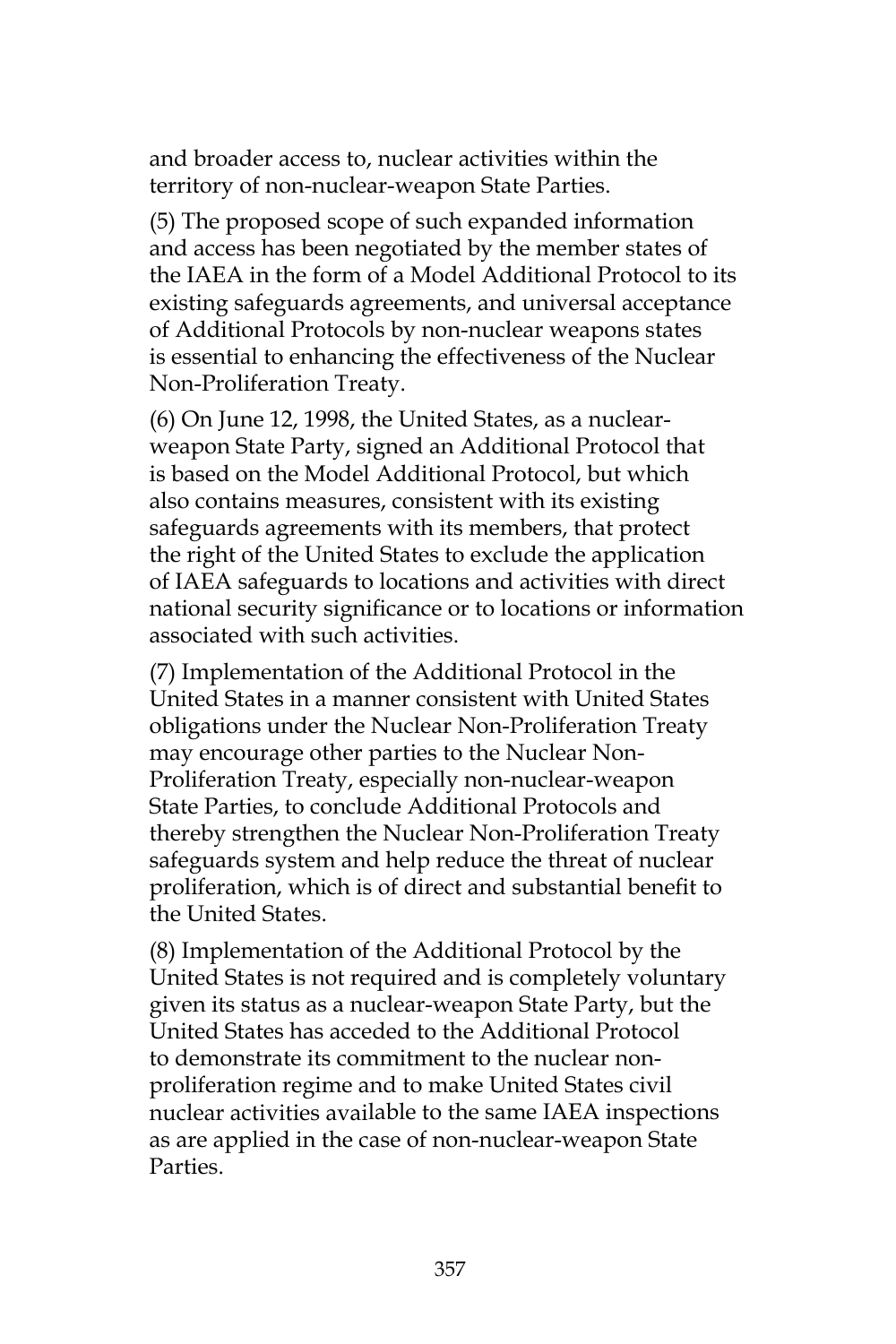(9) In accordance with the national security exclusion contained in Article 1.b of its Additional Protocol, the United States will not allow any inspection activities, nor make any declaration of any information with respect to, locations, information, and activities of direct national security significance to the United States.

(10) Implementation of the Additional Protocol will conform to the principles set forth in the letter of April 30, 2002, from the United States Permanent Representative to the International Atomic Energy Agency and the Vienna Office of the United Nations to the Director General of the International Atomic Energy Agency.

## **SEC. 203. DEFINITIONS.**

In this title:

(1) ADDITIONAL PROTOCOL.—The term ''Additional Protocol'', when used in the singular form, means the Protocol Additional to the Agreement between the United States of America and the International Atomic Energy Agency for the Application of Safeguards in the United States of America, with Annexes, signed at Vienna June 12, 1998 (T. Doc. 107–7).

(2) APPROPRIATE CONGRESSIONAL COMMITTEES.— The term ''appropriate congressional committees'' means the Committee on Armed Services, the Committee on Foreign Relations, and the Committee on Appropriations of the Senate and the Committee on Armed Services, the Committee on International Relations, the Committee on Science, and the Committee on Appropriations of the House of Representatives.

(3) COMPLEMENTARY ACCESS.—The term ''complementary access'' means the exercise of the IAEA's access rights as set forth in Articles 4 to 6 of the Additional Protocol.

(4) EXECUTIVE AGENCY.—The term ''executive agency'' has the meaning given such term in section 105 of title 5, United States Code.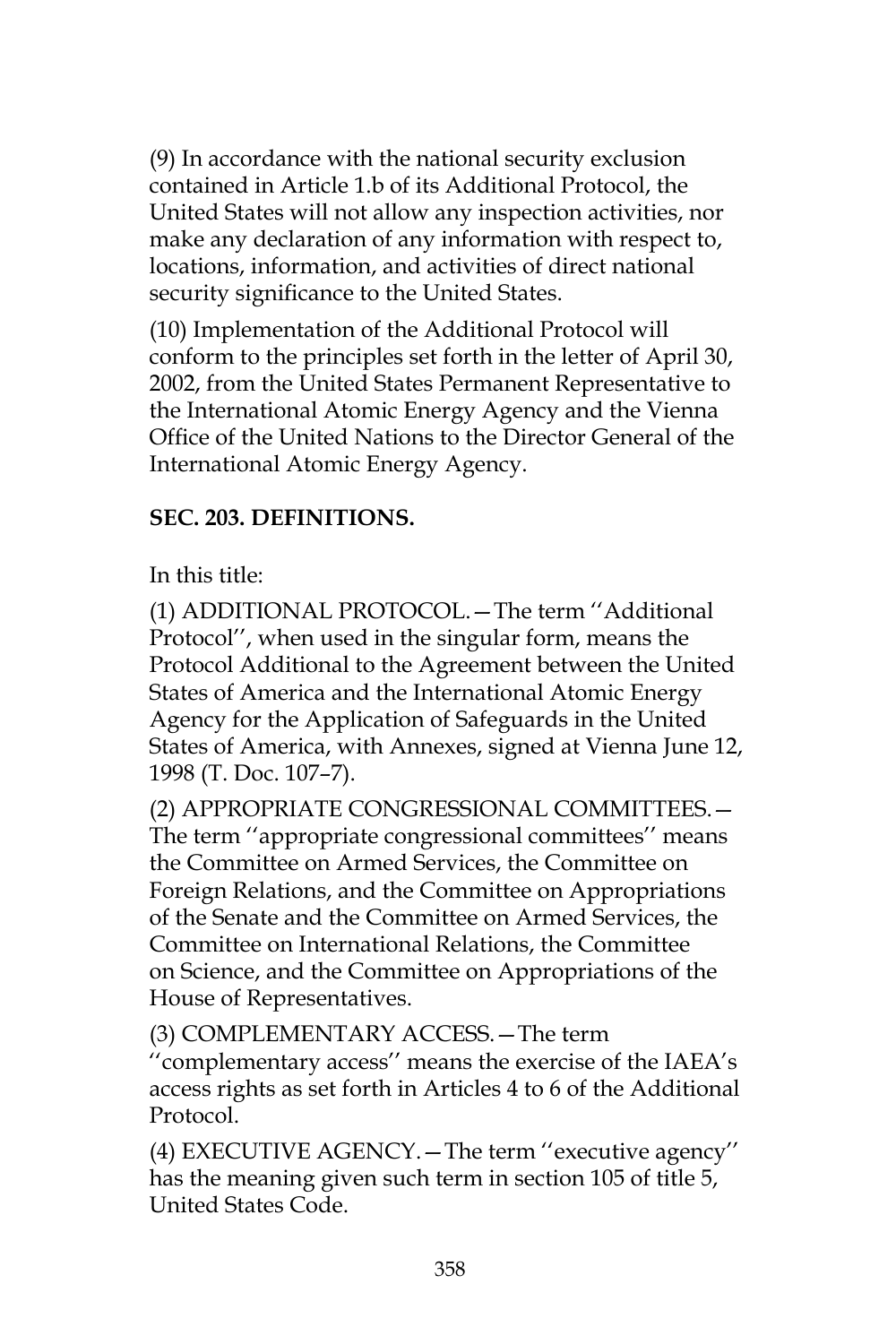(5) FACILITY.—The term ''facility'' has the meaning set forth in Article 18i. of the Additional Protocol.

(6) IAEA.—The term ''IAEA'' means the International Atomic Energy Agency.

(7) JUDGE OF THE UNITED STATES.—The term ''judge of the United States'' means a United States district judge, or a United States magistrate judge appointed under the authority of chapter 43 of title 28, United States Code.

(8) LOCATION.—The term ''location'' means any geographic point or area declared or identified by the United States or specified by the International Atomic Energy Agency.

(9) NUCLEAR NON-PROLIFERATION TREATY.— The term ''Nuclear Non-Proliferation Treaty'' means the Treaty on the Non-Proliferation of Nuclear Weapons, done at Washington, London, and Moscow July 1, 1968, and entered into force March 5, 1970 (21 UST 483).

(10) NUCLEAR-WEAPON STATE PARTY AND NON-NUCLEAR-WEAPON STATE PARTY.—The terms ''nuclear-weapon State Party'' and ''non-nuclear-weapon State Party'' have the meanings given such terms in the Nuclear Non-Proliferation Treaty.

(11) PERSON.—The term ''person'', except as otherwise provided, means any individual, corporation, partnership, firm, association, trust, estate, public or private institution, any State or any political subdivision thereof, or any political entity within a State, any foreign government or nation or any agency, instrumentality, or political subdivision of any such government or nation, or other entity located in the United States.

(12) SITE.—The term ''site'' has the meaning set forth in Article 18b. of the Additional Protocol.

(13) UNITED STATES.—The term ''United States'', when used as a geographic reference, means the several States of the United States, the District of Columbia, and the commonwealths, territories, and possessions of the United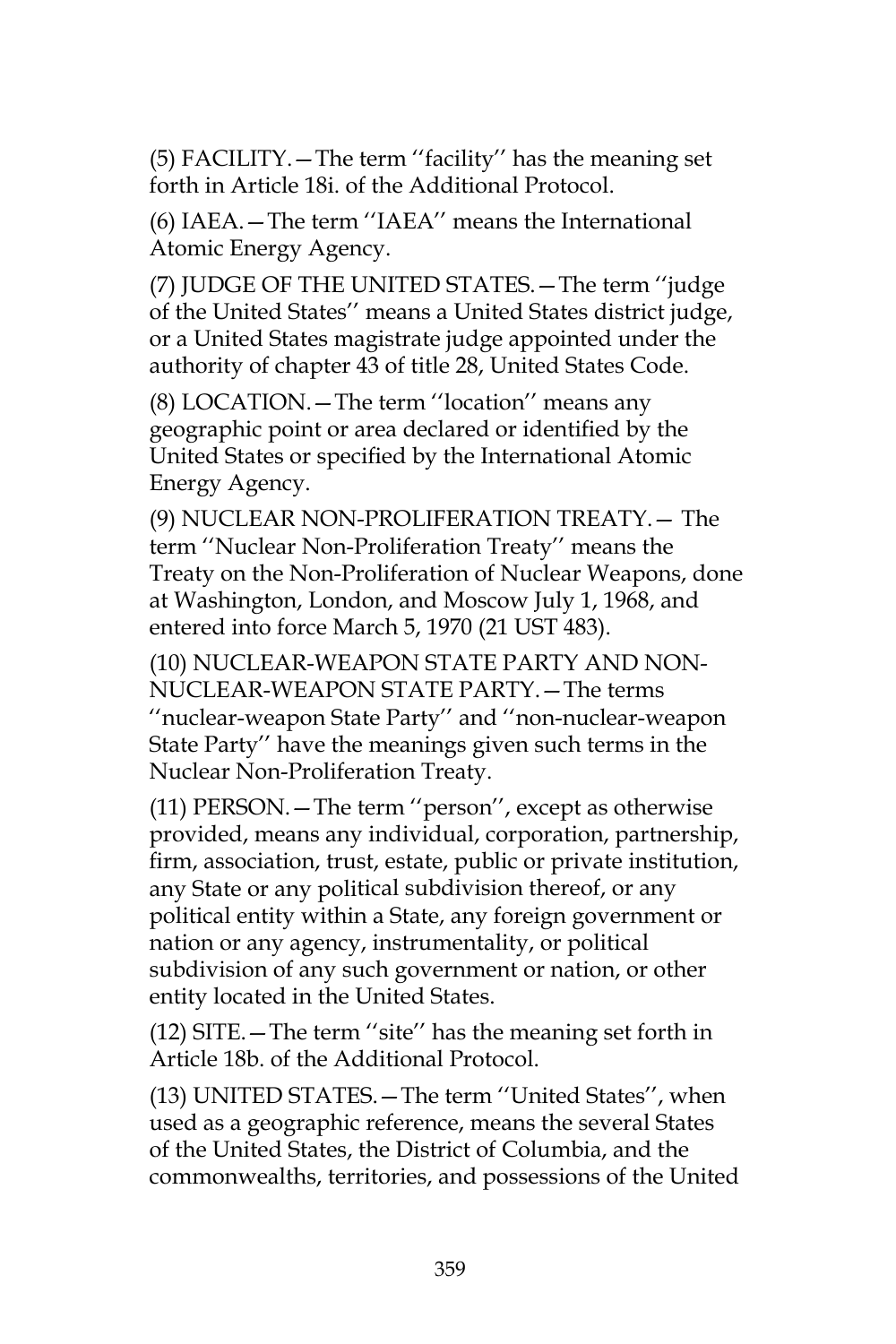States and includes all places under the jurisdiction or control of the United States, including—

(A) the territorial sea and the overlying airspace;

(B) any civil aircraft of the United States or public aircraft, as such terms are defined in paragraphs (17) and (41), respectively, of section 40102(a) of title 49, United States Code; and

(C) any vessel of the United States, as such term is defined in section 3(b) of the Maritime Drug Law Enforcement Act (46 U.S.C. App. 1903(b)).

(14) WIDE-AREA ENVIRONMENTAL SAMPLING.—The term ''wide-area environmental sampling'' has the meaning set forth in Article 18g. of the Additional Protocol.

## **SEC. 204. SEVERABILITY.**

If any provision of this title, or the application of such provision to any person or circumstance, is held invalid, the remainder of this title, or the application of such provision to persons or circumstances other than those as to which it is held invalid, shall not be affected thereby.

## **Subtitle A—General Provisions**

## **SEC. 211. AUTHORITY.**

(a) IN GENERAL.—The President is authorized to implement and carry out the provisions of this title and the Additional Protocol and shall designate through Executive order which executive agency or agencies of the United States, which may include but are not limited to the Department of State, the Department of Defense, the Department of Justice, the Department of Commerce, the Department of Energy, and the Nuclear Regulatory Commission, shall issue or amend and enforce regulations in order to implement this title and the provisions of the Additional Protocol.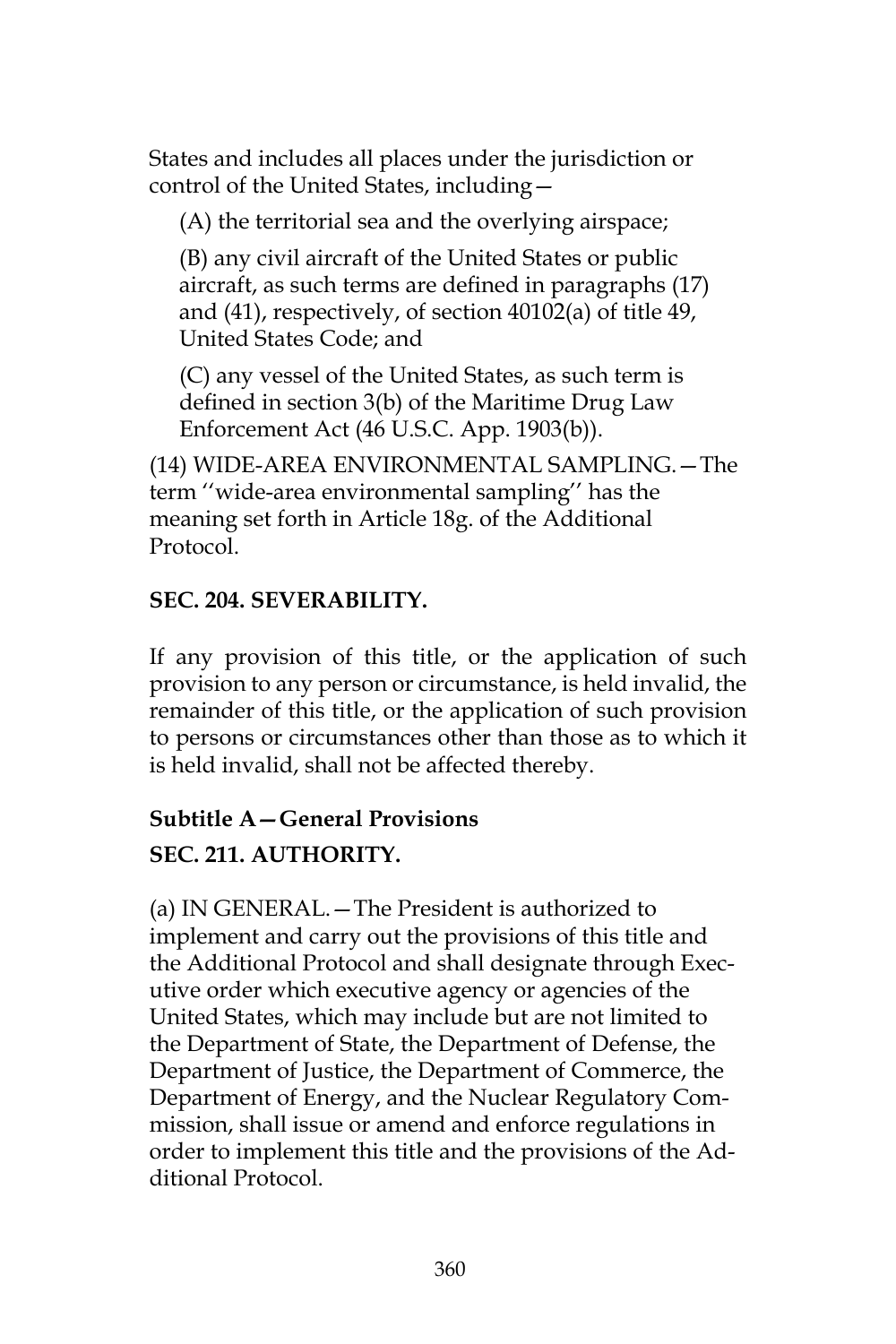(b) INCLUDED AUTHORITY.—For any executive agency designated under subsection (a) that does not currently possess the authority to conduct site vulnerability assessments and related activities, the authority provided in subsection (a) includes such authority.

(c) EXCEPTION.—The authority described in subsection (b) does not supersede or otherwise modify any existing authority of any Federal department or agency already having such authority.

## **Subtitle B—Complementary Access**

# **SEC. 221. REQUIREMENT FOR AUTHORITY TO CONDUCT COMPLEMENTARY ACCESS.**

(a) PROHIBITION.—No complementary access to any location in the United States shall take place pursuant to the Additional Protocol without the authorization of the United States Government in accordance with the requirements of this title.

## (b) AUTHORITY.—

(1) IN GENERAL.—Complementary access to any location in the United States subject to access under the Additional Protocol is authorized in accordance with this title.

## (2) UNITED STATES REPRESENTATIVES.—

(A) RESTRICTIONS.—In the event of complementary access to a privately owned or operated location, no employee of the Environmental Protection Agency or of the Mine Safety and Health Administration or the Occupational Safety and Health Administration of the Department of Labor may participate in the access.

(B) NUMBER.—The number of designated United States representatives accompanying IAEA inspectors shall be kept to the minimum necessary.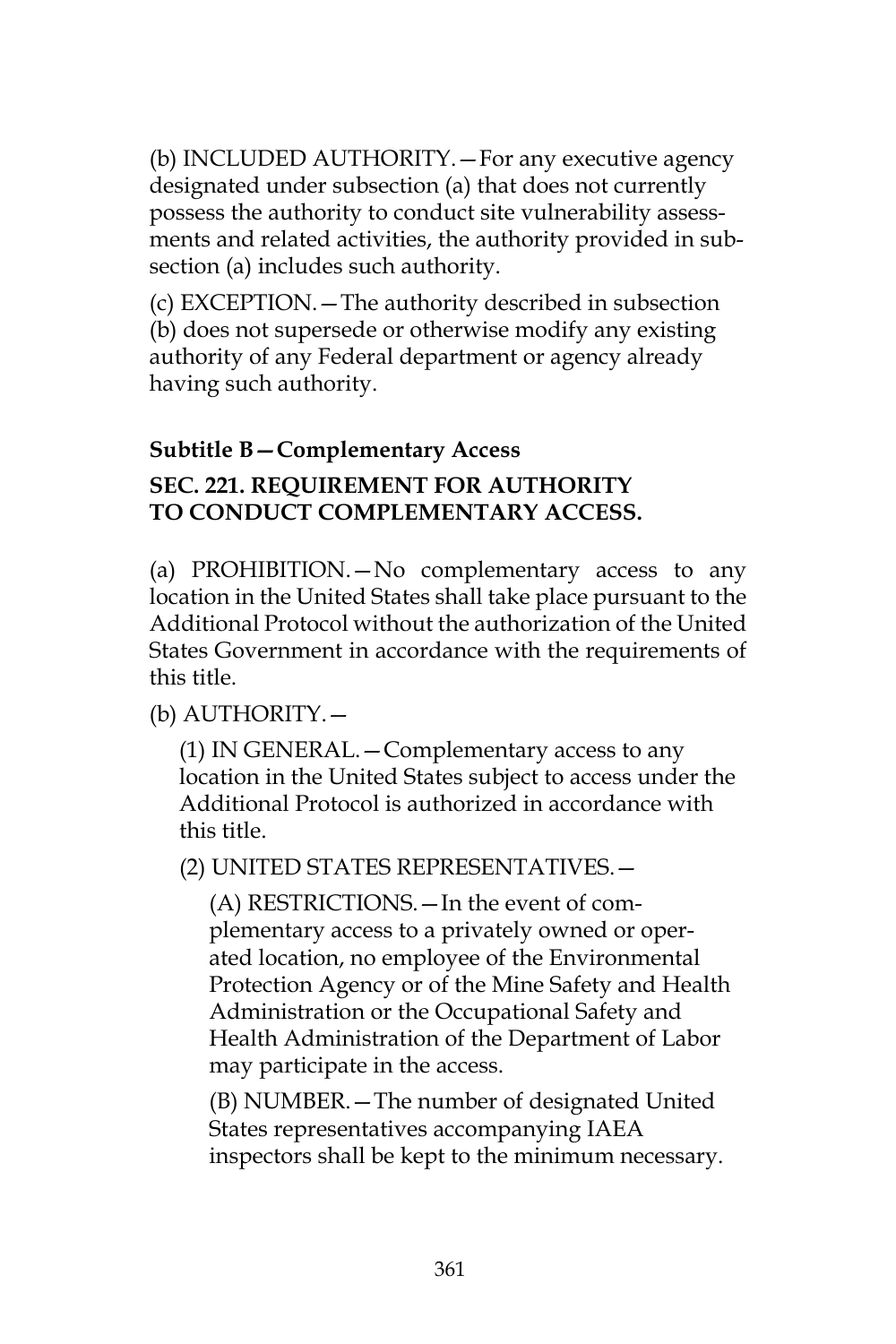## **SEC. 222. PROCEDURES FOR COMPLEMENTARY ACCESS.**

(a) IN GENERAL.—Each instance of complementary access to a location in the United States under the Additional Protocol shall be conducted in accordance with this subtitle.

(b) NOTICE.—

(1) IN GENERAL.—Complementary access referred to in subsection (a) may occur only upon the issuance of an actual written notice by the United States Government to the owner, operator, occupant, or agent in charge of the location to be subject to complementary access.

(2) TIME OF NOTIFICATION.—The notice under paragraph (1) shall be submitted to such owner, operator, occupant, or agent as soon as possible after the United States Government has received notification that the IAEA seeks complementary access. Notices may be posted prominently at the location if the United States Government is unable to provide actual written notice to such owner, operator, occupant, or agent.

(3) CONTENT OF NOTICE.—

(A) IN GENERAL.—The notice required by paragraph (1) shall specify—

(i) the purpose for the complementary access;

(ii) the basis for the selection of the facility, site, or other location for the complementary access sought;

(iii) the activities that will be carried out during the complementary access;

(iv) the time and date that the complementary access is expected to begin, and the anticipated period covered by the complementary access; and

(v) the names and titles of the inspectors.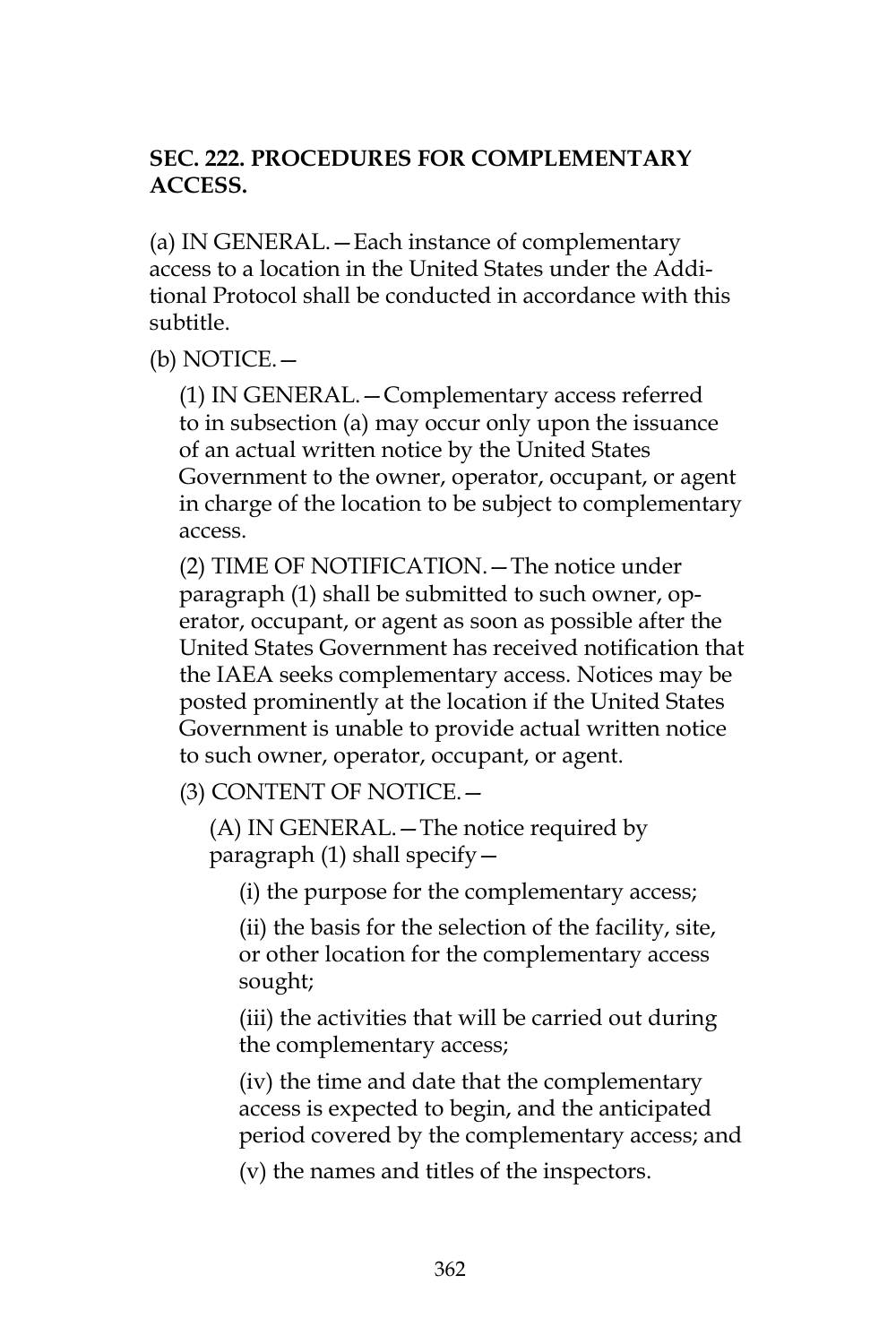(4) SEPARATE NOTICES REQUIRED.—A separate notice shall be provided each time that complementary access is sought by the IAEA.

(c) CREDENTIALS.—The complementary access team of the IAEA and representatives or designees of the United States Government shall display appropriate identifying credentials to the owner, operator, occupant, or agent in charge of the location before gaining entry in connection with complementary access.

(d) SCOPE.—

(1) IN GENERAL.—Except as provided in a warrant issued under section 223, and subject to the rights of the United States Government under the Additional Protocol to limit complementary access, complementary access to a location pursuant to this title may extend to all activities specifically permitted for such locations under Article 6 of the Additional Protocol.

(2) EXCEPTION.—Unless required by the Additional Protocol, no inspection under this title shall extend to—

(A) financial data (other than production data);

(B) sales and marketing data (other than shipment data);

(C) pricing data;

(D) personnel data;

(E) patent data;

(F) data maintained for compliance with environmental or occupational health and safety regulations; or

(G) research data.

(e) ENVIRONMENT, HEALTH, SAFETY, AND SECU-RITY.—In carrying out their activities, members of the IAEA complementary access team and representatives or designees of the United States Government shall observe applicable environmental, health, safety, and security regulations established at the location subject to complemen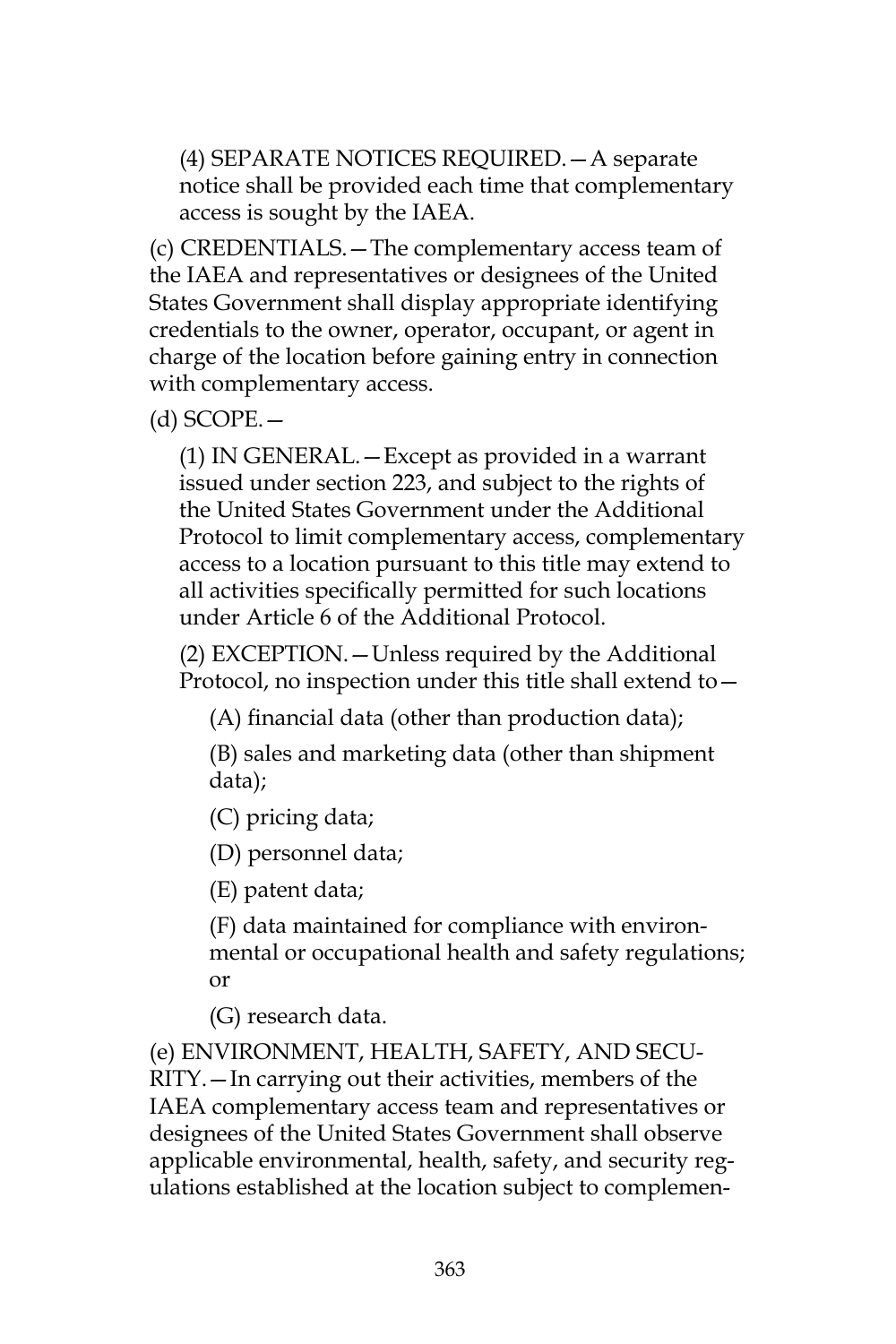tary access, including those for protection of controlled environments within a facility and for personal safety.

#### **SEC. 223. CONSENTS, WARRANTS, AND COMPLEMENTARY ACCESS.**

#### (a) IN GENERAL.—

(1) PROCEDURE.—

(A) CONSENT.—Except as provided in paragraph (2), an appropriate official of the United States Government shall seek or have the consent of the owner, operator, occupant, or agent in charge of a location prior to entering that location in connection with complementary access pursuant to sections 221 and 222. The owner, operator, occupant, or agent in charge of the location may withhold consent for any reason or no reason.

(B) ADMINISTRATIVE SEARCH WARRANT.— In the absence of consent, the United States Government may seek an administrative search warrant from a judge of the United States under subsection (b). Proceedings regarding the issuance of an administrative search warrant shall be conducted ex parte, unless otherwise requested by the United States Government.

(2) EXPEDITED ACCESS.—For purposes of obtaining access to a location pursuant to Article 4b.(ii) of the Additional Protocol in order to satisfy United States obligations under the Additional Protocol when notice of two hours or less is required, the United States Government may gain entry to such location in connection with complementary access, to the extent such access is consistent with the Fourth Amendment to the United States Constitution, without obtaining either a warrant or consent.

(b) ADMINISTRATIVE SEARCH WARRANTS FOR COM-PLEMENTARY ACCESS.—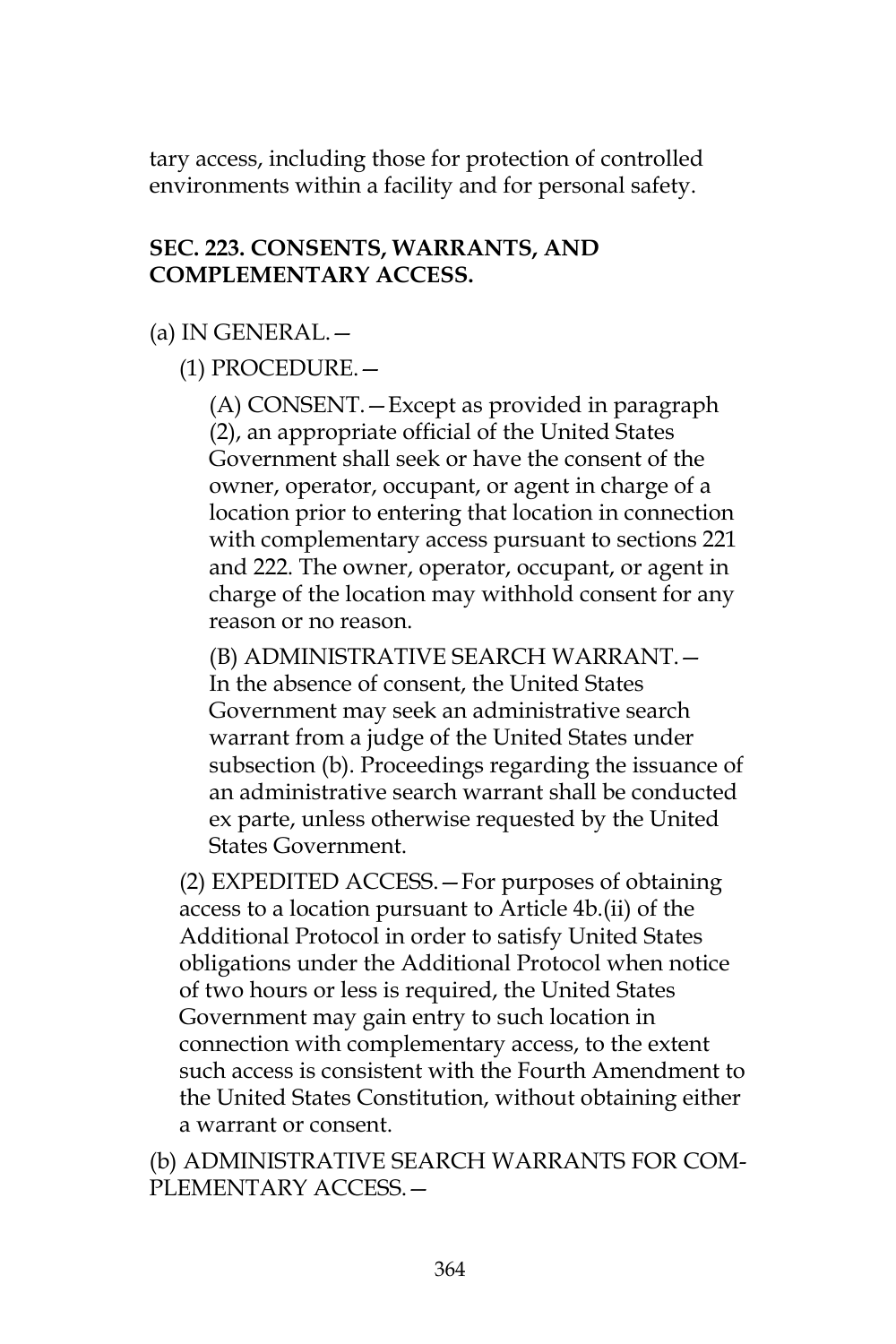(1) OBTAINING ADMINISTRATIVE SEARCH WAR-RANTS.—For complementary access conducted in the United States pursuant to the Additional Protocol, and for which the acquisition of a warrant is required, the United States Government shall first obtain an administrative search warrant from a judge of the United States. The United States Government shall provide to such judge all appropriate information regarding the basis for the selection of the facility, site, or other location to which complementary access is sought.

(2) CONTENT OF AFFIDAVITS FOR ADMINISTRA-TIVE SEARCH WARRANTS.—A judge of the United States shall promptly issue an administrative search warrant authorizing the requested complementary access upon an affidavit submitted by the United States Government—

(A) stating that the Additional Protocol is in force;

(B) stating that the designated facility, site, or other location is subject to complementary access under the Additional Protocol;

(C) stating that the purpose of the complementary access is consistent with Article 4 of the Additional Protocol;

(D) stating that the requested complementary access is in accordance with Article 4 of the Additional Protocol;

(E) containing assurances that the scope of the IAEA's complementary access, as well as what it may collect, shall be limited to the access provided for in Article 6 of the Additional Protocol;

(F) listing the items, documents, and areas to be searched and seized;

(G) stating the earliest commencement and the anticipated duration of the complementary access period, as well as the expected times of day during which such complementary access will take place; and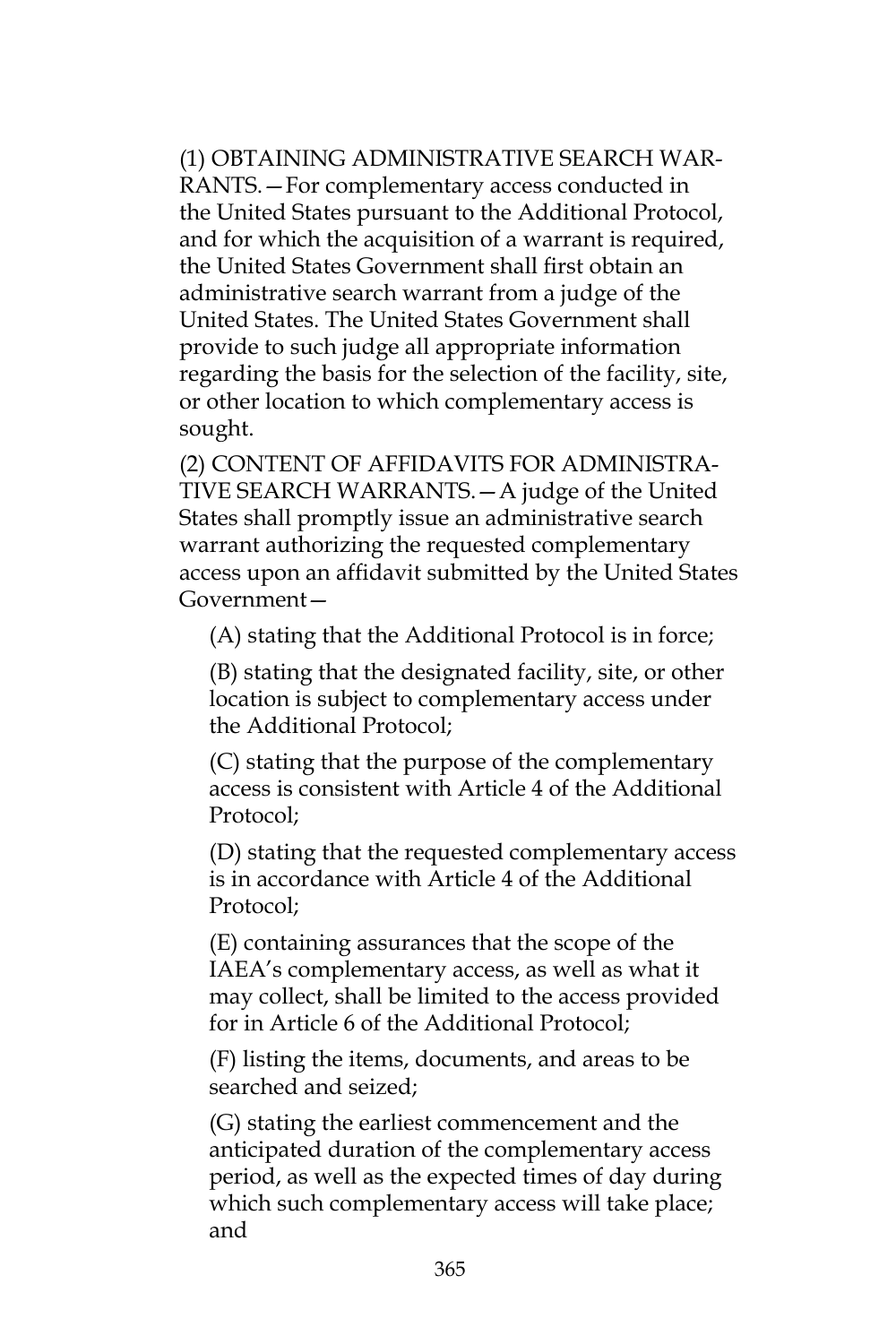(H) stating that the location to which entry in connection with complementary access is sought was selected either—

(i) because there is probable cause, on the basis of specific evidence, to believe that information required to be reported regarding a location pursuant to regulations promulgated under this title is incorrect or incomplete, and that the location to be accessed contains evidence regarding that violation; or

(ii) pursuant to a reasonable general administrative plan based upon specific neutral criteria.

(3) CONTENT OF WARRANTS.—A warrant issued under paragraph (2) shall specify the same matters required of an affidavit under that paragraph. In addition, each warrant shall contain the identities of the representatives of the IAEA on the complementary access team and the identities of the representatives or designees of the United States Government required to display identifying credentials under section 222(c).

#### **SEC. 224. PROHIBITED ACTS RELATING TO COMPLEMENTARY ACCESS.**

It shall be unlawful for any person willfully to fail or refuse to permit, or to disrupt, delay, or otherwise impede, a complementary access authorized by this subtitle or an entry in connection with such access.

# **Subtitle C—Confidentiality of Information SEC. 231. PROTECTION OF CONFIDENTIALITY OF INFORMA**T**ION.**

Information reported to, or otherwise acquired by, the United States Government under this title or under the Additional Protocol shall be exempt from disclosure under section 552 of title 5, United States Code.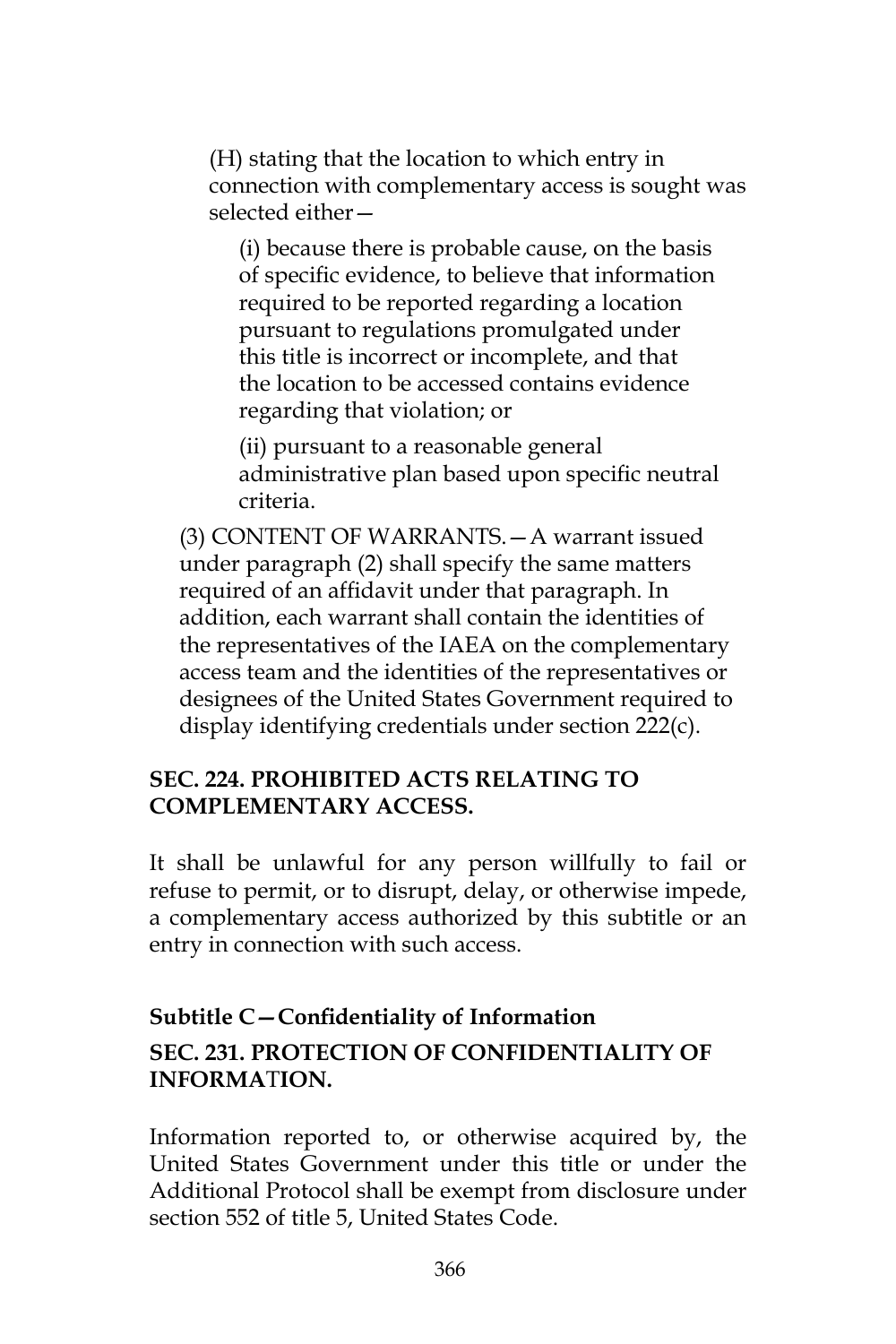## **Subtitle D—Enforcement**

## **SEC. 241. RECORDKEEPING VIOLATIONS.**

It shall be unlawful for any person willfully to fail or refuse—

(1) to establish or maintain any record required by any regulation prescribed under this title;

(2) to submit any report, notice, or other information to the United States Government in accordance with any regulation prescribed under this title; or

(3) to permit access to or copying of any record by the United States Government in accordance with any regulation prescribed under this title.

## **SEC. 242. PENALTIES.**

 $(a)$  CIVIL. $-$ 

(1) PENALTY AMOUNTS.—Any person that is determined, in accordance with paragraph (2), to have violated section 224 or section 241 shall be required by order to pay a civil penalty in an amount not to exceed \$25,000 for each violation. For the purposes of this paragraph, each day during which a violation of section 224 continues shall constitute a separate violation of that section.

(2) NOTICE AND HEARING.—

(A) IN GENERAL.—Before imposing a penalty against a person under paragraph (1), the head of an executive agency designated under section 211(a) shall provide the person with notice of the order. If, within 15 days after receiving the notice, the person requests a hearing, the head of the designated executive agency shall initiate a hearing on the violation.

(B) CONDUCT OF HEARING.—Any hearing so requested shall be conducted before an administrative judge. The hearing shall be conducted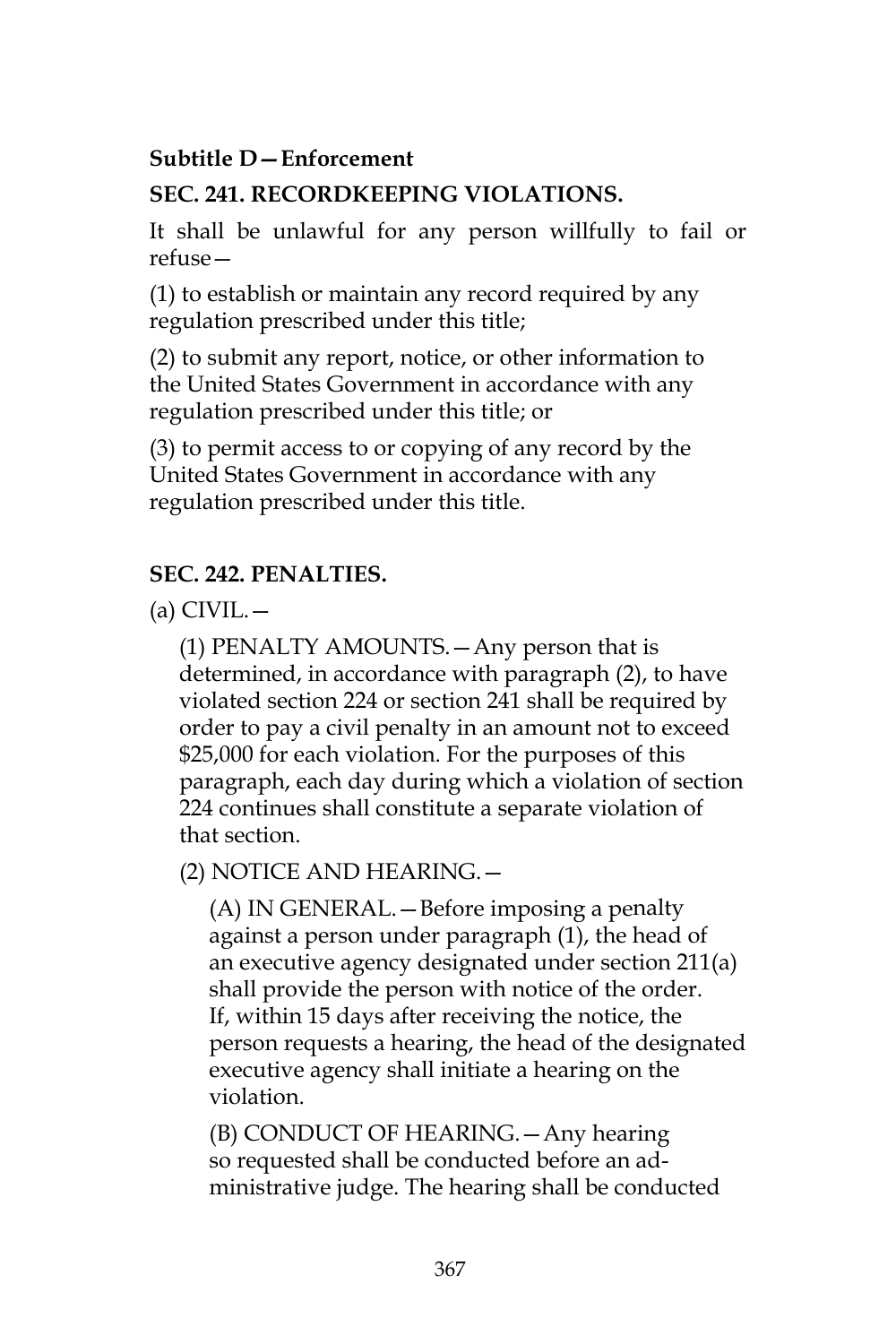in accordance with the requirements of section 554 of title 5, United States Code. If no hearing is so requested, the order imposed by the head of the designated agency shall constitute a final agency action.

(C) ISSUANCE OF ORDERS.—If the administrative judge determines, upon the preponderance of the evidence received, that a person named in the complaint has violated section 224 or section 241, the administrative judge shall state the findings of fact and conclusions of law, and issue and serve on such person an order described in paragraph (1).

(D) FACTORS FOR DETERMINATION OF PENALTY AMOUNTS.—In determining the amount of any civil penalty, the administrative judge or the head of the designated agency shall take into account the nature, circumstances, extent, and gravity of the violation or violations and, with respect to the violator, the ability to pay, effect on ability to continue to do business, any history of such violations, the degree of culpability, the existence of an internal compliance program, and such other matters as justice may require.

(E) CONTENT OF NOTICE.—For the purposes of this paragraph, notice shall be in writing and shall be verifiably served upon the person or persons subject to an order described in paragraph (1). In addition, the notice shall—

(i) set forth the time, date, and specific nature of the alleged violation or violations; and

(ii) specify the administrative and judicial remedies available to the person or persons subject to the order, including the availability of a hearing and subsequent appeal.

(3) ADMINISTRATIVE APPELLATE REVIEW.— The decision and order of an administrative judge shall be the recommended decision and order and shall be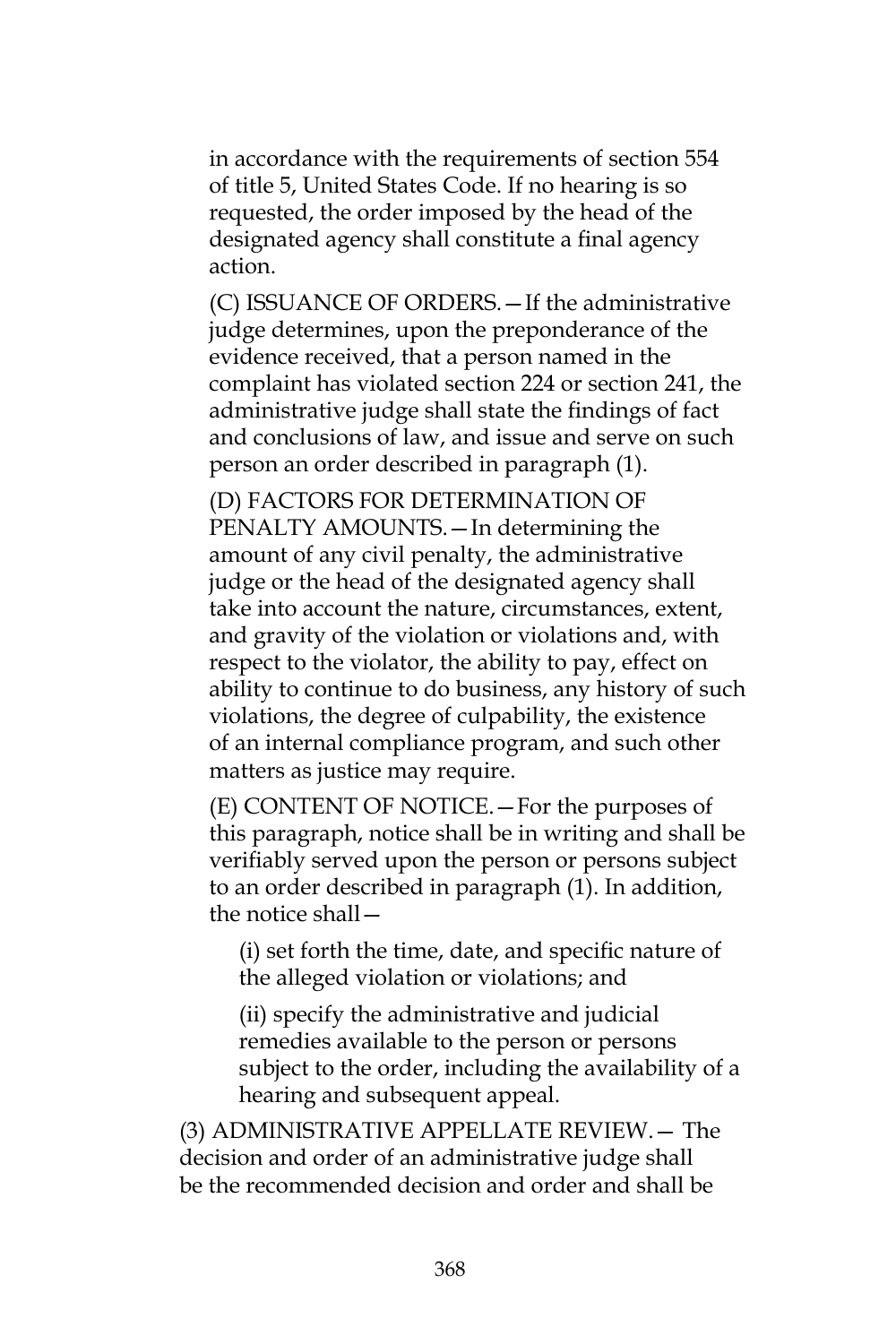referred to the head of the designated executive agency for final decision and order. If, within 60 days, the head of the designated executive agency does not modify or vacate the decision and order, it shall become a final agency action under this subsection.

(4) JUDICIAL REVIEW.—A person adversely affected by a final order may, within 30 days after the date the final order is issued, file a petition in the Court of Appeals for the District of Columbia Circuit or in the Court of Appeals for the district in which the violation occurred.

(5) ENFORCEMENT OF FINAL ORDERS.—

(A) IN GENERAL.—If a person fails to comply with a final order issued against such person under this subsection and—

(i) the person has not filed a petition for judicial review of the order in accordance with paragraph (4), or

(ii) a court in an action brought under paragraph (4) has entered a final judgment in favor of the designated executive agency, the head of the designated executive agency shall commence a civil action to seek compliance with the final order in any appropriate district court of the United States.

(B) NO REVIEW.—In any such civil action, the validity and appropriateness of the final order shall not be subject to review.

(C) INTEREST.—Payment of penalties assessed in a final order under this section shall include interest at currently prevailing rates calculated from the date of expiration of the 60day period referred to in paragraph (3) or the date of such final order, as the case may be.

(b) CRIMINAL.—Any person who violates section 224 or section 241 may, in addition to or in lieu of any civil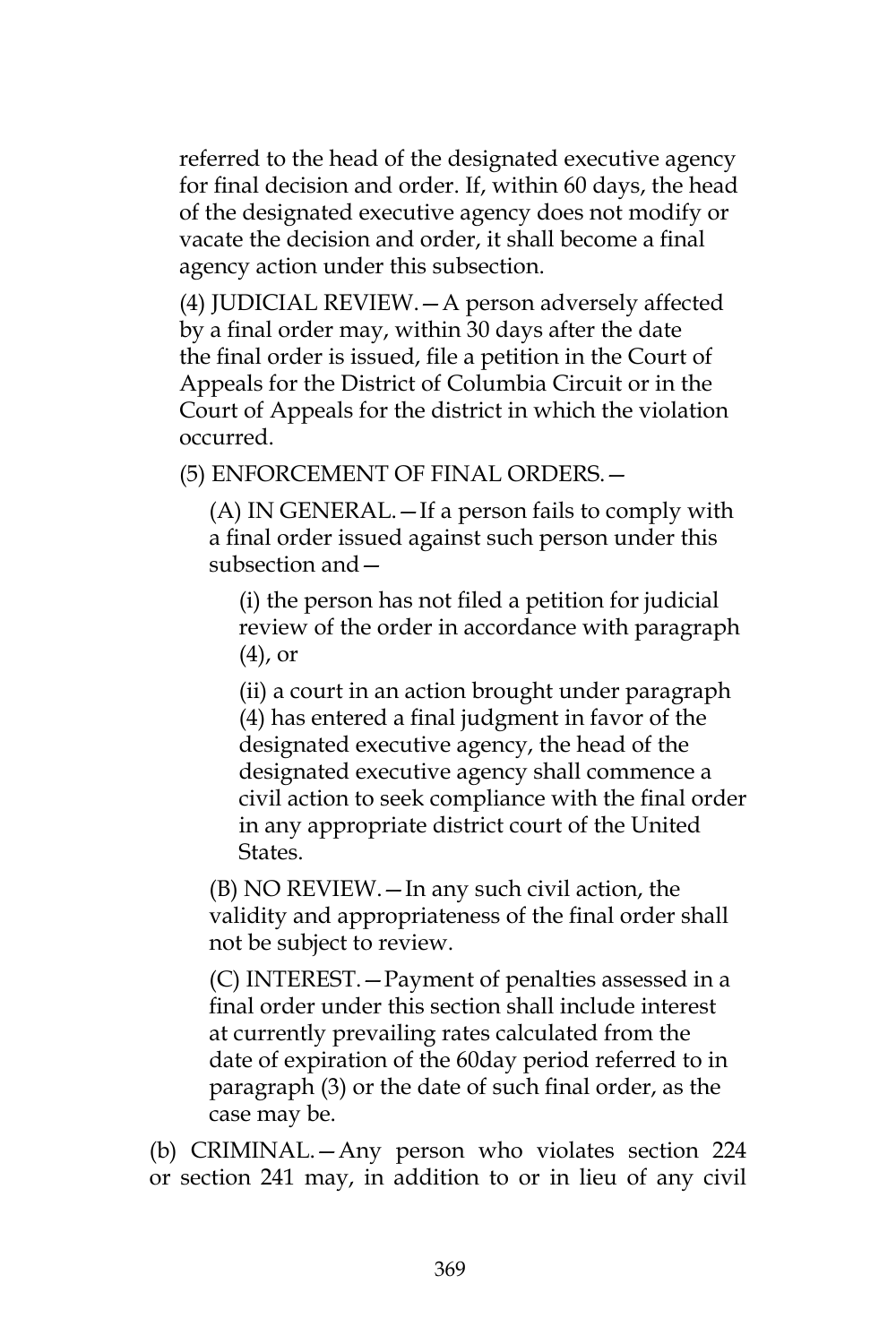penalty which may be imposed under subsection (a) for such violation, be fined under title 18, United States Code, imprisoned for not more than five years, or both.

#### **SEC. 243. SPECIFIC ENFORCEMENT.**

(a) JURISDICTION.—The district courts of the United States shall have jurisdiction over civil actions brought by the head of an executive agency designated under section 211(a)—

(1) to restrain any conduct in violation of section 224 or section 241; or

(2) to compel the taking of any action required by or under this title or the Additional Protocol.

(b) CIVIL ACTIONS.—

(1) IN GENERAL.—A civil action described in subsection (a) may be brought—

(A) in the case of a civil action described in paragraph (1) of such subsection, in the United States district court for the judicial district in which any act, omission, or transaction constituting a violation of section 224 or section 241 occurred or in which the defendant is found or transacts business; or

(B) in the case of a civil action described in paragraph (2) of such subsection, in the United States district court for the judicial district in which the defendant is found or transacts business.

(2) SERVICE OF PROCESS.—In any such civil action, process shall be served on a defendant wherever the defendant may reside or may be found.

#### **Subtitle E—Environmental Sampling**

**SEC. 251. NOTIFICATION TO CONGRESS OF IAEA BOARD APPROVAL OF WIDE-AREA ENVIRONMENTAL SAMPLING.**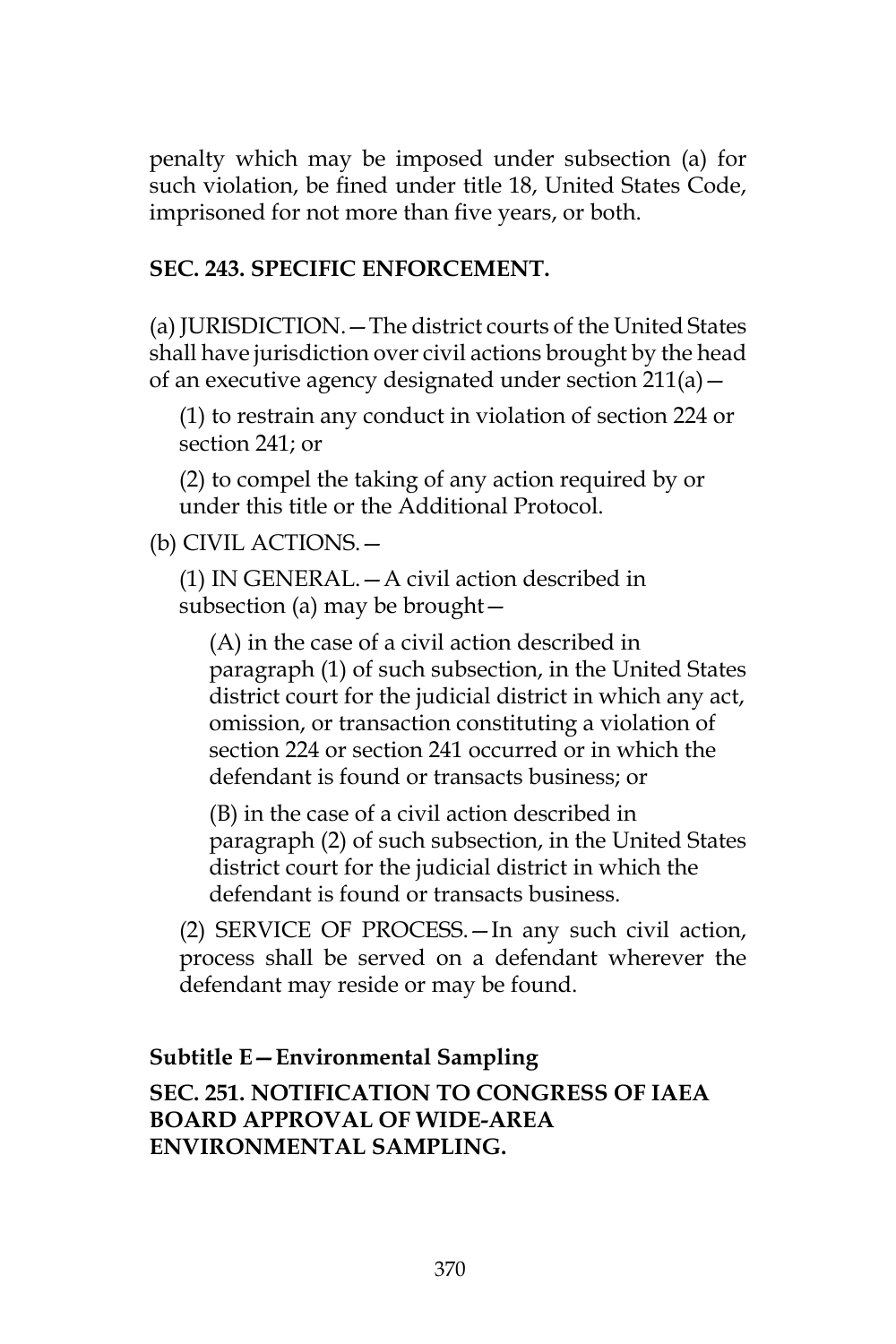(a) IN GENERAL.—Not later than 30 days after the date on which the Board of Governors of the IAEA approves wide-area environmental sampling for use as a safeguards verification tool, the President shall notify the appropriate congressional committees.

(b) CONTENT.—The notification under subsection (a) shall contain—

(1) a description of the specific methods and sampling techniques approved by the Board of Governors that are to be employed for purposes of wide-area sampling;

(2) a statement as to whether or not such sampling may be conducted in the United States under the Additional Protocol; and

(3) an assessment of the ability of the approved methods and sampling techniques to detect, identify, and determine the conduct, type, and nature of nuclear activities.

#### **SEC. 252. APPLICATION OF NATIONAL SECURITY EXCLUSION TO WIDE-AREA ENVIRONMENTAL SAMPLING.**

In accordance with Article 1(b) of the Additional Protocol, the United States shall not permit any wide-area environmental sampling proposed by the IAEA to be conducted at a specified location in the United States under Article 9 of the Additional Protocol unless the President has determined and reported to the appropriate congressional committees with respect to that proposed use of environmental sampling that—

(1) the proposed use of wide-area environmental sampling is necessary to increase the capability of the IAEA to detect undeclared nuclear activities in the territory of a nonnuclear-weapon State Party;

(2) the proposed use of wide-area environmental sampling will not result in access by the IAEA to locations, activities, or information of direct national security significance; and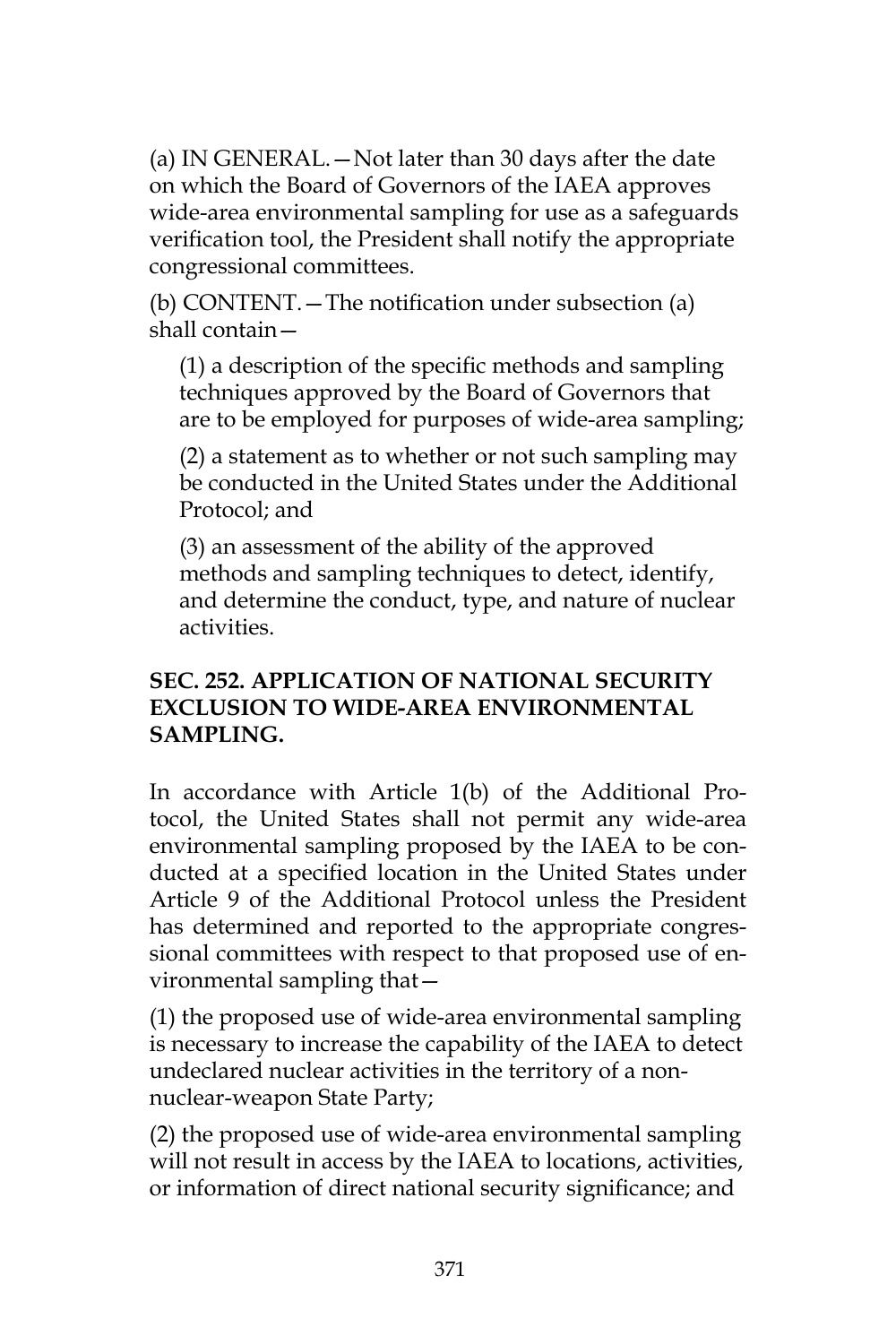(3) the United States—

(A) has been provided sufficient opportunity for consultation with the IAEA if the IAEA has requested complementary access involving wide-area environmental sampling; or

(B) has requested under Article 8 of the Additional Protocol that the IAEA engage in complementary access in the United States that involves the use of wide-area environmental sampling.

#### **SEC. 253. APPLICATION OF NATIONAL SECURITY EXCLUSION TO LOCATION-SPECIFIC ENVIRONMENTAL SAMPLING.**

In accordance with Article 1(b) of the Additional Protocol, the United States shall not permit any location-specific environmental sampling in the United States under Article 5 of the Additional Protocol unless the President has determined and reported to the appropriate congressional committees with respect to that proposed use of environmental sampling that—

(1) the proposed use of location-specific environmental sampling is necessary to increase the capability of the IAEA to detect undeclared nuclear activities in the territory of a non-nuclear-weapon State Party;

(2) the proposed use of location-specific environmental sampling will not result in access by the IAEA to locations, activities, or information of direct national security significance; and

(3) with respect to the proposed use of environmental sampling, the United States—

(A) has been provided sufficient opportunity for consultation with the IAEA if the IAEA has requested complementary access involving location-specific environmental sampling; or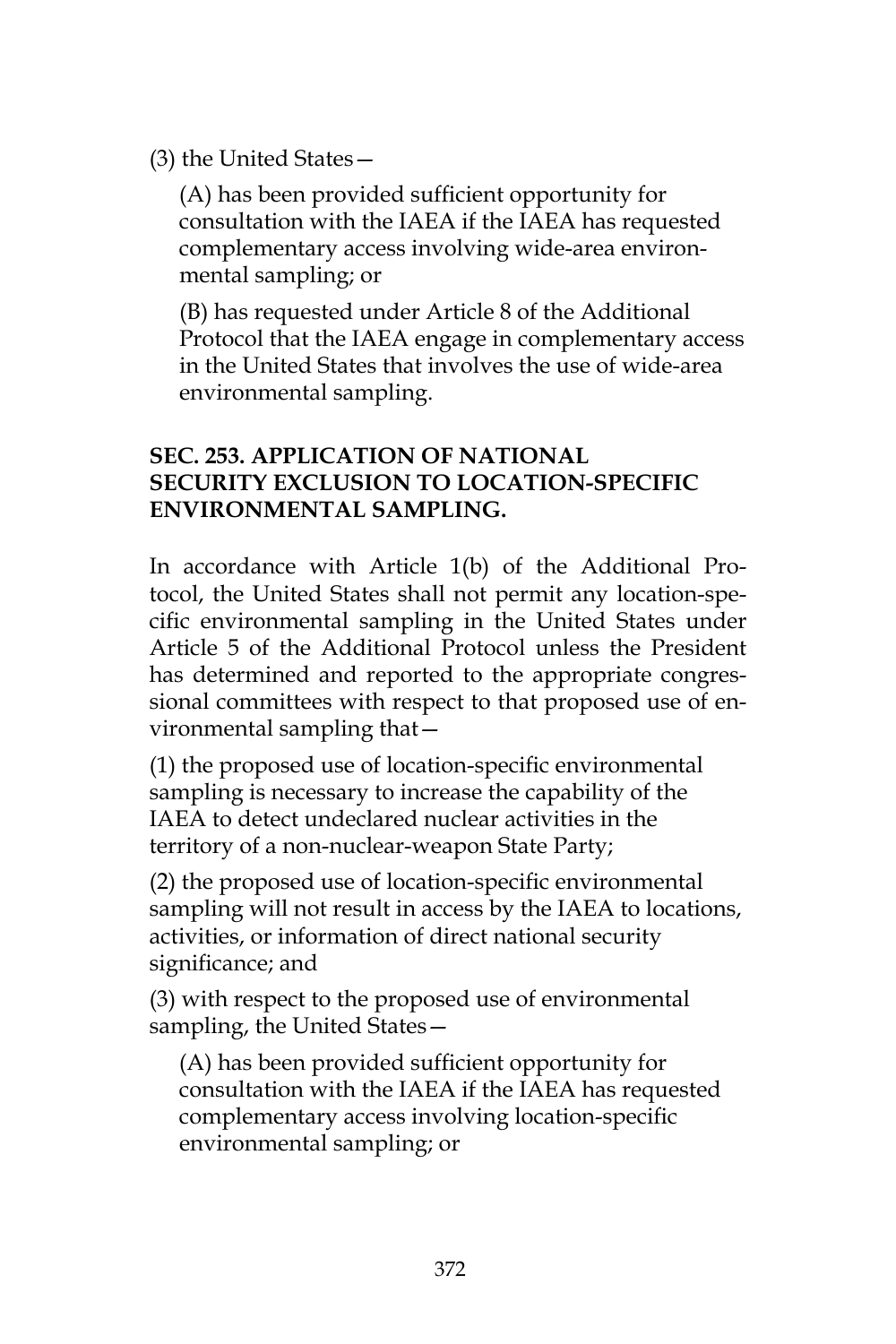(B) has requested under Article 8 of the Additional Protocol that the IAEA engage in complementary access in the United States that involves the use of locationspecific environmental sampling.

#### **SEC. 254. RULE OF CONSTRUCTION.**

As used in this subtitle, the term ''necessary to increase the capability of the IAEA to detect undeclared nuclear activities in the territory of a non-nuclear-weapon State Party'' shall not be construed to encompass proposed uses of environmental sampling that might assist the IAEA in detecting undeclared nuclear activities in the territory of a non-nuclear-weapon State Party by—

(1) setting a good example of cooperation in the conduct of such sampling; or

(2) facilitating the formation of a political consensus or political support for such sampling in the territory of a non-nuclear-weapon State Party.

## **Subtitle F—Protection of National Security Information and Activities**

#### **SEC. 261. PROTECTION OF CERTAIN INFORMATION.**

(a) LOCATIONS AND FACILITIES OF DIRECT NATIONAL SECURITY SIGNIFICANCE.—No current or former Department of Defense or Department of Energy location, site, or facility of direct national security significance shall be declared or be subject to IAEA inspection under the Additional Protocol.

(b) INFORMATION OF DIRECT NATIONAL SECURITY SIGNIFICANCE.—No information of direct national security significance regarding any location, site, or facility associated with activities of the Department of Defense or the Department of Energy shall be provided under the Additional Protocol.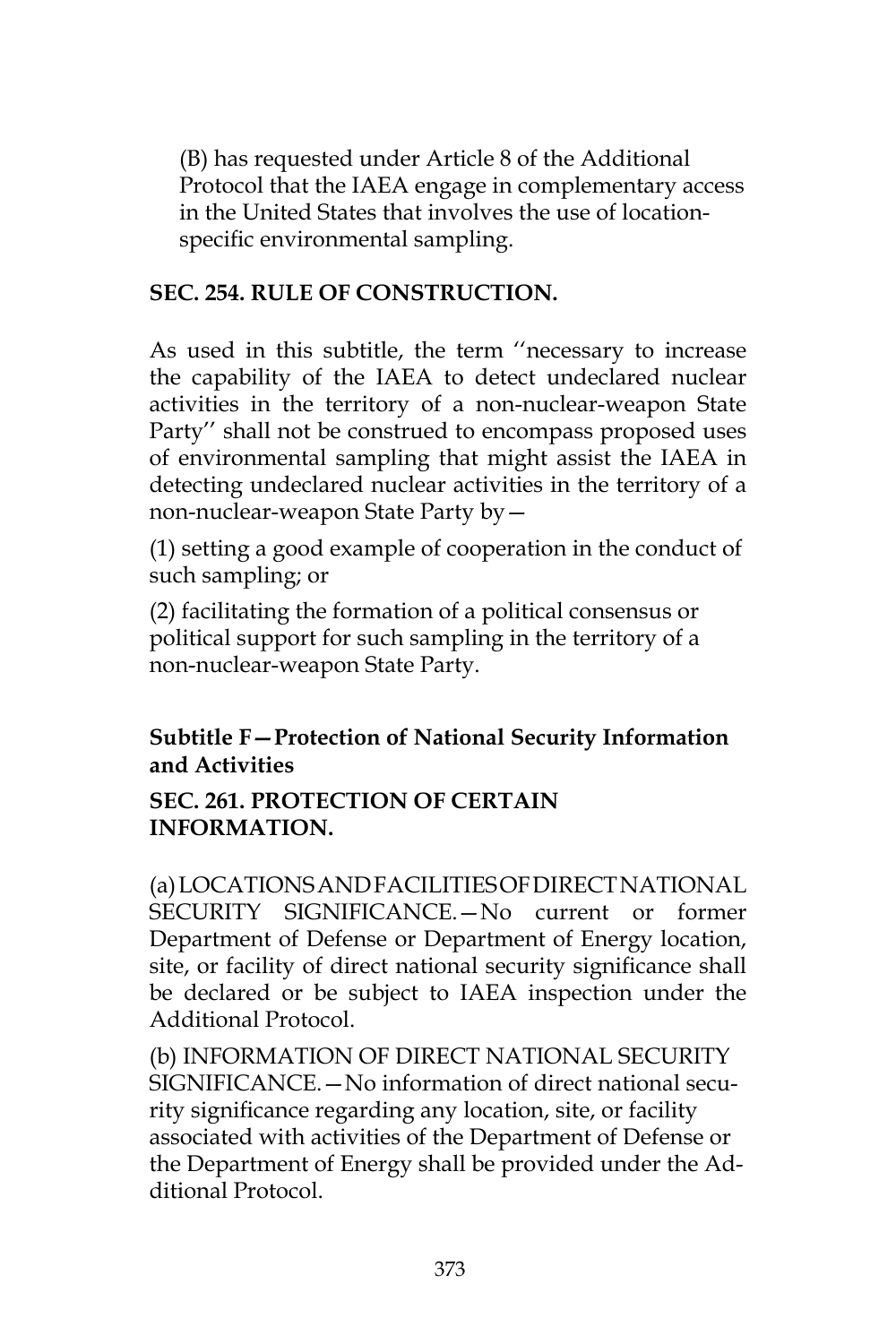(c) RESTRICTED DATA.—Nothing in this title shall be construed to permit the communication or disclosure to the IAEA or IAEA employees of restricted data controlled by the provisions of the Atomic Energy Act of 1954 (42 U.S.C. 2011 et seq.), including in particular ''Restricted Data'' as defined under paragraph (1) of section 11 y. of such Act (42 U.S.C. 2014(y)).

(d) CLASSIFIED INFORMATION.—Nothing in this Act shall be construed to permit the communication or disclosure to the IAEA or IAEA employees of national security information and other classified information.

## **SEC. 262. IAEA INSPECTIONS AND VISITS.**

(a) CERTAIN INDIVIDUALS PROHIBITED FROM OB-TAINING ACCESS.—No national of a country designated by the Secretary of State under section 620A of the Foreign Assistance Act of 1961 (22 U.S.C. 2371) as a government supporting acts of international terrorism shall be permitted access to the United States to carry out an inspection activity under the Additional Protocol or a related safeguards agreement.

(b) PRESENCE OF UNITED STATES GOVERNMENT PERSONNEL.—IAEA inspectors shall be accompanied at all times by United States Government personnel when inspecting sites, locations, facilities, or activities in the United States under the Additional Protocol.

(c) VULNERABILITY AND RELATED ASSESSMENTS.— The President shall conduct vulnerability, counterintelligence, and related assessments not less than every 5 years to ensure that information of direct national security significance remains protected at all sites, locations, facilities, and activities in the United States that are subject to IAEA inspection under the Additional Protocol.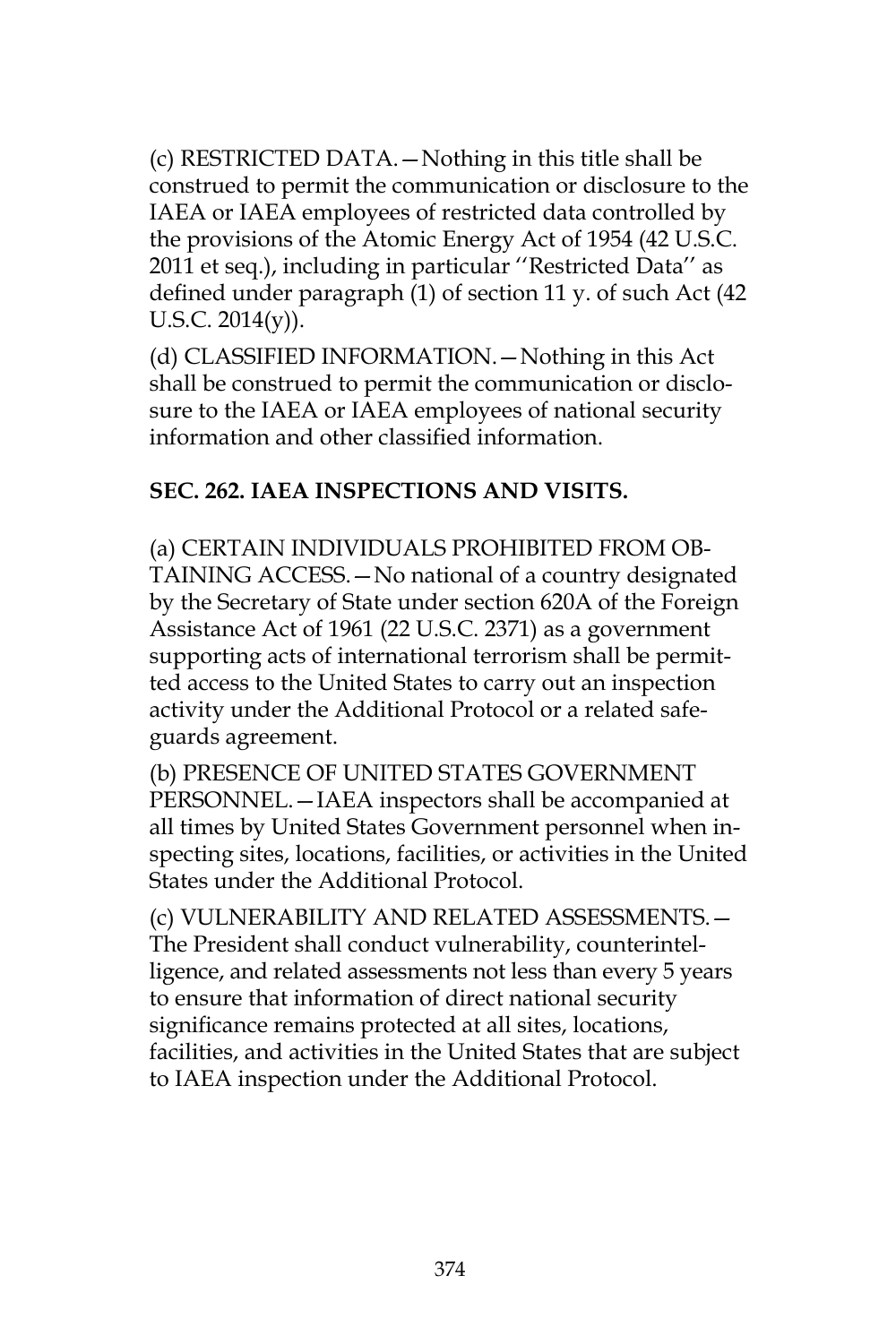## **Subtitle G—Reports SEC. 271. REPORT ON INITIAL UNITED STATES DECLARATION.**

Not later than 60 days before submitting the initial United States declaration to the IAEA under the Additional Protocol, the President shall submit to Congress a list of the sites, locations, facilities, and activities in the United States that the President intends to declare to the IAEA, and a report thereon.

#### **SEC. 272. REPORT ON REVISIONS TO INITIAL UNITED STATES DECLARATION.**

Not later than 60 days before submitting to the IAEA any revisions to the United States declaration submitted under the Additional Protocol, the President shall submit to Congress a list of any sites, locations, facilities, or activities in the United States that the President intends to add to or remove from the declaration, and a report thereon.

#### **SEC. 273. CONTENT OF REPORTS ON UNITED STATES DECLARATIONS.**

The reports required under section 271 and section 272 shall present the reasons for each site, location, facility, and activity being declared or being removed from the declaration list and shall certify that—

(1) each site, location, facility, and activity included in the list has been examined by each agency with national security equities with respect to such site, location, facility, or activity; and

(2) appropriate measures have been taken to ensure that information of direct national security significance will not be compromised at any such site, location, facility, or activity in connection with an IAEA inspection.